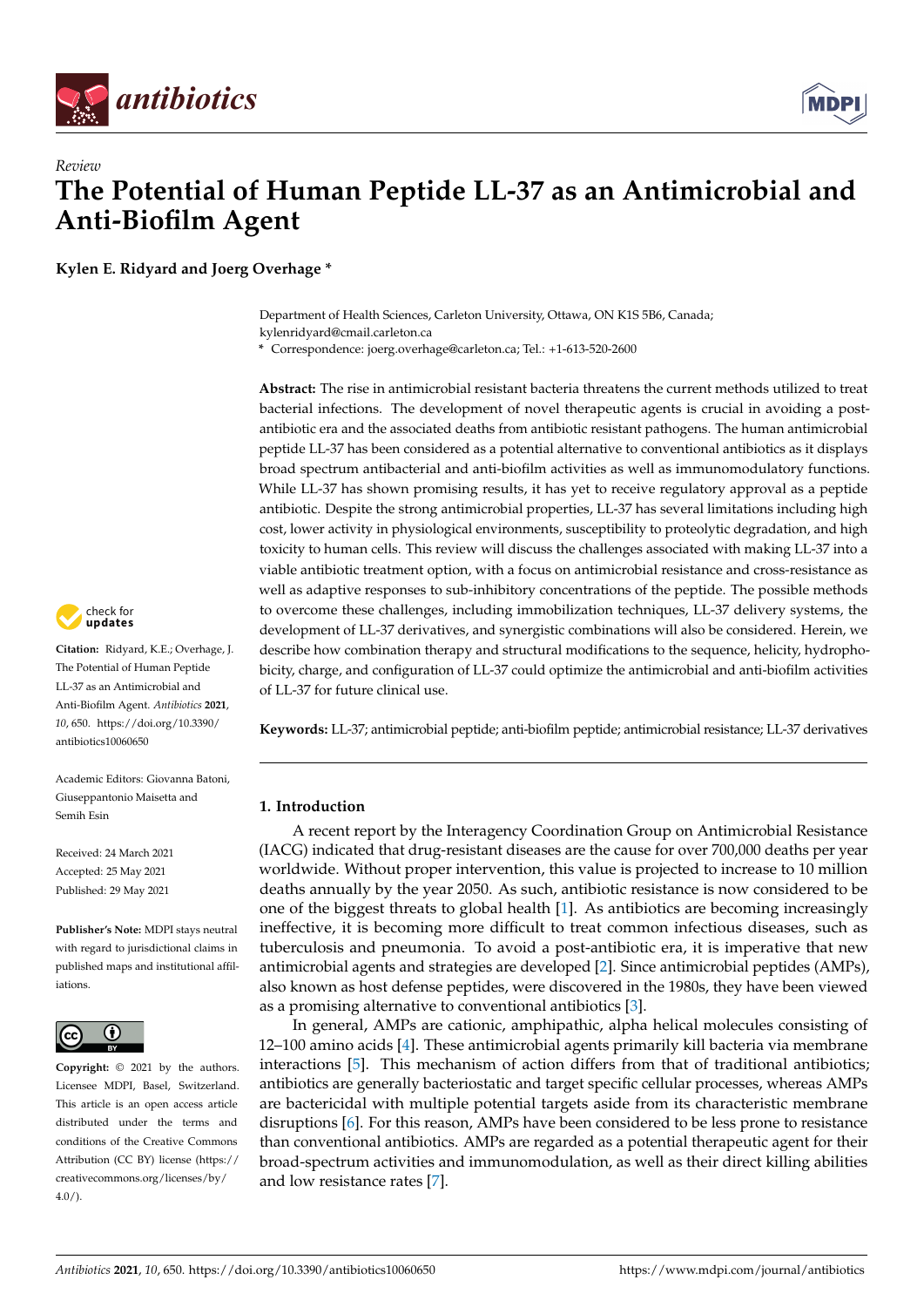There are two subfamilies of AMPs in mammals: Cathelicidins and defensins. Both types of AMPs are part of the innate immune system. In humans, there are many classes of defensins, while there is only a single identified cathelicidin [\[5\]](#page-22-4). This review focuses on the antimicrobial effects of the human cathelicidin, LL-37, and its potential as a novel peptide antibiotic.

The precursor to LL-37, hCAP-18, is stored in cytoplasmic granules and lamellar bodies [\[8](#page-22-7)[,9\]](#page-22-8). The inactive form of LL-37 resides in the C-terminal domain of hCAP-18 and must be proteolytically activated by enzymes kallikreins or proteinase 3. Once cleaved, LL-37 is further processed to a 37 amino acid peptide [\[9\]](#page-22-8). The synthesis and secretion of LL-37 is seen mostly in epithelial cells, although immune cells including macrophages, dendritic cells, natural killer cells, neutrophils, and mesenchymal stem cells have also been shown to secrete LL-37. The expression of LL-37 in most epithelia is constitutive and is regulated by cAMP-signaling pathways, though the expression of LL-37 can also be induced in keratinocytes [\[8\]](#page-22-7). Many factors, such as pathogen-associated molecular patterns and pro-inflammatory cytokines, can induce the expression of LL-37, allowing for a high concentration to accumulate at the site of infection [\[10\]](#page-22-9).

LL-37 has moderate antimicrobial activities against numerous Gram-negative and Gram-positive bacteria, including pathogens from the *Pseudomonas*, *Escherichia*, *Staphylococcus*, and *Enterococcus* genera [\[11\]](#page-22-10). LL-37 is able to kill bacteria through direct antibacterial activities, as well as through immunomodulation. Like other AMPs, the primary mechanism of action is membrane disruption. The net positive charge of +6 allows for LL-37 to bind to the negatively charged membrane of bacteria. Upon binding, the introduction of transmembrane pores causes a disruption of cell integrity that leads to cell lysis and death. In addition, LL-37 is able to permeate the cell membrane in order to interact with intracellular targets, such as acyl carrier proteins [\[12,](#page-22-11)[13\]](#page-22-12). LL-37 has additional immunomodulatory properties, including both pro-inflammatory and anti-inflammatory responses, that are important for the indirect killing of bacteria. For example, LL-37 is capable of inducing cell migration, proliferation and differentiation. While the immunomodulatory activities of LL-37 play an important role in the killing of bacteria, it is not the focus of the review as these roles have been previously covered in several other analyses [\[14–](#page-22-13)[17\]](#page-22-14).

Despite the promising antibacterial and immunomodulatory activities, LL-37 and its derivatives have yet to achieve regulatory approval as a therapeutic agent [\[3\]](#page-22-2). In this review, we will discuss the existing limitations of LL-37 as an antimicrobial agent, with an emphasis on the mechanisms of bacterial resistance. Then, we will summarize the strategies that can optimize LL-37's potential as a novel peptide antibiotic.

# **2. Challenges Associated with Using LL-37 as an Antimicrobial Agent**

### *2.1. Resistance*

Previous findings suggest that the likelihood of AMP resistance is low in comparison to antibiotic resistance, yet a review by Maria-Neto et al. described the development of AMP resistance as inevitable [\[18\]](#page-22-15). Several studies have examined the ability of bacteria to acquire resistance following serial passages of sub-lethal concentrations of LL-37 [\[19](#page-23-0)[–22\]](#page-23-1). The use of sub-minimal inhibitory concentration (MIC) values of LL-37 led *Staphylococcus aureus* to develop resistance after three passages [\[22\]](#page-23-1), and was found to develop stable resistance within 168 generations of increasingly large concentrations of LL-37 [\[19\]](#page-23-0). Multiple more studies have reported the induction of AMP-resistant phenotypes following prolonged exposure to LL-37, including in *Salmonella typhimurium* [\[23\]](#page-23-2) and *Clostridioides difficile* [\[21\]](#page-23-3).

AMPs have evolved alongside bacteria over millions of years, and thus bacteria have acquired several mechanisms of resistance against LL-37 [\[24\]](#page-23-4). A summary of the resistance mechanisms can be seen in Figure [1.](#page-2-0) Most commonly, resistance to LL-37 occurs as a result of structural changes to the bacterial membranes [\[7\]](#page-22-6), including modifications to the cell membrane [\[20\]](#page-23-5), cell surface charge [\[9,](#page-22-8)[21\]](#page-23-3), capsule [\[25\]](#page-23-6), and efflux pumps [\[26\]](#page-23-7). Furthermore, resistance may develop through the upregulation and downregulation of specific genes [\[25,](#page-23-6)[27\]](#page-23-8), and through the resulting alterations to cellular processes and secretions,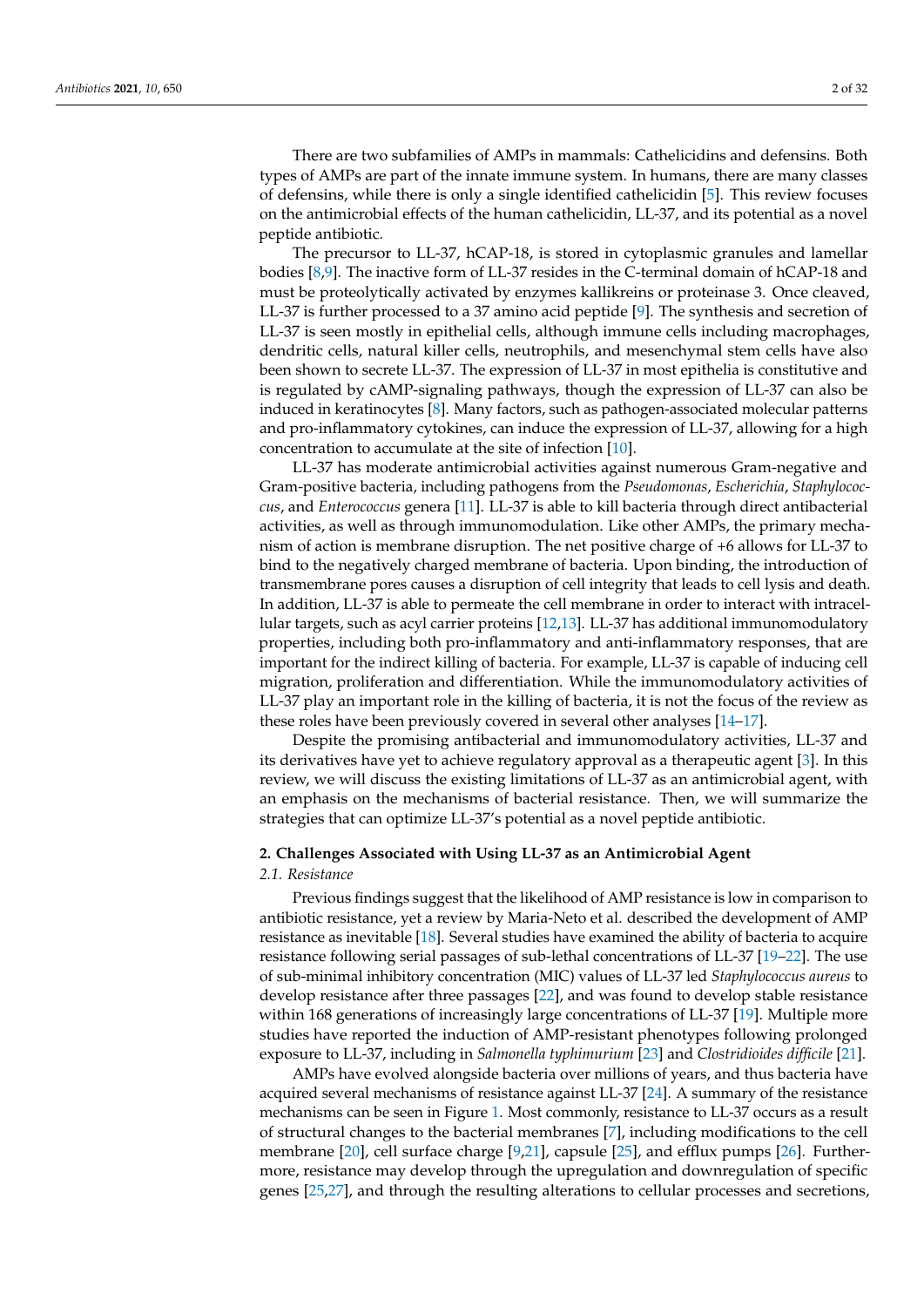including metabolism [\[19\]](#page-23-0), the expression of virulence factors [\[28\]](#page-23-9), proteases [\[12](#page-22-11)[,27](#page-23-8)[,29\]](#page-23-10), and outer membrane proteins (OMP) and vesicles [\[12,](#page-22-11)[27](#page-23-8)[,29\]](#page-23-10). In this review, the mechanisms of resistance seen in Gram-positive and Gram-negative bacteria will be described.

<span id="page-2-0"></span>

**Figure 1.** Schematic presenting examples of major cellular resistance mechanisms seen in Gram-negative and Gram-positive bacteria that work to decrease its susceptibility to LL-37. Mechanisms (**a**–**f**) are specific to the Gram-negative bacterial envelope. (**a**) LPS modifications as an example of cell membrane and charge modifications that occur in the outer membrane, (**b**) efflux pumps, (**c**) curli production, (**d**) cholesterol as an example of the incorporation of exogenous molecules into the membrane, (**e**) the formation of outer membrane vesicles (OMVs) with outer membrane proteins (OMPs) as an example of a component that may be transported via OMVs, and (**f**) the upregulation of virulence factors that occur in the cytoplasm. Mechanisms (**g**–**j**) are specific to the Gram-positive envelope. (**g**) D-alanination of teichoic acid as an example of cell membrane and charge modifications that occur in the inner membrane, (**h**) efflux pumps, (**i**) inhibition of the electron chain (ETC) as an example of a metabolic change in the cell, and (**j**) the upregulation of virulence factor expression that occur in the cytoplasm.

### 2.1.1. Cell Membrane and Charge Modifications

To evade LL-37, bacteria can alter their membranes in two ways: Modification to the structural composition [\[30\]](#page-23-11) and/or by increasing the net charge [\[31–](#page-23-12)[33\]](#page-23-13). For instance, in multi-drug resistant enterococci, the LiaFSR stress response system triggers phospholipid redistribution to avert antimicrobial agents away from its septal targets [\[30\]](#page-23-11). Multiple bacteria have also been reported to induce charge alterations to the outer surface or the cell membrane, effectively reducing the ability of antimicrobials to bind and penetrate the bacterial defenses [\[31,](#page-23-12)[32\]](#page-23-14). In addition, increasing the cell surface charge in *S. aureus* was found to inhibit the bactericidal effects of basic AMPs [\[33\]](#page-23-13). The modifications seen in Gram-positive and Gram-negative bacteria are different considering their dissimilarities in the structural makeup of the membranes, and thus we will describe the changes separately. Overall, evidence suggests that a potential method to decrease resistance to LL-37 is through interfering with the bacterial cell wall synthesis and the genes responsible for its cell wall maintenance [\[34\]](#page-23-15).

In Gram-positive bacteria, there are multiple enzymes responsible for incorporating positively charged molecules into the membrane, including flippase Tacf, LicD1, and sortase SrtA [\[35\]](#page-23-16). A common method to increase tolerance of Gram-positive bacteria to cationic AMPs (CAMPs) is through the addition of D-alanine and L-lysine molecules to the teichoic acid and the phosphatidylglycerol structures, respectively [\[21](#page-23-3)[,36\]](#page-23-17). The protonated D-alanyl residues are positively charged and thus act to lower LL-37 binding efficacy [\[32\]](#page-23-14).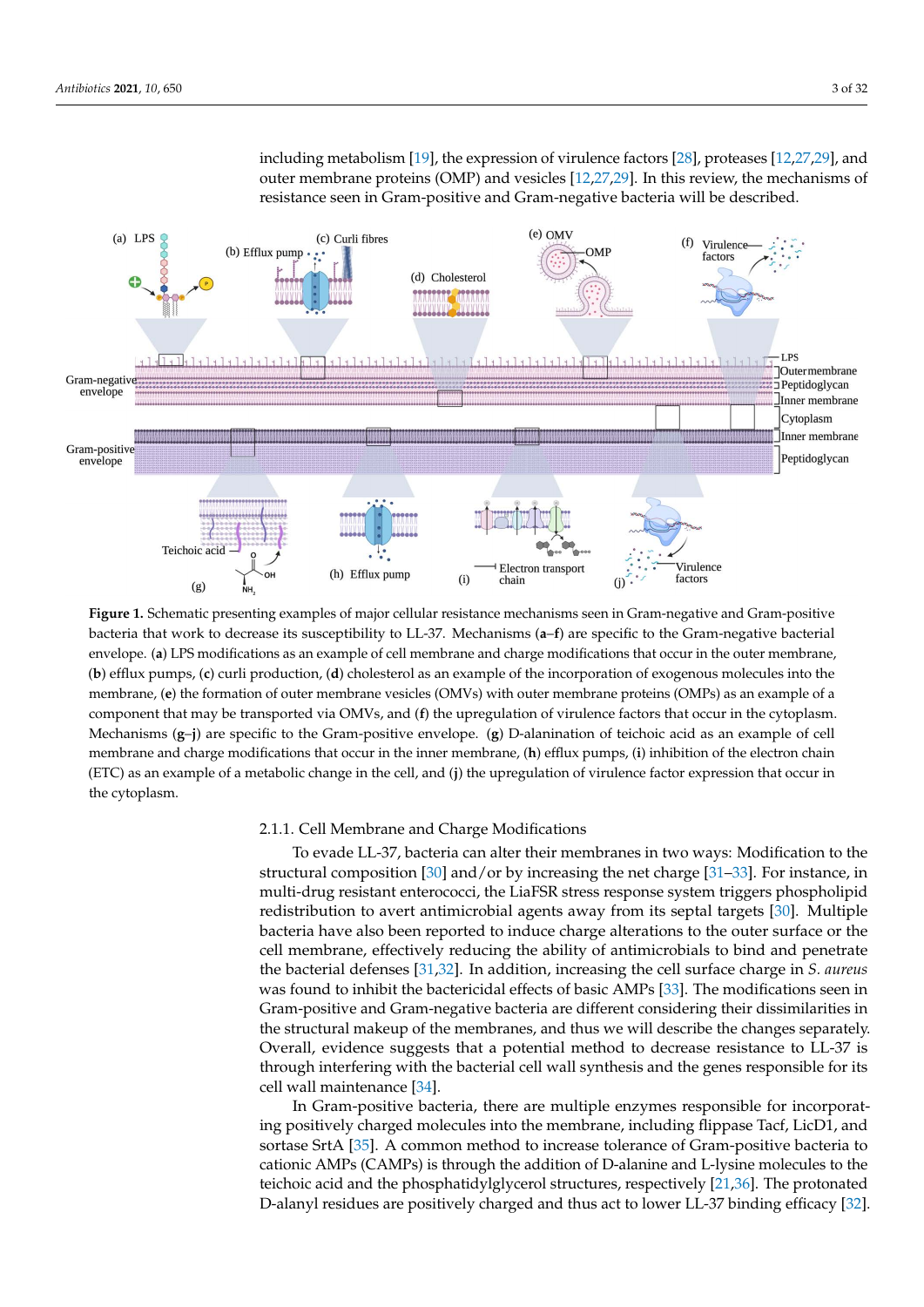The *dlt* operon is responsible for alanine incorporation, and it is common to nearly all Gram-positive bacteria, including *S. aureus*, *S. mutans*, *Streptococcus pyogenes*, *Streptococcus agalactiae*, *Streptococcus gordonii* [\[37\]](#page-23-18), *Streptococcus suis* and *Streptococcus pneumoniae* [\[32\]](#page-23-14). Moreover, the addition of L-lysine residues to the phosphatidylglycerol leads to an increased tolerance to LL-37, and is regulated by the *mprF* gene [\[32](#page-23-14)[,37,](#page-23-18)[38\]](#page-23-19). The ApsTC two-component system (TCS) [\[37\]](#page-23-18) and the GraRSX-VraGF five-component system [\[33\]](#page-23-13) are known to regulate both the *dlt* operon and the *mprF* genes. It was reported in multiple studies that mutations within the *dlt* operon increases the susceptibility of bacteria to LL-37 [\[12](#page-22-11)[,38\]](#page-23-19). Mutations within this gene have been shown to reduce the antimicrobial tolerance of *S. aureus* [\[38\]](#page-23-19), yet the deletion in *S. agalactiae* did not alter the vulnerability to LL-37 [\[32\]](#page-23-14), and the effect of lysinylation in *C. difficile* is unknown [\[21\]](#page-23-3). An example of a membrane modification that is not associated with charge alterations is a mutation in the Lancefield group A carbohydrate of *S. pyogenes*, specifically in the *N*-acetylglucosamine (GlcNAc) side-chain. Mutations of the *gacI* glycosyltransferase, which is essential for GlcNAc expression, leads to a higher sensitivity of *S. pyogenes* to LL-37 [\[39\]](#page-23-20).

To increase the resistance to LL-37, Gram-negative bacteria can modify the LPS in order to enhance their abilities to evade bacteria. For instance, lipid A modifications in *Helicobacter pylori* alters O-antigen expression [\[40\]](#page-23-21). The LPS modifications frequently decrease the affinity of LL-37 to the outer bacterial membrane [\[25–](#page-23-6)[27,](#page-23-8)[40\]](#page-23-21), typically through the addition of positively charged substituents, or the removal of phosphate groups from the lipid A disaccharide backbone [\[40\]](#page-23-21). When bacteria detect the presence of antimicrobials, the PhoPQ system induces three structural changes to the lipid A sequence: The addition of a palmitoyl chain [\[26\]](#page-23-7), a hydroxyl group [\[26\]](#page-23-7), or an aminoarabinose residue [\[26,](#page-23-7)[41\]](#page-23-22). Another lipid A modification includes the increase of glucosamine [\[42\]](#page-23-23). The RamA global transcription regulator binds and activates three genes that are correlated with lipid A biosynthesis: *lpxC*, *lpxL-2* and *lpxO*. The activation induced by RamA has been shown to protect *Klebsiella pneumoniae* from degradation from AMPs [\[43\]](#page-23-24). Likewise, Cullen et al. found that the *lpxE* and *lpxF* genes in *H. pylori* are responsible for removing phosphate groups for the lipid A, thus promoting resistance and colonization. When the *lpxE* gene is deleted, the bacteria confer partial resistance, suggesting that the l*pxF* has the greatest impact on bacterial tolerance to host immune peptides [\[40\]](#page-23-21). The *waa* gene cluster also has a role in LPS biosynthesis and modification [\[23\]](#page-23-2). Within this cluster, *waaY* is responsible for adding a phosphate group to LPS; mutations in this gene increase the charge of the outer surface and therefore contributes to a lower vulnerability to LL-37 [\[23](#page-23-2)[,44\]](#page-24-0). In fact, when *S. enterica* Typhimurium is under selective pressure from LL-37, it has been shown to induce mutations in the *waaY* gene in order to promote this resistant phenotype [\[23\]](#page-23-2). In contrast, mutations in the *waaP* gene lead to the hypersensitive deep-rough phenotype because, unlike the *waaY* mutation, mutations in the *waaP* gene leads to instability of the LPS [\[44\]](#page-24-0). Other modifications that led to a more positive charge, such as the addition of phosphoethanolamine (PEA) into the LPS, did not confer a higher tolerance to LL-37 [\[45\]](#page-24-1).

### 2.1.2. Efflux Pumps

Efflux pumps are a common resistance mechanism in both the cytoplasmic membranes of Gram-positive and Gram-negative pathogens. A review by Webber and Piddock suggests that the intrinsic antibiotic resistance of some bacterial species may be primarily due to the presence of efflux pumps [\[46\]](#page-24-2). In general, efflux pumps increase virulence through the ejection of AMPs from within the cells to the external environment, thus preventing LL-37 from exerting its antibacterial effects [\[27\]](#page-23-8). The upregulation of efflux pumps has been shown to enhance resistance to LL-37 and other antimicrobial agents [\[9,](#page-22-8)[47\]](#page-24-3), yet the upregulation may also serve as a disadvantage as nutrients and metabolic intermediates may be extruded along with the toxic substrates [\[19](#page-23-0)[,46\]](#page-24-2).

One specific mechanism of resistance is a detoxification module, consisting of a TCS and an efflux pump belonging to the ATP-binding cassette (ABC) superfamily [\[48](#page-24-4)[–50\]](#page-24-5). When the presence of LL-37 is detected, the TCS will promote the expression of the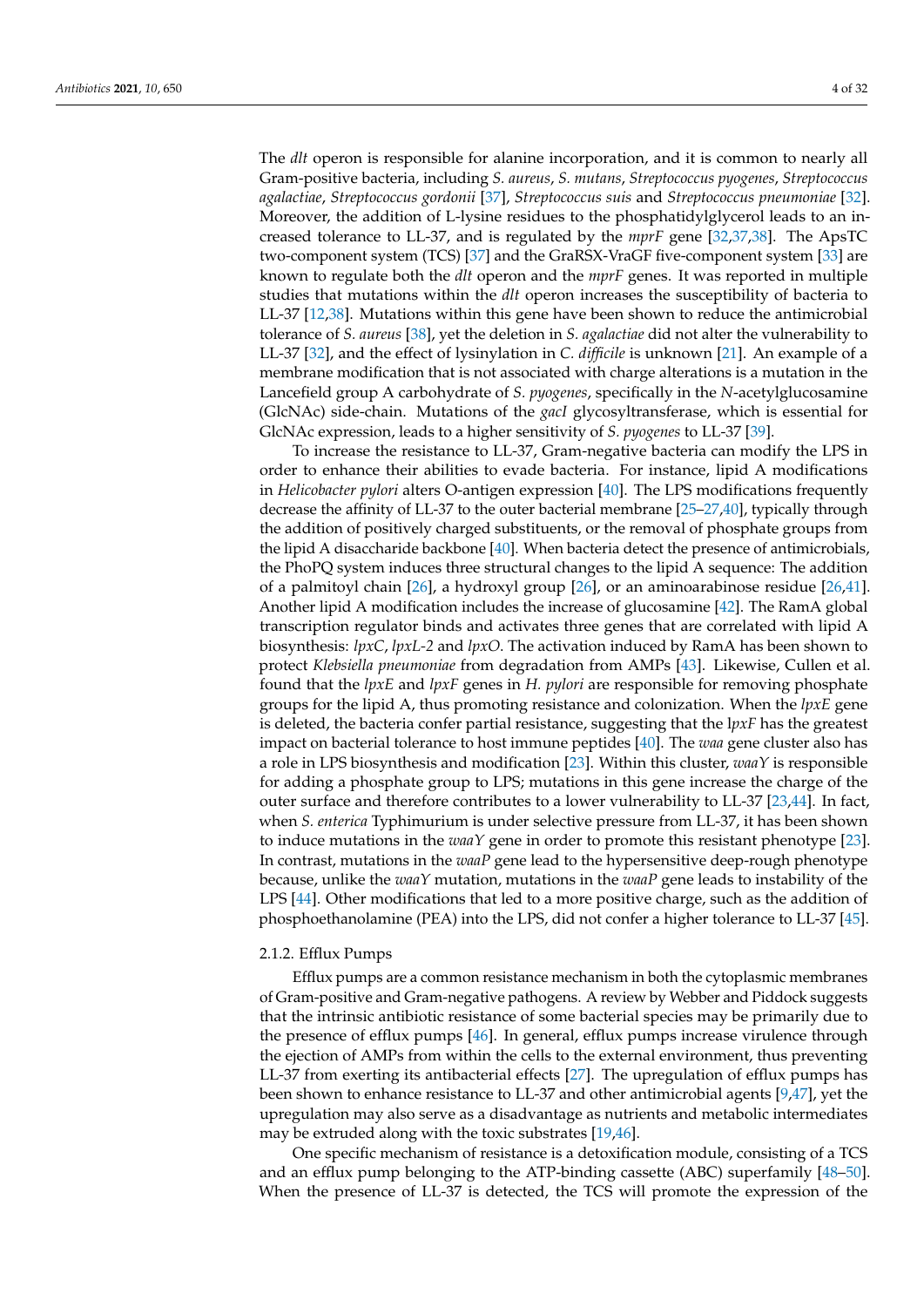transporter, thus resulting in the extrusion of LL-37 [\[48\]](#page-24-4). Examples of the detoxification modules include YxdJK-LM in *Bacillus subtilis* [\[48\]](#page-24-4), and *graRS*-*vraFG* and *braRSAB* in *S. aureus* [\[49\]](#page-24-6). Several bceR-like systems in Gram-positive bacteria have been reported to include AMP detoxifications molecules, with one notable example being the bacitracin resistance module (*bceRSAB*) of *B. subtilis* [\[49](#page-24-6)[,50\]](#page-24-5). Other examples include the *apsRS* in *Staphylococcus epidermidis* and *graRS* in *S. aureus* that, in addition to transporting AMPs away from the site of action, are also capable of upregulating the *dlt* operon and *mprF* to increase the bacterial cell surface charge [\[49\]](#page-24-6).

The sensitive-to-antimicrobial-peptides (Sap) uptake ABC transporter has been implicated in conferring tolerance to LL-37 [\[51–](#page-24-7)[54\]](#page-24-8). The SapA is believed to bind to and transport LL-37 from the periplasm to the cytoplasm for degradation, all while avoiding direct contact between LL-37 and the cytoplasmic membrane [\[51\]](#page-24-7). During this process, the SapBC channels use the energy provided by the SapDF to facilitate the uptake of LL-37 into the cytoplasm [\[52\]](#page-24-9). Mutations in the SapBC resulted in higher susceptibility to LL-37 than mutations in the SapA, indicating that the SapBC retains partial permease activity in the absence of the SapA substrate binding, and thus therapeutic agents should focus on targeting the SapBC activity [\[52\]](#page-24-9). The mutations in the Sap permease complex increase vulnerability to LL-37 as there is higher accumulation of the peptide in the periplasmic space [\[12](#page-22-11)[,54\]](#page-24-8). In addition, as seen in a study by Mount et al., the Sap transporter does not confer resistance to all bacteria containing the *SapABCDF* operon, or at least not all to the same extent. Mutations in the SapA of *Haemophilus influenzae* led to an 8-fold reduction in survival, while *Haemophilus influenzae* saw a 25% reduction [\[51\]](#page-24-7).

The resistance-nodulation-cell division (RND) family of efflux pumps has also been implicated in LL-37 resistance, including the multiple transferable resistance (MTR) transporters in *H. ducreyi* [\[53\]](#page-24-10), *Neisseria meningitidis* [\[55,](#page-24-11)[56\]](#page-24-12), and *Neisseria gonorrhoeae* [\[55\]](#page-24-11). Furthermore, the MefE transporter from the major facilitator superfamily (MSF) family protects *S. pneumoniae* against macrolides antibiotics, but also provides additional protection against LL-37 [\[32](#page-23-14)[,57\]](#page-24-13).

#### 2.1.3. Incorporation of Exogenous Molecules into the Bacterial Membrane

Another membrane modification that has been shown to increase bacterial resistance to LL-37 is the incorporation of exogenous cholesterol into the inner bacterial membrane. As described by McGee et al., *H. pylori* cells grown in the presence of cholesterol were over 100-fold more resistant to LL-37 than the control cells. The authors found that *H. pylori* is capable of stealing the cholesterol from the surrounding environment, modifying it through glycosylation, and incorporating it into the cell surface via cholesterol glucosyltranserase. The cholesterol glucosyltransferase is encoded by the *cgt* gene. While *cgt* mutants retained the cholesterol-dependent resistance to LL-37, there was an increased vulnerability to killing by colistin, which suggests that the pathogenesis is linked to the lipid A structure. While it is not yet fully understood, it appears likely that the cholesterol increases bacterial resistance by inducing modifications to the surface properties, such as an increased hydrophobicity, membrane rigidity and LPS structure alterations, and a decreased affinity to positively charged antimicrobials [\[58\]](#page-24-14). Rho family GTPases, which are involved in the host cell signalling, are abundantly present in cholesterol-rich lipid rafts, and thus bacteria can exploit these systems to increase their adhesion-induced resistance [\[56\]](#page-24-12). Nystatin, a lipidraft inhibitor sequesters the cholesterol and restores LL-37 binding to the bacteria [\[56\]](#page-24-12). A study by Goytia and Shafer report that polyamines are another molecule that can be imported into the bacterial membrane. Extracellular polyamines can be incorporated into the membrane to interfere with LL-37, as well as other antimicrobials that target the cytosol and/or periplasm [\[59\]](#page-24-15).

# 2.1.4. Outer Membrane Proteins and Vesicles

OMVs and OMPs are utilized by bacteria to enhance resistance to LL-37 [\[60\]](#page-24-16). OMVs employ multiple methods to improve survival, including nutrient acquisition, biofilm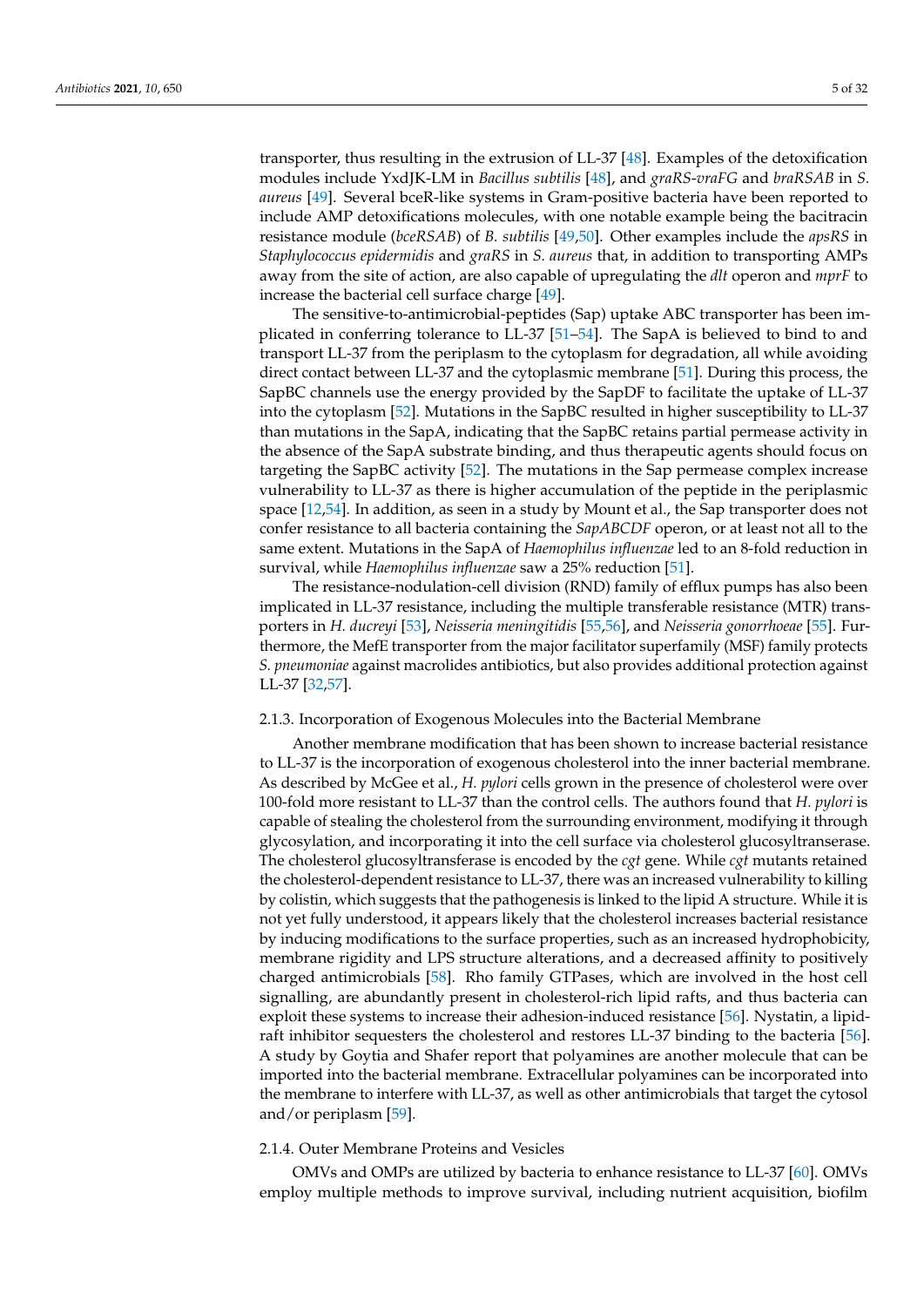development, removal of misfolded proteins, absorption of AMPs [\[61\]](#page-24-17), and it has been suggested that OMVs transport virulence factors into the host cells [\[60\]](#page-24-16). OMVs are continuously being discharged from Gram-negative surfaces, where they can entrap phospholipids, LPS, periplasmic components [\[60\]](#page-24-16), peptidoglycan, ion metabolites, nucleic acid, signalling molecules and OMPs [\[62\]](#page-24-18). OMPs play a role in the biogenesis of OMVs, as well as in the stabilization of the bacterial outer membrane [\[60,](#page-24-16)[62\]](#page-24-18). As described by Lin et al., OmpA of *Acinetobacter baumannii* (abOmpA) is a trimeric porin that is important in virulence and transport of solutes, and it is theorized to bind to LL-37. When LL-37 binds to AbOmpA, it can inhibit motility and adhesion of *A. baumannii*; although *A. baumannii* is considered a non-motile bacterium, it has the capability to migrate under certain conditions [\[63\]](#page-24-19). In *Escherichia coli* and other enterobacteria, OmpA acts as an adhesion and invasion [\[63\]](#page-24-19), and outer membrane protein A-like proteins (OmpALPs) in *Porphyromonas gingivalis* serves as a protection against LL-37 accumulation on the surface of the cell [\[64\]](#page-24-20). Mutations in both the *ompA* [\[63\]](#page-24-19) and OmpALP [\[64\]](#page-24-20) results in a greater sensitivity to LL-37. It is suggested that in the absence of *ompA*, LL-37 will bind to other OMPs that exhibit higher permeability and pore-forming ability, which increases the level of cell death [\[63\]](#page-24-19). In the absence of OmpALPs, LL-37 can accumulate on the cell surface, leading to enhanced destruction of the cell surface [\[64\]](#page-24-20). Moreover, Urashima et al. report that *ompT* expression augments the production of OmpT-loaded OMVs, contributing to LL-37 tolerance. OmpT-associated LL-37 resistance is more prominent in Enterohemorrhagic *E. coli* (EHEC) than in Enteropathogenic *E. coli* (EPEC) due to differences in the *ompT* gene expression [\[61\]](#page-24-17). The higher levels of OmpT proteins in EHEC encourage the degradation and inactivation of alpha-helical AMPs to promote survival, while the levels in EPEC had a minimal role in AMP degradation [\[65\]](#page-24-21). EHEC can cleave LL-37 at dibasic sequences, leading to proteolytic fragments that lack all antimicrobial activity [\[65\]](#page-24-21), whereas the low OmpT levels in UPEC also does not contribute as significantly to LL-37 resistance [\[25\]](#page-23-6). That being said, if UPEC strains with high protease activity have the ompT-like gene *arlC* along with the *ompT* gene, there is an associated fitness advantage [\[66\]](#page-24-22). The *arlC* has also been implicated in resistance to CAMPs in the Adherent-invasive *E. coli* (AIEC) phenotype [\[67\]](#page-24-23). Furthermore, Chang et al. state that in Enterobacteriaceae, the Lpp outer membrane lipoprotein is proposed to form a channel through the outer membrane of the bacteria in order to block antimicrobial agents. Mutants lacking Lpp exhibit blebbing, periplasmic enzyme leakage, and issues with septa formation during cell division [\[68\]](#page-25-0). In *P. aeruginosa*, the outer membrane protein I plays a large role in the susceptibility to LL-37 [\[69\]](#page-25-1).

#### 2.1.5. Proteases

Proteolytic cleavage and degradation is another common mechanism used to enhance resistance to antimicrobials, including LL-37 [\[20](#page-23-5)[,21\]](#page-23-3). Proteases can be within the cell membrane, they can act intracellularly, or they can be secreted to function as exotoxins [\[70\]](#page-25-2). In addition, bacteria can recruit host cell proteases to promote the invasive spread of pathogens [\[32\]](#page-23-14). For instance, the streptokinase virulence factor recruits host plasminogen, activates plasminogen to plasmin, and binds plasmin to the surface of the bacteria where it will function to disrupt tissue barriers and degrade LL-37 [\[32,](#page-23-14)[71\]](#page-25-3). In addition, metalloproteases have been implicated in LL-37 tolerance in several bacteria, including *P. aeruginosa* [\[72\]](#page-25-4), *Bacillus anthracis* [\[29\]](#page-23-10), and *Tannerella forsythia* [\[73\]](#page-25-5). While metalloproteases assist in the pathogenesis of several bacteria, metalloprotease inhibitors can be effective in blocking the harmful effects on LL-37, such as the EDTA, 1,10-phenanthroline [\[29\]](#page-23-10) and LasB inhibitors [\[72\]](#page-25-4). Other proteases implicated in LL-37 resistance include the ClpXP intracellular protease [\[74\]](#page-25-6), the SpeB [\[32\]](#page-23-14) and SspB secreted cysteine proteases [\[75\]](#page-25-7), and the PASP [\[64\]](#page-24-20), aureolysin and V8 secreted proteases [\[75\]](#page-25-7).

#### 2.1.6. Regulation of Gene Expression, Virulence and Phenotypic Changes

In response to incoming threats, bacteria have the ability to upregulate virulence encoding genes. In the presence of LL-37, bacteria can increase the expression of several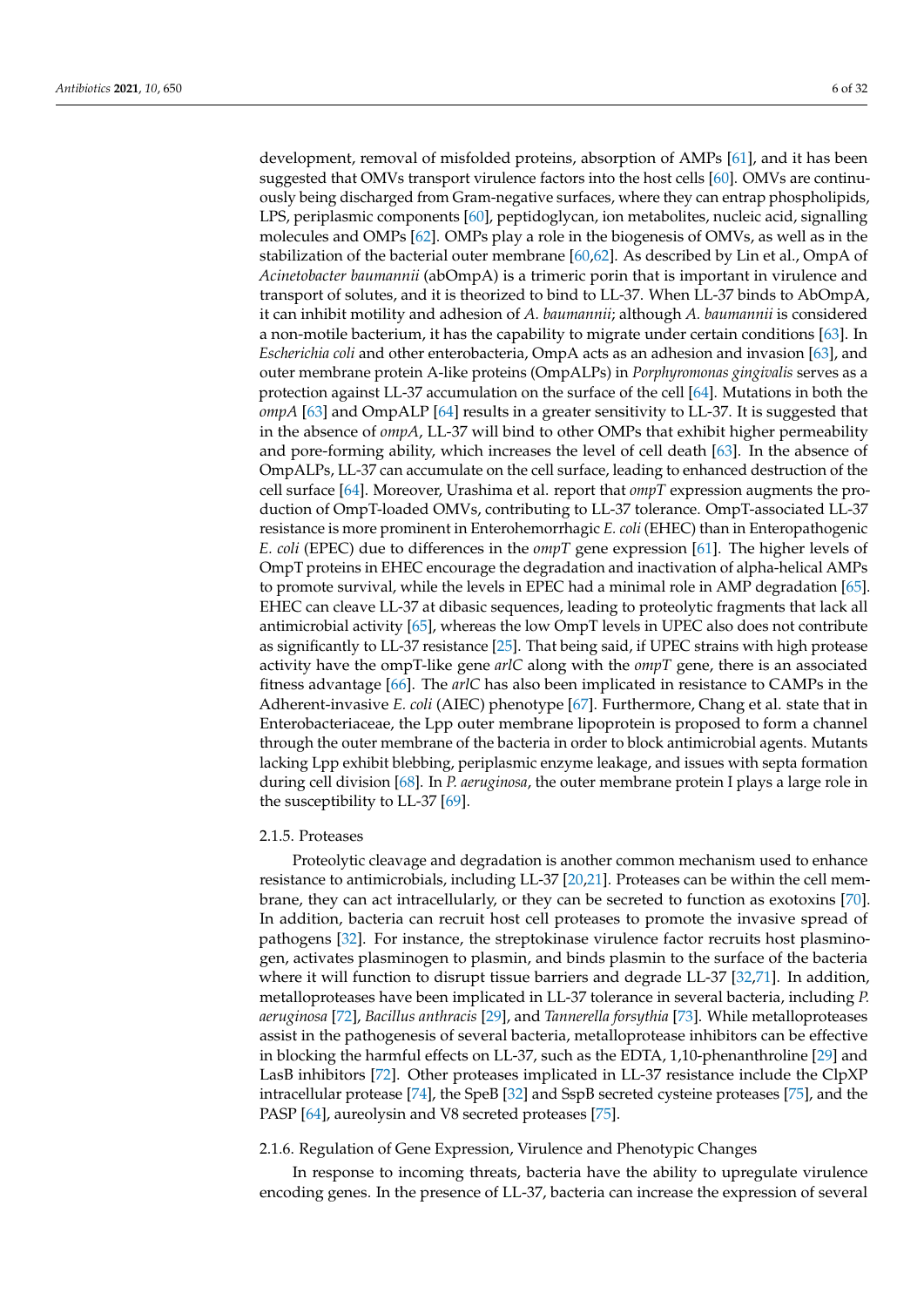toxic metabolites and enzymes [\[76\]](#page-25-8), including SpeB, streptococcal inhibitor of complement (SIC), streptokinase, M1 [\[28\]](#page-23-9), secretory proteins [\[27\]](#page-23-8), and exopolysaccharides [\[9\]](#page-22-8), which assist in the evasion of LL-37.

A study by Strempel et al. looked at the ability of LL-37 to promote the production of virulence factors and adaptive resistance in *P. aeruginosa*. This study concluded that exposure to LL-37 resulted in the upregulation of genes that contribute to the production of quorum sensing molecules, virulence factors, multidrug efflux pumps, in addition to inducing modifications to LPS. Moreover, *P. aeruginosa* cells that were previously treated with LL-37 showed an upregulation in the *mexGHI-opmD* operon and *pqsABCDE* genes. The upregulation in the *mexGHI-opmD* operon leads to alterations in the regulation of N-Acyl homoserine lactone (AHL) and Pseudomonas quinolone signal (PQS) molecules, both of which are involved in quorum sensing and virulence of *P. aeruginosa*. Quorum sensing molecules are important in cell-to-cell communication of *P. aeruginosa*, as well as swarming motility, formation of biofilms, iron binding, susceptibility to antibiotics, and virulence. The upregulation of the *pqsABCDE* genes also altered PQS signalling, as seen by the increased levels in the bacterial supernatant. [\[76\]](#page-25-8).

As part of the adaptive stress response of *S. pyogenes*, the CovRS (control of virulence regulatory sensor kinase) will induce a transition from the colonizing phenotype to the invasive phenotype [\[77\]](#page-25-9). The CovRS, also known as the CsrRS, is a TCS that governs 15% of the expression of the *S. pyogenes* genome [\[28\]](#page-23-9). The invasive phenotype is strongly correlated with virulent infections seen in animal models; it mimics what is seen naturally in human CovRS mutant infections, and results in resistance to opsonophagocytic killing in in vitro human blood [\[77\]](#page-25-9). The LL-37-induced invasive phenotype includes the upregulation of virulence factors, the promotion of signal transduction, and the formation of vesicle-like structures on the cell surface that contribute to bacterial resistance [\[28\]](#page-23-9). The upregulated virulence factors include streptodornase D (*sdzD*) [\[78\]](#page-25-10), streptolysin O (*slo*) [\[77–](#page-25-9)[79\]](#page-25-11), streptokinase (SK) [\[78\]](#page-25-10), IL-8 protease (*spyCEP*) [\[77](#page-25-9)[,78\]](#page-25-10), hyaluronic acid capsule [\[77](#page-25-9)[,79\]](#page-25-11), DNase (*sda1*) [\[77\]](#page-25-9), mac-IgG protease (*mac/IdeS*), NAD-glycohydrolase (*nga*), and pyrogenic exotoxin A (*speA*) [\[78\]](#page-25-10). In contrast, Tran-Winkler found that the invasive phenotype downregulates a cysteine protease (*speB*) and G-related α2-macroglobulin-binding protein (grab). The repression of *speB* contributes to virulence as the cysteine protease has been suggested to degrade the M1 anti-phagocytic protein, as well as inactivate *sda1*, which normally works to degrade NETs [\[78\]](#page-25-10). SpeB inactivation results in the ability for SK, M1 protein, and host plasminogen to persist at the site of infection, therefore allowing for the accumulation of plasmin on the bacterial surface, and the subsequent systemic spread of the infection [\[80\]](#page-25-12). The grab protein amplifies the activity of SpeB; therefore, the downregulation of *grab* further contributes to the antimicrobial resistance [\[32\]](#page-23-14). In contrast to CovRS switching, Mairpady Shambat et al. identified that a naturally occurring single amino acid substitution in the AgrC of methicillin-resistance *S. aureus* (MRSA) can destabilize the AgrC-AgrA, converting the phenotype from cytotoxic to colonizing. The colonizing phenotype is less susceptible to LL-37, yet causes less severe damage to the skin tissue [\[81\]](#page-25-13).

A spontaneous mutation in the CovRS regulon can result in the M1T1 invasive serotype, which promotes resistance to neutrophils through the upregulation of Sda1 virulence factor [\[80\]](#page-25-12). This hypervirulent serotype seen in *S. pyogenes* also provides additional protection against LL-37 through the neutralization of the peptide and some of its derivatives [\[82\]](#page-25-14). LaRock et al. state that the M1T1 mutants lacking the M1 protein were more vulnerable to LL-37 killing. It appears that the increased sensitivity to LL-37 is not due to the cell alterations resulting from the protein deletion, but the direct ability of the M1 protein to sequester LL-37 [\[82\]](#page-25-14). The M1 protein does not solely contribute to the enhanced resistance of M1T1 serotypes, but also the Sda1 and the hyaluronic acid capsule [\[80\]](#page-25-12).

Anionic exopolysaccharide capsules are located on the outer envelope of bacterial cells and serve as a virulence factor for many pathogens. The capsule can increase tolerance to LL-37 in multiple ways, including masking charge modifications and providing a sink [\[12\]](#page-22-11).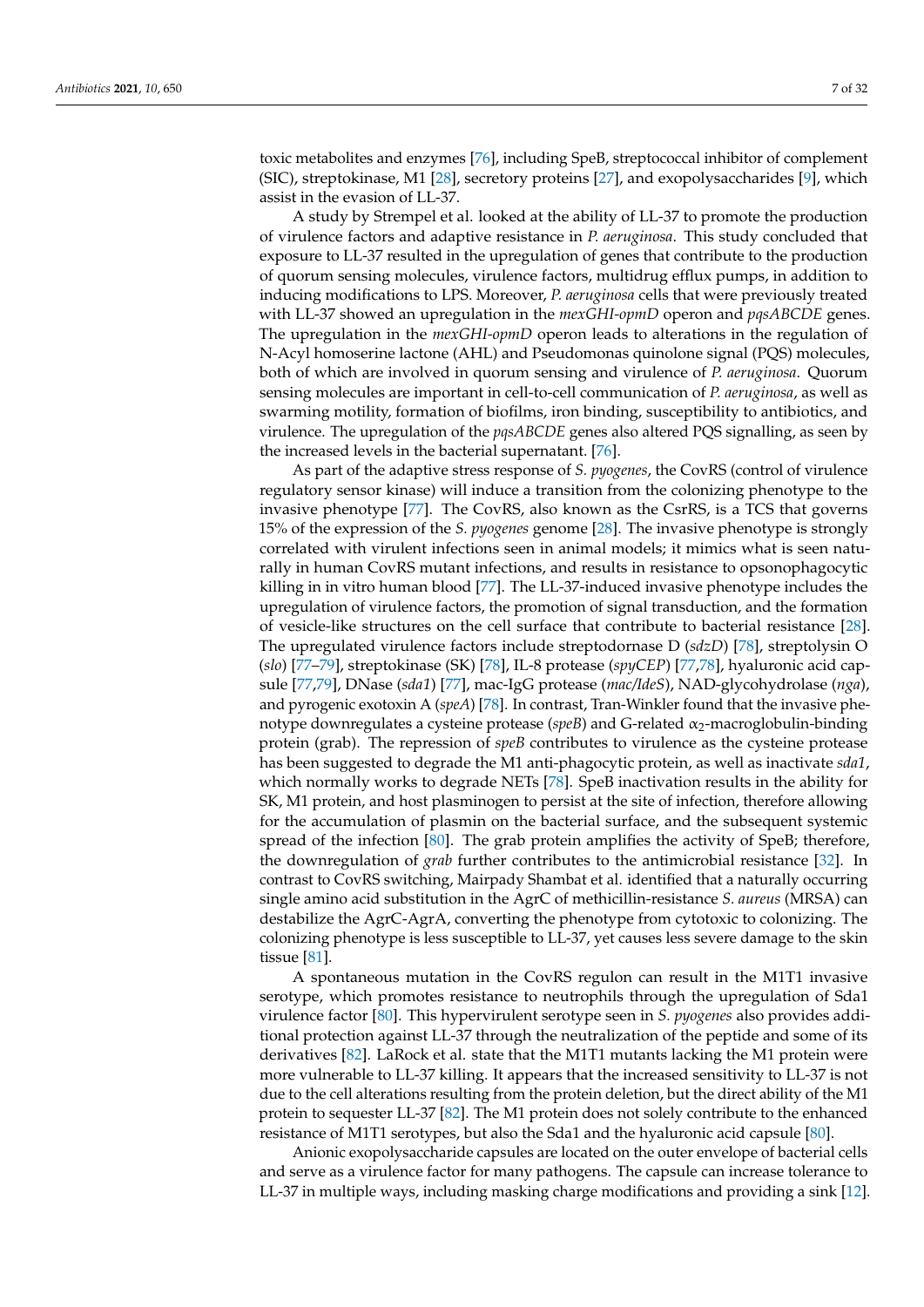*S. pyogenes* mutants lacking a hyaluronic acid capsule are more vulnerable to killing by LL-37, and other capsule mutations sensitized *Streptococcus iniae* and *S. pneumoniae* to LL-37 [\[32\]](#page-23-14).

Another factor affecting the expression of virulence factors is the variable morphology of bacteria. For instance, the isogenic type II *Burkholderia pseudomallei* has small, rough colonies and an increase in the formation of biofilm and production of proteases, whereas the isogenic type II *B. pseudomallei* has large, smooth colonies and an increase in the expression of flagella [\[83\]](#page-25-15).

# 2.1.7. Metabolic Changes

Metabolic changes are another mechanism by which bacteria gain resistance. In order for positively charged molecules such as LL-37 to be imported into the bacteria, an electrochemical gradient is required. Therefore, reductions in the electron transport have been reported to provide stable AMP resistance to *S. aureus* [\[19\]](#page-23-0). In contrast, mutants with complete disruption in the electron transport chain (ETC) and defects in the biosynthesis and metabolic pathways are more sensitive to LL-37 in comparison to the wild type *S. aureus* strain [\[33\]](#page-23-13). In addition, Wuersching et al. suggest that oxygen availability alters the antimicrobial activity of LL-37. Facultative anaerobic bacteria *S. mutans*, *Streptococcus sanguinis*, and *Actinomyces naeslundii* were less susceptible to LL-37 in comparison to the obligate anaerobic bacteria *Veillonella parvula*, *Parvimonas micra*, and *Fusobacterium nucleatum* [\[84\]](#page-25-16). These results are supported by a study by Eini et al., which found that *E. coli* also has a decreased resistance to LL-37 under anaerobiosis. That being said, the effects of oxygen are likely dependent on the strain of bacteria, as *S. pyogenes* aerotolerant bacteria has an increased resistance to LL-37 under oxygen deprivation [\[85\]](#page-25-17).

### *2.2. Cross-Resistance*

Cross-resistance poses an additional challenge when attempting to make LL-37 into a viable treatment option. There are current reports of cross-resistance between LL-37 and colistin [\[86–](#page-25-18)[88\]](#page-25-19), and polymyxin B [\[27,](#page-23-8)[89\]](#page-25-20). There is risk of further resistance developing with other antimicrobial agents that target bacteria using similar modes of action as LL-37 [\[90\]](#page-25-21). Moreover, a review by Fleitas and Franco presents an additional concern that using AMPs, such as LL-37, as therapeutic agents will lead to cross-resistance with AMP constituents of the human immune response, thus jeopardizing the human's natural defense against pathogenic species [\[91\]](#page-25-22).

### 2.2.1. Colistin

Colistin, also known as polymyxin E, is a CAMP. It is a last resort treatment option for multidrug-resistant, Gram-negative bacterial infections [\[92\]](#page-26-0). Colistin targets bacteria using similar mechanisms to LL-37; colistin binds to the lipid A portion of LPS, which causes disruptions to the membrane integrity, and leads to cell death [\[86\]](#page-25-18). The similar modes of action have led to speculation of cross-resistance. Several studies have found crossresistance between colistin and LL-37 [\[86](#page-25-18)[–88\]](#page-25-19), yet other studies show no correlation [\[93](#page-26-1)[,94\]](#page-26-2). A positive correlation has been found in *A.* baumannii clinical isolates [\[88\]](#page-25-19), as well as strains of *K. pneumoniae* [\[87\]](#page-25-23). As seen in a study by Jayol et al., mutations in certain genes, such as the *pmrB* and *mgrB* genes, were also found to confer cross-resistance. The *pmrB* and *mgrB* genes are involved in the PmrAB and PhoPQ TCS systems, respectively, meaning both pathways are implicated in LPS biosynthesis. The *pmrB* mutation leads to constitutive activation of PmrA. The activation of PmrA leads to the upregulation of three loci, all of which cause the LPS to be more positively charged, and thus decreases the affinity of CAMPs to the bacterial membrane [\[92\]](#page-26-0). In addition, Al-Farsi et al. report that *mgrB* insertions are linked to cross-resistance between colistin and LL-37. The *mgrB* encodes a negative feedback regulator, which results in the upregulation of the Pmr lipopolysaccharide modification system. This study found that *K. pneumoniae* isolates with *mgrB* insertions display cross-resistance, but only when the concentration of the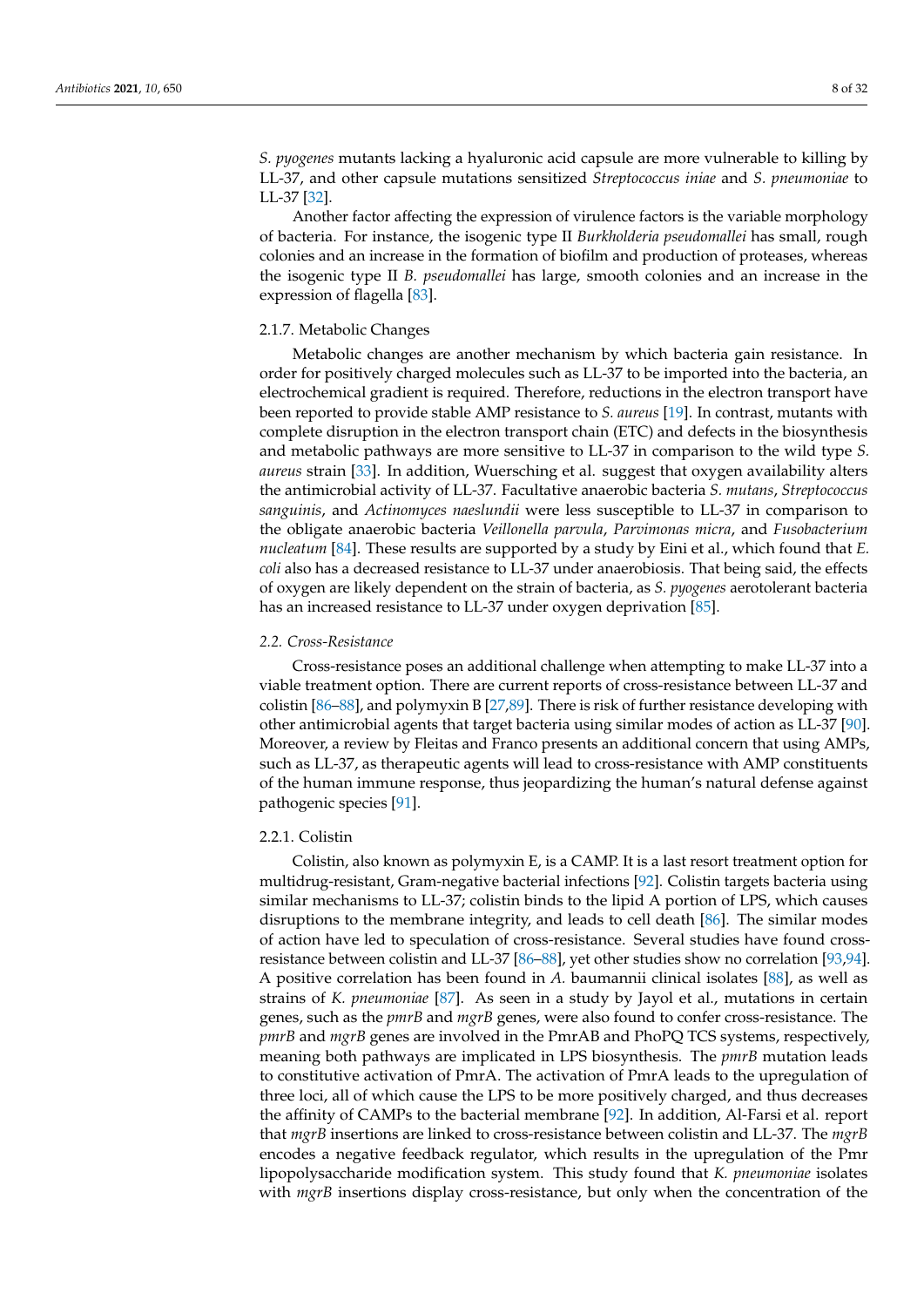LL-37 is above 50  $\mu$ g/mL. This suggests that the issue of cross-resistance may be most prevalent when LL-37 is present in high concentrations, such as during an infection or inflammation [\[86\]](#page-25-18). In contrast with the previously described study [\[86\]](#page-25-18), García-Quintanilla and colleagues found that the complete loss of LPS expression in *A. baumannii* could alter the susceptibility to colistin, but has insignificant effects on the antimicrobial activity of LL-37. This finding suggests that the mechanisms of colistin and LL-37 may differ more than what has been initially proposed [\[93\]](#page-26-1). In addition, mutations in the *mcr-1* phosphoethanolamine transferase neither conferred cross-resistance in *E. coli*, nor in *K. pneumoniae;* this is not the expected result, considering the MCR-1 masks the negatively charged phosphates in the LPS, thus promoting tolerance [\[94\]](#page-26-2). Therefore, the results determining whether or not bacteria can develop cross-resistance between LL-37 and colistin is largely inconclusive [\[86\]](#page-25-18).

# 2.2.2. Polymyxin B

Polymyxin B (PmB) is a cationic polypeptide that is used against Gram-negative pathogens. PmB belongs to the same class of drug as colistin, and thus their mechanisms of action are similar. LPS is the initial target; once the LPS is destabilized through electrostatic interactions, the permeability of the membrane is increased, causing cell lysis and death [\[95\]](#page-26-3). Therefore, since the mechanisms of action are similar, PmB holds a potential risk for crossresistance with LL-37. A study from Duperthuy et al. looked at how OMVs contribute to the development of cross-resistance with AMPs. The study concluded that when OMVs from *Vibrio cholerae* were grown in sub-lethal concentrations of PmB, they were later less susceptible to LL-37. It was found that exposure to PmB increased the size of the OMV being released by *V. cholerae.* In addition, the vesicles contained a biofilm-associated extracellular matrix protein (Bap1), which is suggested to act as a scaffolding protein that reduces the amount of free LL-37 that is capable of killing bacteria [\[27\]](#page-23-8). A study by Tzeng et al. found cross-resistance in *N. meningitidis* with mutations in the type IV pilin biogenesis, supporting the notion that PmB exposure can lead to tolerance against LL-37 [\[89\]](#page-25-20).

# 2.2.3. Chlorhexidine

Chlorhexidine is a CAMP that is frequently used as an antiseptic in health care settings. To kill bacteria, chlorhexidine targets membrane fluidity, which results in the loss of structural integrity of the membrane [\[96\]](#page-26-4). It has been reported that cross-resistance can develop between chlorhexidine and colistin [\[96\]](#page-26-4), which causes concerns that a similar tolerance can develop against LL-37. A study by Hashemi et al. has determined that resistance of Gram-negative bacteria to chlorhexidine led to an increased tolerance to colistin, yet the bacteria remains susceptible to LL-37 [\[97\]](#page-26-5).

#### *2.3. Mutations*

Mutations in bacteria not only occur naturally as a result of errors in DNA replication, but it has also been reported that LL-37 can act as a mutagen [\[98](#page-26-6)[,99\]](#page-26-7). Rodríguez-Rojas et al. highlight that LL-37 can promote mutagenesis through the facilitation of free iron into bacteria. Once inside the bacterial cell, free iron can interact with hydrogen peroxide which can lead to the formation of reactive oxygen species, and subsequent DNA damage. This form of mutagenesis has been witnessed with *Pseudomonas aeruginosa*, as cystic fibrosis infections results in elevated levels of free iron in the body [\[98\]](#page-26-6). Limoli and Wozniak describe how LL-37 can also induce mutagenesis through the promotion of mucoid conversion. Once inside the bacterial cell, LL-37 can disrupt the DNA replication process, and induce mutations that allow for the overproduction of a protective polysaccharide alginate coating [\[99\]](#page-26-7). Specifically, LL-37 can disrupt MucA, a negative regulator of alginate synthesis, which promotes transcription factors within the alginate biosynthesis operon to overproduce alginate [\[99–](#page-26-7)[101\]](#page-26-8).

Mutations or deletions of genes in certain bacteria may alter the cell properties such that the vulnerability of the bacteria to LL-37 is enhanced. Among such cell property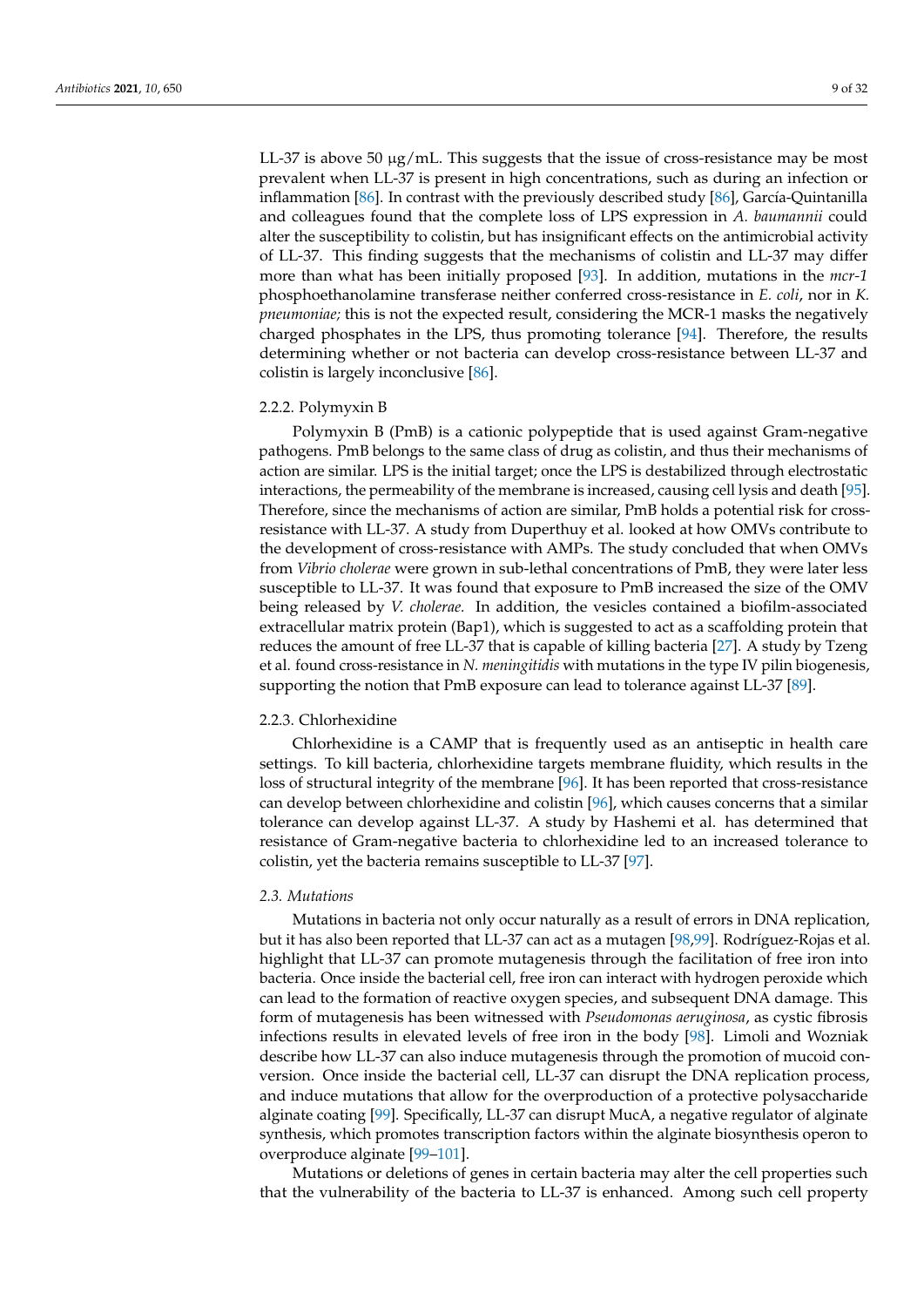changes include modifications to the charge, hydrophobicity and permeability of the bacteria, as well as changes to the virulence factors, metabolism and overall structure of the bacterial cell envelope (Table [1\)](#page-9-0). Specifically, the disruption to virulence factors includes a reduced production and/or expression of staphylokinase [\[55](#page-24-11)[,102\]](#page-26-9), hyaluronic acid capsule [\[80\]](#page-25-12), LPS [\[26,](#page-23-7)[40,](#page-23-21)[44,](#page-24-0)[103\]](#page-26-10), curli fibers [\[104\]](#page-26-11), pustules [\[51](#page-24-7)[,52\]](#page-24-9), outer membrane vesicles (OMV) [\[61](#page-24-17)[,65\]](#page-24-21), antimicrobial peptide detoxification modules and other efflux pump transporters [\[49](#page-24-6)[,105\]](#page-26-12), alginate [\[100](#page-26-13)[,101\]](#page-26-8), pili [\[106\]](#page-26-14), alkyl hydroperoxide reductase [\[49\]](#page-24-6), and alcohol dehydrogenase [\[49\]](#page-24-6). The disruption in biofilm formation refers to either a decrease in the attachment [\[33\]](#page-23-13) or adhesion [\[63\]](#page-24-19). In some cases, multiple genes have the same effect on a bacterium because the expression of one gene may be dependent on the expression or presence of another gene, or one gene may be a regulator of the target gene; therefore, a mutation in one gene has an effect on both genes. For example, *dltC* is regulated by CiaRH in *Streptococcus mutans* biofilm cells [\[37\]](#page-23-18), the expression of *lrgAB* is dependent on the presence of ClpX [\[74\]](#page-25-6), and *zapB* is needed for the recruitment and activity of EnvC [\[107\]](#page-26-15). In some cases, the precise effect of the gene is unknown, although there are suggested mechanisms based on the known role of the gene in the bacteria [\[30,](#page-23-11)[64\]](#page-24-20).

**Table 1.** Mutations or deletions in genes that result in an increased susceptibility to LL-37 killing.

<span id="page-9-0"></span>

| <b>Bacteria</b>                          | Gene                              | <b>Effect of Mutation/Deletion of Gene</b>                                        | Reference  |
|------------------------------------------|-----------------------------------|-----------------------------------------------------------------------------------|------------|
| Pseudomonas                              | $\overline{vac}$                  | Increased membrane permeability                                                   | $[108]$    |
| aeruginosa                               | algD                              | Disruption to virulence factors                                                   | [100, 101] |
| Neisseria                                | mpg                               | Disruption to virulence factors                                                   | $[106]$    |
| gonorrhoeae                              | pilE                              | Disruption to virulence factors                                                   | $[106]$    |
| Streptococcus<br>mutans                  | dltC, ciaRh                       | Disruption in biofilm formation                                                   | $[37]$     |
| Streptococcus                            | $d$ lt $A$                        | Decreased cell surface charge                                                     | [36]       |
| agalactiae                               | bceR                              | Disruption to virulence factors                                                   | [49]       |
|                                          | pheS, mprF, graR, vraF, trkA      | Increased membrane permeability                                                   | $[33]$     |
|                                          | lspA, vraR                        | Disruption in biofilm formation                                                   | $[33]$     |
| Staphylococcus<br>aureus                 | argC, lipA, pheS, yrF, thrB, acoB | Disruption to biosynthesis and metabolism                                         | $[33]$     |
|                                          | secDF; blaI                       | Disruption to virulence factors                                                   | [56, 102]  |
|                                          | $d$ ltA, mpr $F$                  | Decreased cell surface charge                                                     | [38]       |
| Streptococcus<br>pneumoniae              | dltD, licD2; dlt                  | Decreased cell surface charge                                                     | [12, 35]   |
| Acinetobacter<br>baumannii               | ompA                              | Disruption in biofilm formation                                                   | [63]       |
| Helicobacter<br>pylori                   | lpxE, lpxF                        | Disruption to virulence factors, and decreased<br>cell surface charge             | [40]       |
| Bacillus anthracis                       | clpX, lrgAB                       | Structural changes to cell envelope                                               | [74]       |
| Clostridioides<br>difficile              | clnR, clnAB                       | Disruption to biosynthesis and metabolism,<br>and disruption to virulence factors | $[105]$    |
| Mycobacterium<br>rv1258c<br>tuberculosis |                                   | Increased membrane permeability                                                   | $[109]$    |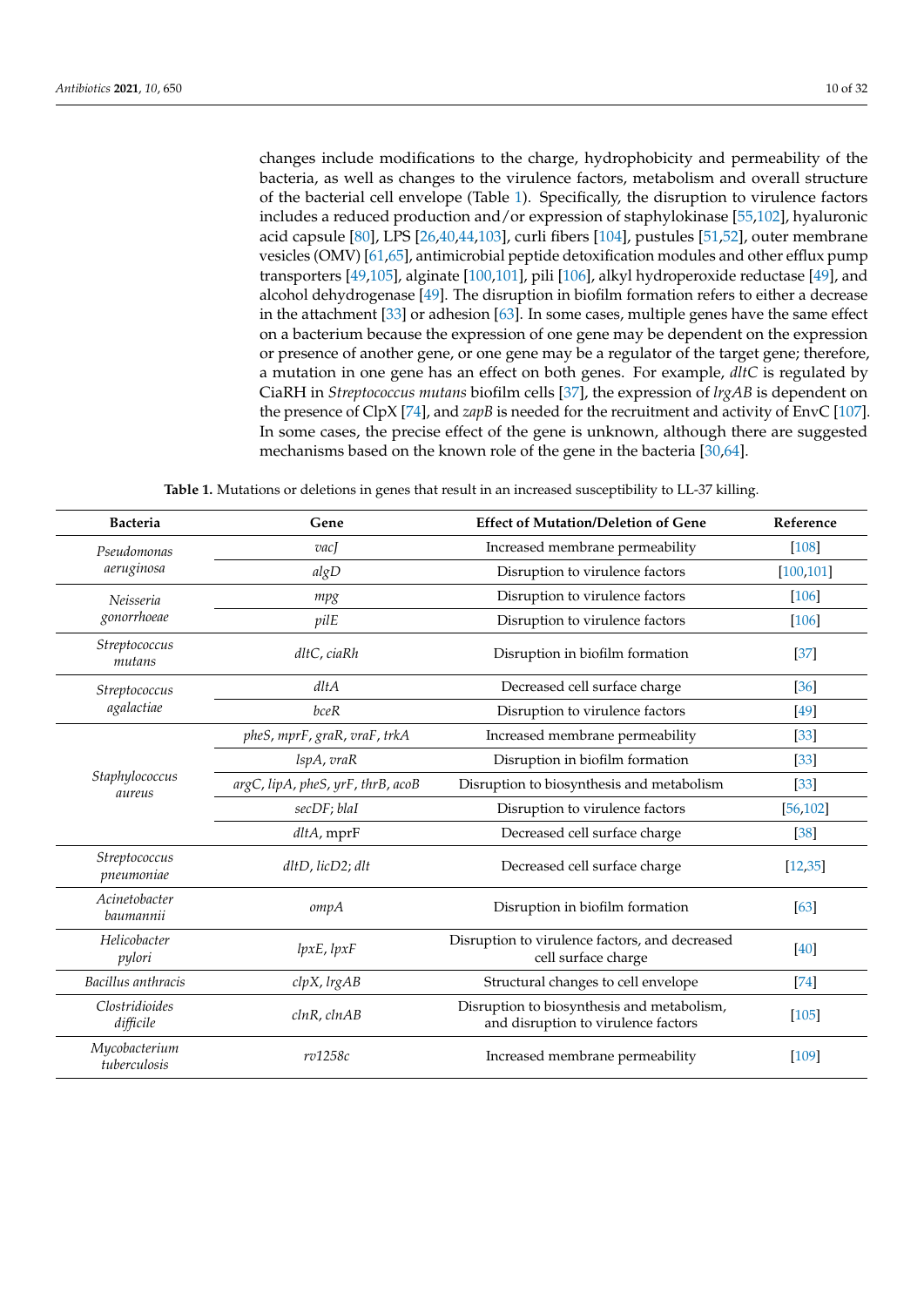| <b>Bacteria</b>                                 | Gene                                                      | <b>Effect of Mutation/Deletion of Gene</b>                 | Reference     |
|-------------------------------------------------|-----------------------------------------------------------|------------------------------------------------------------|---------------|
|                                                 | phoPQ                                                     | Disruption to virulence factors                            | [26]          |
| Salmonella enterica                             | $envC$ , zap $B$                                          | Decreased cell surface charge, increased<br>hydrophobicity | $[107]$       |
|                                                 | $yrfF$ , $rcpA$ ; $ompT$ , $pch$ , $ler$ , $lrp$ ; $ompT$ | Disruption to virulence factors                            | [61, 65, 104] |
| Escherichia coli                                | $envC$ , zap $B$                                          | Decreased cell surface charge, increased<br>hydrophobicity | [107]         |
|                                                 | waaP                                                      | Disruption to virulence factors                            | $[44]$        |
| Enterococcus faecalis                           | Structural changes to cell envelope<br>liaR               |                                                            | [30]          |
| Porphyromonas<br>pgm6/pgm7<br>gingivalis        |                                                           | Structural changes to cell envelope                        | [64]          |
| Streptococcus                                   | gacI                                                      | Increased hydrophobicity                                   | $[39]$        |
| pyogenes                                        | hasA                                                      | Disruption to virulence factors                            | [80]          |
| Haemophilus ducreyi                             | cpxA, mtrC;<br>sapBC, sapA                                | Disruption to virulence factors                            | $[51 - 53]$   |
| Haemophilus<br>$\sup BC$ , $htrB$<br>influenzae |                                                           | Disruption to virulence factors                            | [54]          |
| Vibrio cholerae                                 | msbB                                                      | Disruption to virulence factors                            | [103]         |

**Table 1.** *Cont.*

# *2.4. Biofilms*

Biofilms are aggregates of bacteria that are associated with at least 65% of all microbial infections, and 80% of chronic infections [\[110\]](#page-26-18). In comparison to their planktonic counterparts, biofilm cells are better protected from antimicrobial agents [\[111\]](#page-26-19). Among the reasons for the enhanced tolerance of biofilms cells include slow growth rates and presence of persister cells within the biofilms [\[7,](#page-22-6)[112\]](#page-26-20), as well as limited antimicrobial activities due to nutrient starvation, and poor penetration and diffusion into the biofilms [\[113\]](#page-26-21). Similar to planktonic cells, biofilm cells have a number of resistance mechanisms that facilitate the evasion from LL-37.

Curli are surface-associated amyloid fibers in bacteria that enhance resistance by binding to LL-37 before the peptide has the chance to contact the bacterial cell membrane [\[114\]](#page-26-22). In biofilm formation, curli fibers assist in the adhesion to surfaces and the aggregation of cells [\[104,](#page-26-11)[114\]](#page-26-22). Curli fibers have been reported to enhance the resistance of uropathogenic *E. coli* (UPEC) biofilms to LL-37 [\[104](#page-26-11)[,114\]](#page-26-22). Curli and cellulose are both highly expressed in *E. coli* clinical isolates and have complementary effects on the bacteria [\[114\]](#page-26-22), where bacteria expressing the curli-positive, cellulose-negative phenotype display enhanced virulence [\[104\]](#page-26-11). MS7163, a curli-producing UPEC strain has a mutation in the *bcsA* gene responsible for cellulose production, and therefore has a heightened tolerance to LL-37 [\[104\]](#page-26-11). However, at low concentrations, LL-37 is capable of polymerizing CsgA, the major curli subunit, and therefore inhibits curli formation and prevents in vitro curli-mediated biofilm formation [\[114\]](#page-26-22).

In addition, small colony variants (SCV) are a subpopulation of cells that exhibit a slow growth rate, and thus have a high capacity to form biofilms [\[115\]](#page-26-23). The rugose small colony variant (RSCV) phenotype provides protection against LL-37 in bacteria including *S. aureus* [\[116\]](#page-27-0) and *P. aeruginosa* [\[117\]](#page-27-1). Pestrak et al. state that this phenotype involves mutations that result in the excessive production of c-di-GMP. These mutations result in hyper-biofilm forming strains that overproduce the exopolysaccharides Pel and Psl, which facilitates the formation of bacterial aggregates. Both polysaccharides play an important role in the initial attachment and formation of biofilms, and the resistance to antimicrobial agents [\[117\]](#page-27-1).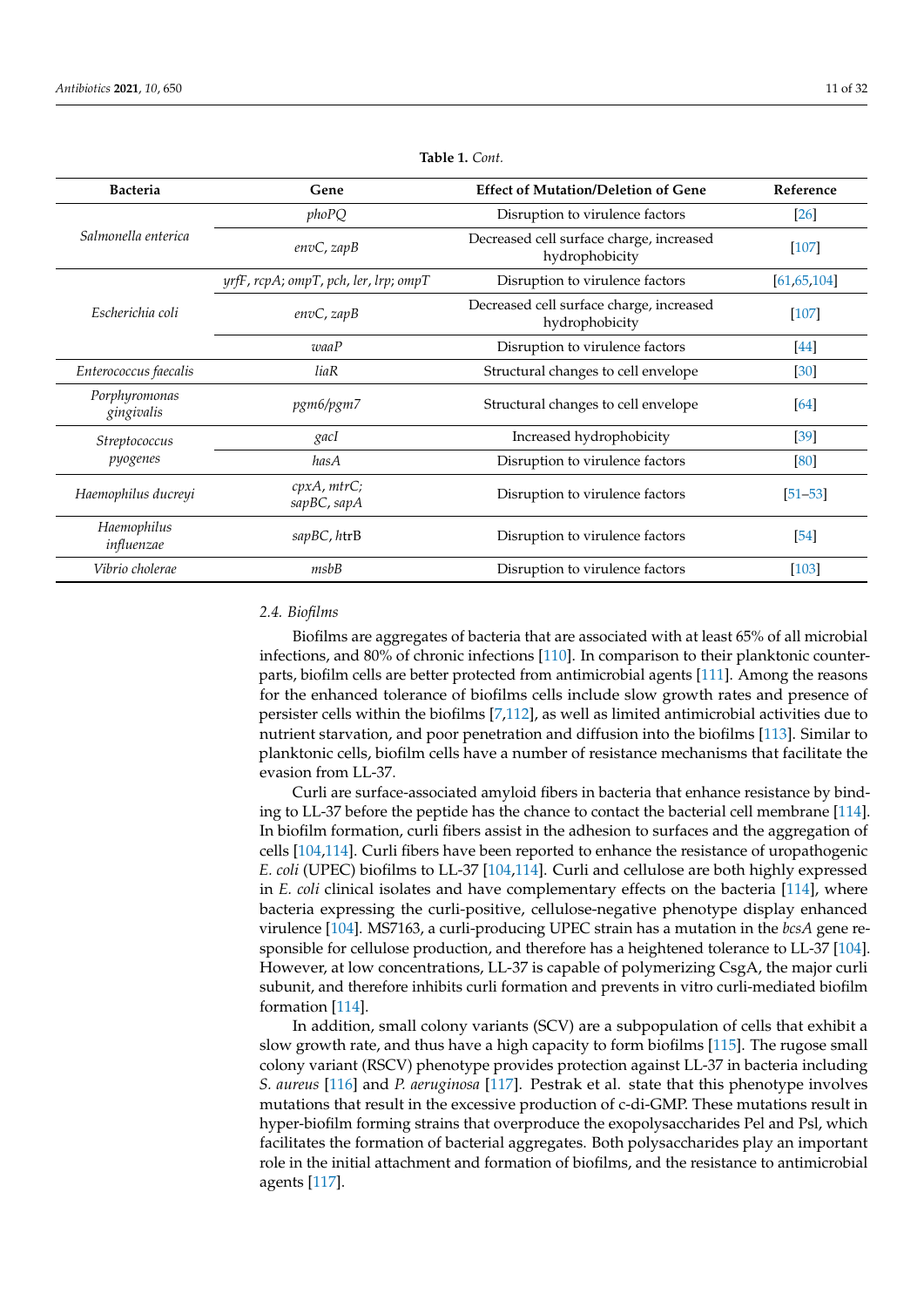Notably, the vulnerability of planktonic cells to a particular antimicrobial agent is not indicative of the vulnerability of the biofilm cells [\[118](#page-27-2)[–120\]](#page-27-3). For instance, LL-37 has shown to display strong biofilm prevention against strains of *S. aureus* that are resistant to LL-37 [\[118\]](#page-27-2). Likewise, in high salt environments, LL-37 loses its antimicrobial activity, yet retains its anti-biofilm activity [\[121\]](#page-27-4). LL-37 is being studied for its anti-biofilm activities as it has been reported to be effective in targeting bacteria at different stages of biofilm growth and development; LL-37 has not only been shown to prevent biofilm formation in various bacteria including *S. aureus* and *P. aeruginosa* [\[8,](#page-22-7)[121–](#page-27-4)[123\]](#page-27-5), but also inhibits the attachment of cells [\[121](#page-27-4)[,124](#page-27-6)[,125\]](#page-27-7), and disrupts pre-formed and mature biofilms [\[122,](#page-27-8)[124,](#page-27-6)[126](#page-27-9)[–128\]](#page-27-10). According to a study conducted by Kang et al., LL-37 has superior anti-biofilm activity when compared to both silver nanoparticles and conventional antibiotics [\[20\]](#page-23-5).

A review by Iacob and Iacob has listed the characteristics of LL-37, which has enabled it to be effective in the killing of biofilm cells. These characteristics include its small size, positive net charge, large antibacterial spectrum, LPS-neutralizing effects, low resistance rates, synergistic effects, and immunomodulation [\[7\]](#page-22-6). The exact mechanism by which LL-37 kills biofilm cells is not fully understood, although it is probable that LL-37 is able to penetrate the biofilm and exert its bactericidal effects against the embedded bacteria [\[20\]](#page-23-5). Other suggested mechanisms include the induction of the bacterial SOS response, the promotion of twitching motility, and the disruption of intracellular quorum-sensing molecules [\[8\]](#page-22-7). Ideally, LL-37 would be used as a preventative measure as opposed to being a treatment against pre-formed biofilms, as they are more difficult to combat [\[129,](#page-27-11)[130\]](#page-27-12).

# **3. Methods to Improve LL-37 as a Therapeutic Agent**

# *3.1. Immobilization Techniques and LL-37 Delivery Systems*

Peptide immobilization techniques provide a means to overcome some of the challenges associated with LL-37, including cytotoxicity and low stability in physiological environments [\[131](#page-27-13)[–134\]](#page-27-14). Immobilization may increase the ability of LL-37 to inhibit the colonization and biofilm formation of bacteria [\[131](#page-27-13)[,132,](#page-27-15)[134\]](#page-27-14), and thus immobilization techniques are utilized in wound environments [\[131\]](#page-27-13) and medical devices [\[132\]](#page-27-15). Likewise, delivery systems allow for the encapsulation and controlled release of LL-37, which improves cytotoxicity, proteolytic degradation, and the poor penetration of LL-37 in deep wounds [\[135–](#page-27-16)[140\]](#page-27-17). Delivery systems have been shown to be an effective method by which the stability and antimicrobial activity can be enhanced. However, this review will not describe delivery systems in depth, as recent reviews have previously covered this information in great detail [\[141,](#page-28-0)[142\]](#page-28-1).

# *3.2. LL-37 Derivatives*

The aim of deriving new antimicrobial drugs from LL-37 is to retain the beneficial qualities of the original peptide, while removing the undesirable qualities. According to Nagant et al., three main drawbacks of LL-37 should be taken into account when developing a new drug: LL-37 is a long peptide and it is costly to synthesize, LL-37 is vulnerable to proteases, and LL-37 exhibits toxicity and hemolysis against eukaryotic cells [\[143\]](#page-28-2). There are many methods by which LL-37 derivatives can be made: The amino acid sequence can be altered, truncated, combined with another antimicrobial agent to make a hybrid, or a combination of these methods can be used (Table [2\)](#page-12-0). Table [2](#page-12-0) depicts LL-37 derivatives that have been reported as having superior antimicrobial qualities in comparison to the parent peptide. The improved qualities may be related to several characteristics of LL-37, including but not limited to the cell selectively [\[144](#page-28-3)[–146\]](#page-28-4), hemolysis and cytotoxicity [\[144,](#page-28-3)[147,](#page-28-5)[148\]](#page-28-6), stability [\[124,](#page-27-6)[135\]](#page-27-16), biofilm prevention and disruption [\[33](#page-23-13)[,143](#page-28-2)[,149](#page-28-7)[,150\]](#page-28-8), and wound healing properties [\[146](#page-28-4)[,151\]](#page-28-9). While these derivatives may demonstrate improvements over LL-37 in certain facets, several articles have reported shortcomings of particular derived peptides, of which include inferior binding abilities [\[144\]](#page-28-3), limited antibacterial spectrum [\[121,](#page-27-4)[147\]](#page-28-5), weaker membrane disruptions [\[147\]](#page-28-5), reduced activities in certain biological fluids [\[135\]](#page-27-16), higher hemolysis and cytotoxic effects [\[145](#page-28-10)[,148](#page-28-6)[,152\]](#page-28-11), and reduced capabilities against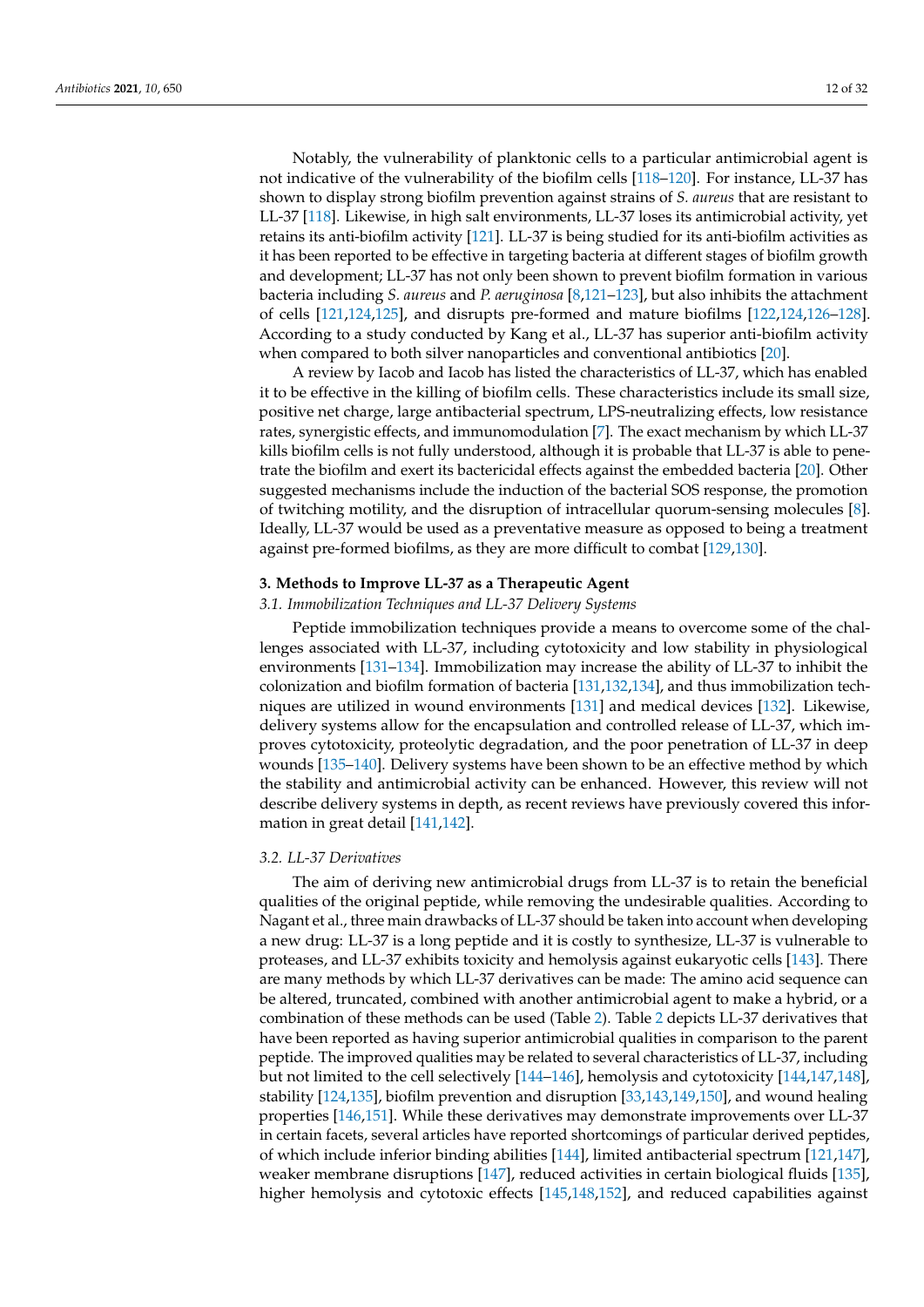biofilm cells [\[153,](#page-28-12)[154\]](#page-28-13). In this section, we will focus on the properties of LL-37—the sequence, helicity, hydrophobicity, charge, and configuration—and how alterations to these properties can change the antimicrobial activity of LL-37.

**Table 2.** LL-37 derivatives that display enhanced antimicrobial activity when compared to the LL-37 parent peptide.

<span id="page-12-0"></span>

| <b>Type of Derivative</b>          | LL-37 Derivative  | Sequence                                        | Reference       |
|------------------------------------|-------------------|-------------------------------------------------|-----------------|
| WT sequence                        | $LL-37$           | LLGDFFRKSKEKIGKEFKRIVQRIKDFLRNLVPRTES           | $[155]$         |
|                                    | $LL-32$           | LLGDFFRKSKEKIGKEFKRIVQRIKDFLRNLV                | $[156]$         |
|                                    | $LL-31*$          | LLGDFFRKSKEKIGKEFKRIVQRIKDFLRNL                 | [112, 143, 157] |
|                                    | $IG-19$           | LLGDFFRKSKEKIGKEFKR                             | $[157]$         |
|                                    | <b>RK-31</b>      | RKSKEKIGKEFKRIVQRIKDFLRNLVPRTES                 | $[143]$         |
|                                    | $RK-25$           | RKSKEKIGKEFKRIVQRIKDFLRNL                       | $[143]$         |
| Truncations (without<br>amino acid | LL7-27            | RKSKEKIGKEFKRIVQRIKDF                           | $[147]$         |
| substitutions)                     | KS-30*            | KSKEKIGKEFKRIVQRIKDFLRNLVPRTES                  | $[158]$         |
|                                    | $LL-13*$          | IGKEFKRIVQRIKDFLRNLVPRTES                       | $[150]$         |
|                                    | KE-18*            | KEFKRIVQRIKDFLRNLV                              | $[153]$         |
|                                    | $LL-17*$          | FKRIVQRIKDFLR                                   | $[150]$         |
|                                    | <b>FK-12</b>      | FKRIVQRIKDFL                                    | $[146]$         |
|                                    | KR-20 *           | KRIVQRIKDFLRNLVPRTES                            | $[158]$         |
|                                    | KR-12 *           | KRIVQRIKDFLR                                    |                 |
|                                    | $IG-13-1$         | IGKLFKRIVQLIK                                   | $[159]$         |
|                                    | $IG-13-2$         | IGKLFKRIVQLIL                                   | $[159]$         |
|                                    | FK13-a1 *         | WKRIVRRIKRWLR                                   | $[145]$         |
| Truncations (with                  | FK13-a7*          | <b>WKRWVRRWKRWLR</b>                            | $[145]$         |
| amino acid                         | KR-12-a2          | KRIVQRIK <b>KW</b> LR                           | $[154]$         |
| substitutions)                     | KR-12-a3          | KRIVKRIKKWLR                                    | $[154]$         |
|                                    | KR-12-a4          | KRIVKLIKKWLR                                    | $[154]$         |
|                                    | KR-12-a5*         | KRIVKLILKWLR                                    | [154, 160, 161] |
|                                    | KR-12-a6          | LRIVKLILKWLR                                    | $[154]$         |
|                                    | $VO-12^{V26}$     | VQRIKVFLRNLV                                    | $[146]$         |
|                                    | AL32-P113         | ALGDFFRKSKEKIGKEFKRIVQRIKDFLRNLAKRHHGYKRK FHLEY | $[152]$         |
|                                    | L31-P113          | LGDFFRKSKEKIGKEFKRIVQRIKDFLRNLAK                | $[152]$         |
| Hybrids (with<br>truncated LL-37)  | $M-L$             | GIGAVLKVLTTGLFKRIVQRIKDFLRN                     | $[162]$         |
|                                    | <b>B1</b>         | KFKKLFKKLSPVFKRIVQRIKDFLR                       | $[148]$         |
|                                    | $C-L$             | KWKLFKKIFKRIVQRIKDFLRN                          | $[163]$         |
|                                    | $\text{FV-LL}\,*$ | <b>FRIRVRVFKRIVQRIKDFLR</b>                     | $[164]$         |
|                                    | ${\rm LI}$        | <b>GKEFKRIVKWPWWPWRR</b>                        | $[144]$         |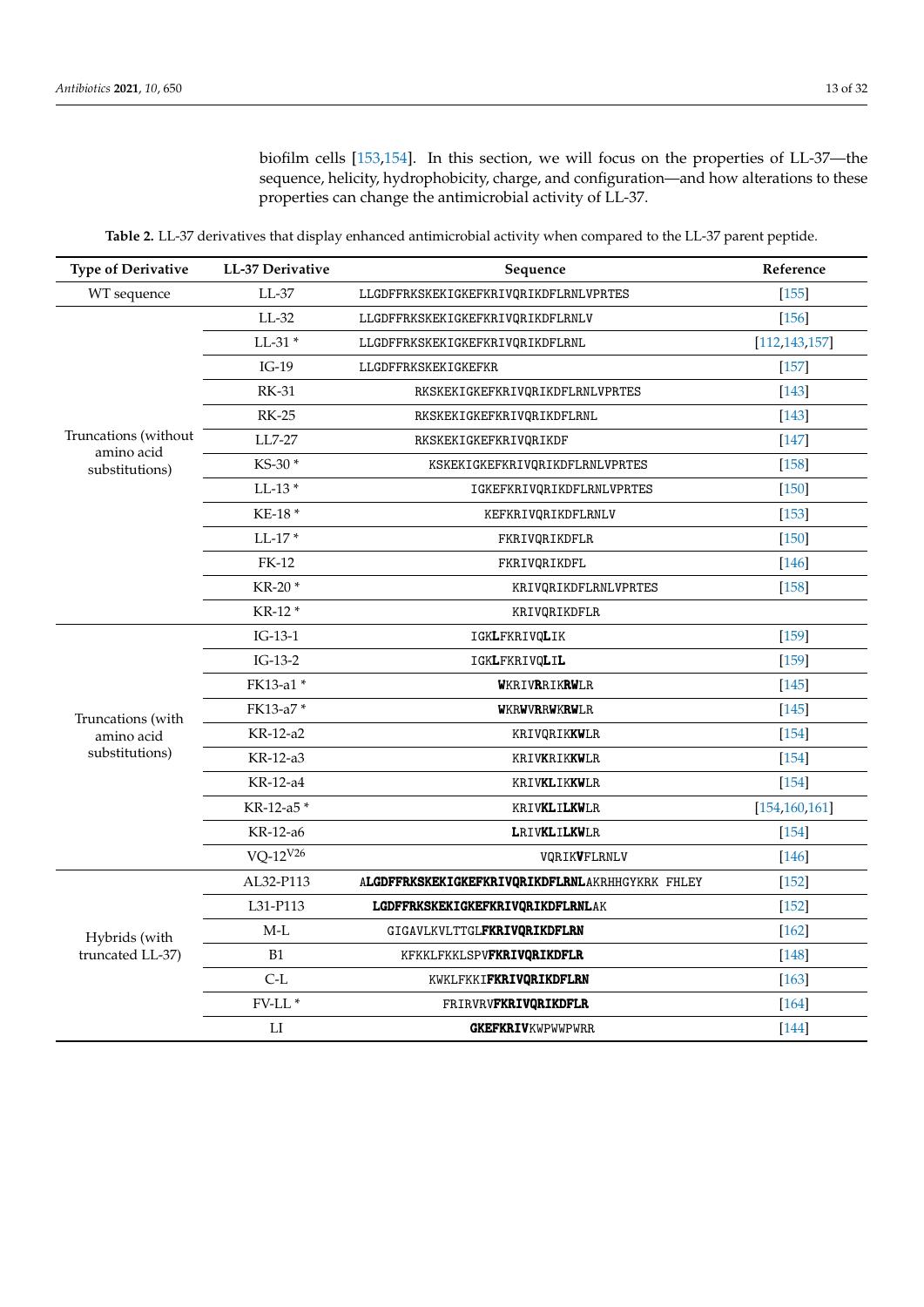| <b>Type of Derivative</b>    | LL-37 Derivative | Sequence                                                                                   | Reference                |
|------------------------------|------------------|--------------------------------------------------------------------------------------------|--------------------------|
|                              | <b>LLAP</b>      | GRKSAKKIGKRAKRI                                                                            | $[165]$                  |
|                              | P38              | TSVRQRWRWRQRVRTS                                                                           | $[166]$                  |
|                              | RP557*           | RFCWKVCYKGICFKKCK                                                                          | $[167]$                  |
|                              | $GF-17*$         | GFKRIVQRIKDFLRNLV                                                                          | [149, 168]               |
|                              | $OP-145*$        | IGKEFKRIVERIKRFLRELVRPLR                                                                   | [116, 169]               |
| Peptides based on<br>$LL-37$ | P60.4Ac*         | IGKEFKRIVERIKRFLRELVRPLR                                                                   | $[151]$                  |
|                              | $P10*$           | LAREYKKIVEKLKRWLROVLRTLR                                                                   | $[151]$                  |
|                              | $SAMP-145$       | LKRLYKRLAKLIKRLYRYLKKPVR                                                                   | $[135]$                  |
|                              | SAAP-148 *       | LKRVWKRVFKLLKRYWRQLKKPVR                                                                   | [135, 170]               |
|                              | <b>SAAP-159</b>  | LKRLYKRVFRLLKRYYRQLRRPVR                                                                   | $[135]$                  |
|                              | <b>SAAP-276</b>  | LKRVWKAVFKLLKRYWRQLKKPVR                                                                   | [135]                    |
|                              | $D$ -LL-31 $*$   | LLGDFFRKSKEKIGKEFKRIVQRIKDFLRNL                                                            | [171, 172]               |
|                              | D-LL-37          | LLGDFFRKSKEKIGKEFKRIVQRIKDFLRNLVPRTES                                                      | [121, 124]               |
| D-enantiomers                | $17tF-W*$        | $GX_1KRl VQRl KDWl RKLV$ , where 1 is a D amino acid<br>and $X1 = 4-t$ -butylphenylalanine | $[173]$                  |
|                              | 17BIPHE2 *       | $GX_1KR1VQR1KDX_21RNLV$ , where 1 is a D amino acid<br>and $X_1 = X_2 =$ biphenylalanine   | [33, 134, 168, 173, 174] |

**Table 2.** *Cont.*

WT wild-type. \* LL-37-derived peptide with anti-biofilm activity in addition to its antibacterial properties. Substituted amino acids in the truncated peptides are represented in bold text. In the hybrid peptides, the amino acid sequence belonging to the LL-37 parent peptide is represented in bold text.

### 3.2.1. Sequence

Different regions of the LL-37 amino acid sequence have been implicated in certain roles and functions of the peptide. When deriving a new drug from LL-37, it is important to consider how adding or removing certain regions and/or amino acids will change the antimicrobial properties of LL-37. In general, LL-37 derivatives tend to be shorter in length than the parent peptide (Table [2\)](#page-12-0). Not only is this important in reducing the cost of synthesis, but also for improving the antimicrobial activity, as shorter sequences have been found to more easily penetrate the bacterial cell membrane and the biofilm matrix [\[146\]](#page-28-4).

The N-terminal sequence of LL-37 comprises residues 1–12 [\[175\]](#page-29-9). This region of LL-37 begins with two leucine amino acids, which are associated with a high degree of peptide instability [\[152\]](#page-28-11). The N-terminal region is responsible for resistance to proteases, oligomerization, chemotaxis, hemolysis, and peptide aggregation [\[8\]](#page-22-7). It has been shown that the N-terminal only has antimicrobial activities against pathogens that are highly susceptible to the peptide, indicating that this region does not play a significant role in the killing of bacteria [\[176\]](#page-29-10). In fact, removal of the N-terminal has been shown to enhance the bactericidal activities of LL-37 [\[146,](#page-28-4)[157,](#page-28-16)[176–](#page-29-10)[178\]](#page-29-11). A study by Kanthawong et al. described how removing the first six residues reduces the bacterial activities of LL-37, while further removal by 12 and 18 residues mostly restores the activity [\[157\]](#page-28-16). This is supported by another study which found that LL-20 is nearly inactive, while LL-32 has increased activity compared to LL-37 [\[8\]](#page-22-7). In addition to truncations, Kamysz et al. have observed the effects of modifications to the N-terminal sequence. The antimicrobial activity of KR12-NH2, a shorter analog of LL-37, was examined after modification to the N-terminus. The conjugation of fatty acid chains to the N-terminus was seen to enhance activities against highly drug-resistant ESKAPE pathogens (*Enterococcus faecium*, *S. aureus*, *K. pneumoniae*, *A. baumannii*, *P. aeruginosa*, and *Enterobacter* spp.), as well as *S. aureus* biofilms. While the antimicrobial activities of the peptide were improved, a higher cytotoxicity was examined against human red blood cells and the HaCaT keratinocyte cell line [\[178\]](#page-29-11). In the design of LL-37-derived peptides, many opt for the complete removal of the N-terminal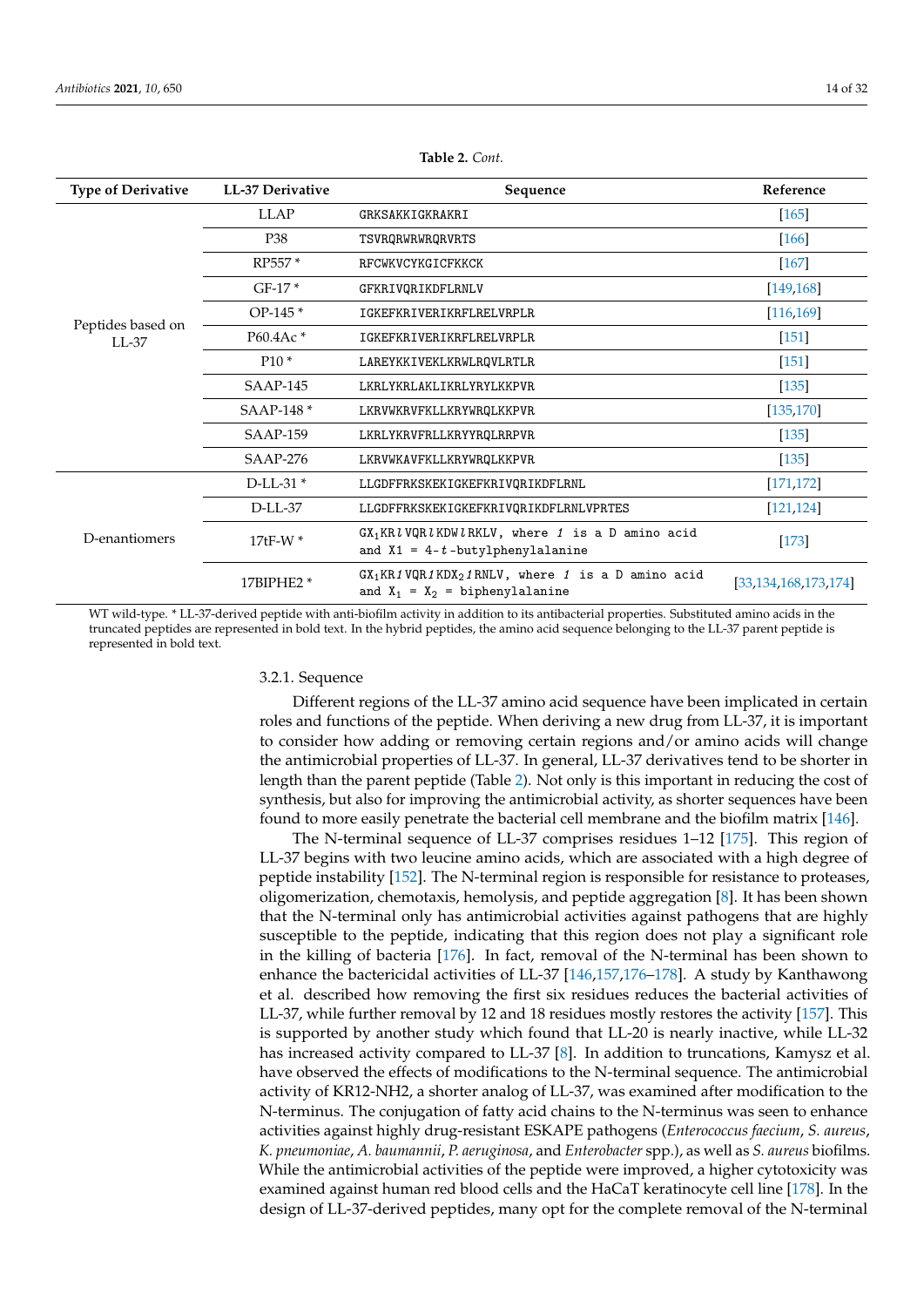sequence, as removing these residues has also been shown to reduce the cytotoxicity [\[20\]](#page-23-5) and the hemolytic properties of LL-37 [\[146\]](#page-28-4), while not compromising the stability of the peptides [\[146\]](#page-28-4).

The C-terminal LL-37 helix has been shown to be responsible for the antimicrobial activities of LL-37 [\[8\]](#page-22-7), while the linear terminal tail residues 32–37 do not play a role in the peptide's interactions with bacterial membranes [\[152\]](#page-28-11). Multiple studies have indicated that the truncation of residues 31–37 will not impact the bactericidal activities of LL-37, although further truncation does reduce the killing abilities of the peptide [\[112,](#page-26-20)[152,](#page-28-11)[157\]](#page-28-16). This corresponds with studies that conclude that the main antimicrobial and anti-biofilm properties of LL-37 resides in the central helix, specifically in residues ~17–31 [\[132,](#page-27-15)[146](#page-28-4)[,149\]](#page-28-7). The smallest fragment that retains the antimicrobial activities of LL-37 is KR-12, which corresponds to residues 18–29 of the parent peptide [\[131,](#page-27-13)[154\]](#page-28-13). In addition, residues 26–31 were demonstrated to be particularly important in antimicrobial potency, and derivatives lacking this sequence—LL-13, LL-19, LL-25, RK-19, and IG-13—had little to no bactericidal activities [\[112\]](#page-26-20). Similar to the N-terminus, the C-terminal tail region is involved in peptide aggregation, and thus the removal of the last six to seven residues has been shown to increase the overall bactericidal potency of LL-37 [\[176\]](#page-29-10).

The composition of amino acids is a critical determinant for the antibacterial activity spectrum. This is evident as certain LL-37 derivatives, such as KR-12 and GF-17d3, are mostly active against Gram-negatives pathogens, whereas 17BIPHE2-3RA is more active against Gram-positive staphylococcal species [\[179\]](#page-29-12). Moreover, Wang et al. found that peptides that are effective at killing Gram-negative bacteria are more likely to have a higher net charge and a lower hydrophobic content than peptides that are active against Gram-positive bacteria. Consequently, basic amino appear to be important in the ability of LL-37 to kill Gram-negative bacteria, while they have little impact on the antimicrobial activity against Gram-positive bacteria. The authors demonstrated this trend by observing the changes in MIC values after lysines were substituted for alanines. The MIC of Gramnegative *A. baumannii* increased, while the values of Gram-positive *S. aureus* USA300 and S. *epidermidis* had no significant change [\[179\]](#page-29-12). Another study by Jahangiri et al. highlights the importance of basic residues, particularly Phe17, Ile24, Phe27 and Val32, in the hydrophobic interactions that facilitate deep penetration into the cell membrane. In addition, Asp26 creates repulsive forces with the membrane that creates unfavourable interactions with the bacteria [\[149\]](#page-28-7). A single amino acid substitution of aspartic acid for valine at this position was able to confer antimicrobial activities in VQ-12, which is an inactive fragment of LL-37 [\[146\]](#page-28-4). Phenylalanine is further emphasized as an important amino acid in LL-37, as it directly interacts with the anionic phosphatidylglycerol in bacterial membranes [\[173\]](#page-29-7). That being said, tryptophan-containing AMPs exhibit more potent antimicrobial activities in comparison to phenylalanine- or tyrosine-containing peptides. This is possibly because tryptophan increases the net positive charge and hydrophobicity, which may lead to improved interactions with the bacterial membrane [\[145](#page-28-10)[,154\]](#page-28-13). In addition, tryptophan at position 27 reduced the hemolysis of 17tF-W, an LL-37-derived peptide [\[173\]](#page-29-7). Furthermore, Arg23 and Lys25 were critical for the binding of GF-17 to both Gram-negative and Grampositive model membranes, as these residues are directly exposed to the membrane [\[149\]](#page-28-7). This corresponds to the findings of other studies, which found that Arg23 in GF-17 and 17BIPHE2 has an important role in permeating the membrane and killing the bacteria [\[21\]](#page-23-3). Arginine, when substituted in place of glutamic acid, creates a Lys-Arg motive that has been reported enhance the antibacterial activities of LL-37-derived peptides [\[165\]](#page-28-24).

### 3.2.2. Helicity

The alpha helical content of LL-37 is approximately 34% in phosphate buffer saline (PBS) solution [\[180\]](#page-29-13). The helicity of LL-37 increases upon binding to the bacterial membrane, which is a common characteristic of lipid-binding peptides [\[180\]](#page-29-13). Helical conformation is associated with the binding to Gram-negative membranes [\[179\]](#page-29-12), and deep penetration into the cell membrane of bacteria [\[163\]](#page-28-22). Higher helicity has been shown to improve hemolytic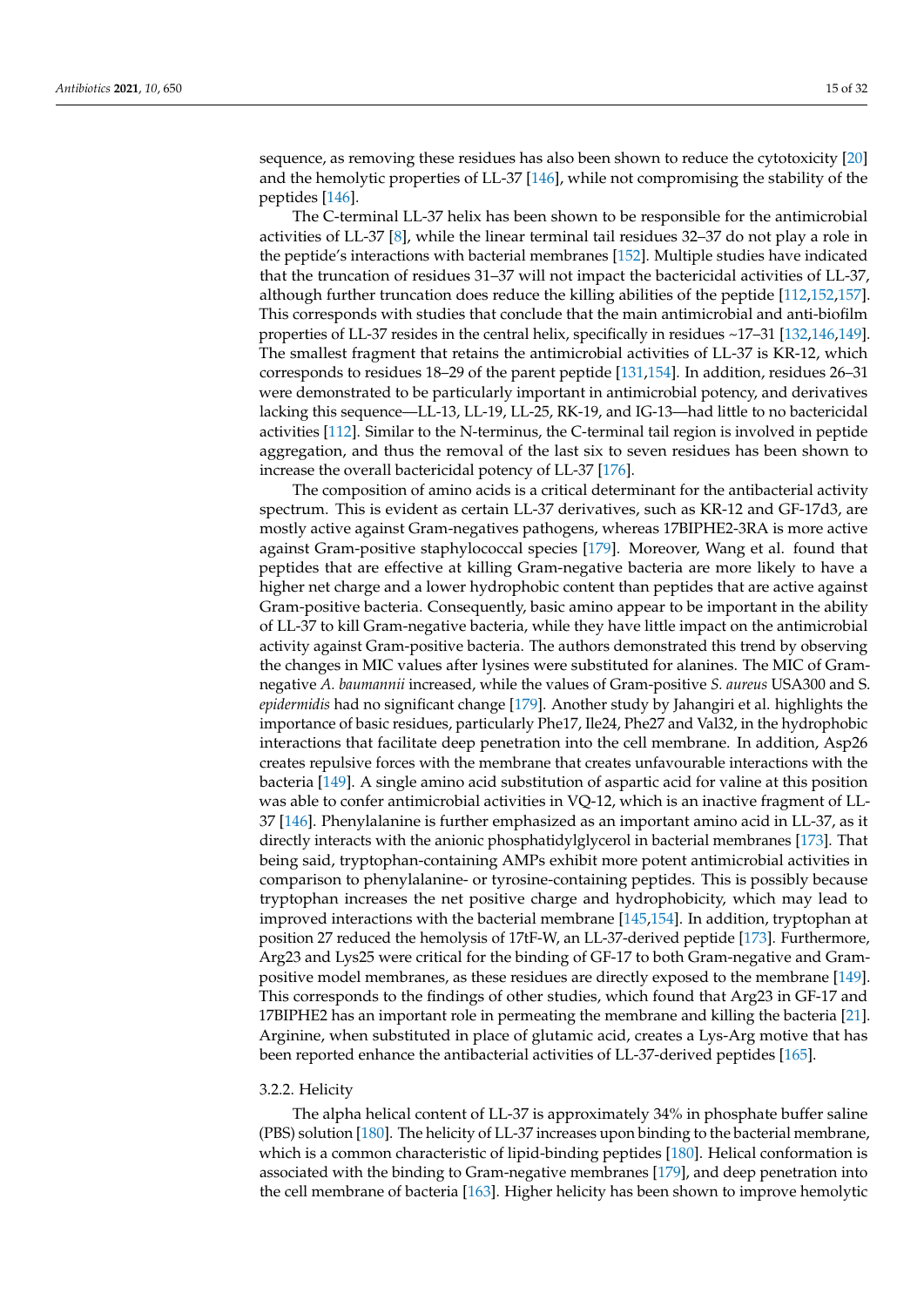activity, as this structure promotes selectivity for the anionic membranes of bacteria over the zwitterionic membranes of mammalian cells [\[164\]](#page-28-23). An increase in the alpha helical structure has also been correlated with a greater antibacterial potency in numerous studies. LL-37 derivatives with a higher helical content than the parent peptide, including, M-L [\[162\]](#page-28-21), LL-32 [\[156\]](#page-28-15), KR-12-a5 [\[161\]](#page-28-20), AL32-P113, and L31-P113 [\[152\]](#page-28-11), had stronger antimicrobial activities. However, high helicity is not always indicative of improved bactericidal activities; IG-19 was equally effective as LL-37 in killing *Burkholderia* species despite having half of the propensity to adopt alpha helices, whereas LL-25 has a similar propensity to LL-37 yet had roughly a third of the killing abilities [\[112\]](#page-26-20). Additionally, Ulaeto et al. state that at physiological salt concentrations, the alpha helical conformation of LL-37 is enhanced, while its bactericidal activity is inhibited. Therefore, it was concluded in one study that homologues of LL-37 that had a lower propensity to adopt this conformation had more effective bactericidal activities. The authors also declare that the adoption of alpha helical structure plays a role in antimicrobial activities, as does the time at which this conformation is assumed. Preformed helices have greater difficulties disrupting bacterial membranes, and optimal bactericidal activity may depend on adopting the helical conformation prior to interactions with the target membrane [\[181\]](#page-29-14). Overall, it appears that helical content is not an adequate predictor of antibacterial activities [\[146](#page-28-4)[,166\]](#page-29-0).

### 3.2.3. Hydrophobicity

The hydrophobicity of LL-37 plays a role in membrane disruptions and bactericidal activities. Following the adsorption of LL-37 onto the bacterial cell membrane, the hydrophobic residues are able to facilitate further penetration into the membrane, and to disorganize the lipid tail region of the membrane [\[120\]](#page-27-3). In addition, amphiphilicity—the separation of charged groups from hydrophobic residues—promotes interactions with the membrane and penetration into the lipid bilayer [\[153\]](#page-28-12). The typical amphipathic, alpha helical structure has hydrophobic residues and positively charged residues distributed on each side of the peptide. BMAP-27 adopts this particular structure and has a stronger antimicrobial activity compared to LL-37, where these residues are more dispersed throughout the sequence [\[120\]](#page-27-3). KR12 has superior amphipathic helices compared to LL-37 [\[153\]](#page-28-12), and the analogs with the highest hydrophobicity were better able to inhibit LPS-stimulated tumor necrosis factor-α production, as well as exhibit higher LPS-binding activity [\[154\]](#page-28-13). However, higher hydrophobicity has been correlated with an increased cytotoxicity [\[160\]](#page-28-19) and worse cell selectively in LL-37 [\[145\]](#page-28-10). Multiple studies have indicated that lowering the hydrophobicity leads to a reduction in cytotoxicity [\[10,](#page-22-9)[160\]](#page-28-19), and a decrease in cell selectively against mammalian cells [\[145,](#page-28-10)[149\]](#page-28-7). Modifications to the sequence of LL-37, such as a leucine to alanine substitution, are able to reduce the hydrophobicity of the peptide and promote these benefits [\[152\]](#page-28-11). A study by Tan et al. contrasts the previous findings, indicating that the ideal amphiphilicity is achieved when the positively charged residues and the hydrophobic residues are more dispersed. This study contradicts other studies, indicating that an increased hydrophobicity is correlated with lower hemolysis and improved cell selectively [\[164\]](#page-28-23). It has been suggested that there is an optimal hydrophobicity window, where raising or lowering the hydrophobicity outside of this range drastically decreases antimicrobial activity [\[182\]](#page-29-15).

#### 3.2.4. Charge

Net charge of the peptide also plays a role in antimicrobial activities and should be considered in the design of novel peptides. There is a net negative charge in both Gramnegative and Gram-positive bacteria, from the LPS and lipoteichoic acids, respectively. Several studies have indicated that derivatives with an increased cationicity are better able to kill the bacteria, as stronger electrostatic interactions lead to a higher affinity for the bacterial membrane [\[120](#page-27-3)[,152](#page-28-11)[,163](#page-28-22)[,164\]](#page-28-23). Conversely, analogs of an LL-37-derived peptide that have a lower net charge of +4 and +5 showed increased bactericidal activities compared to the parent peptide [\[178\]](#page-29-11). Likewise, Aghazadeh et al. demonstrated that some peptides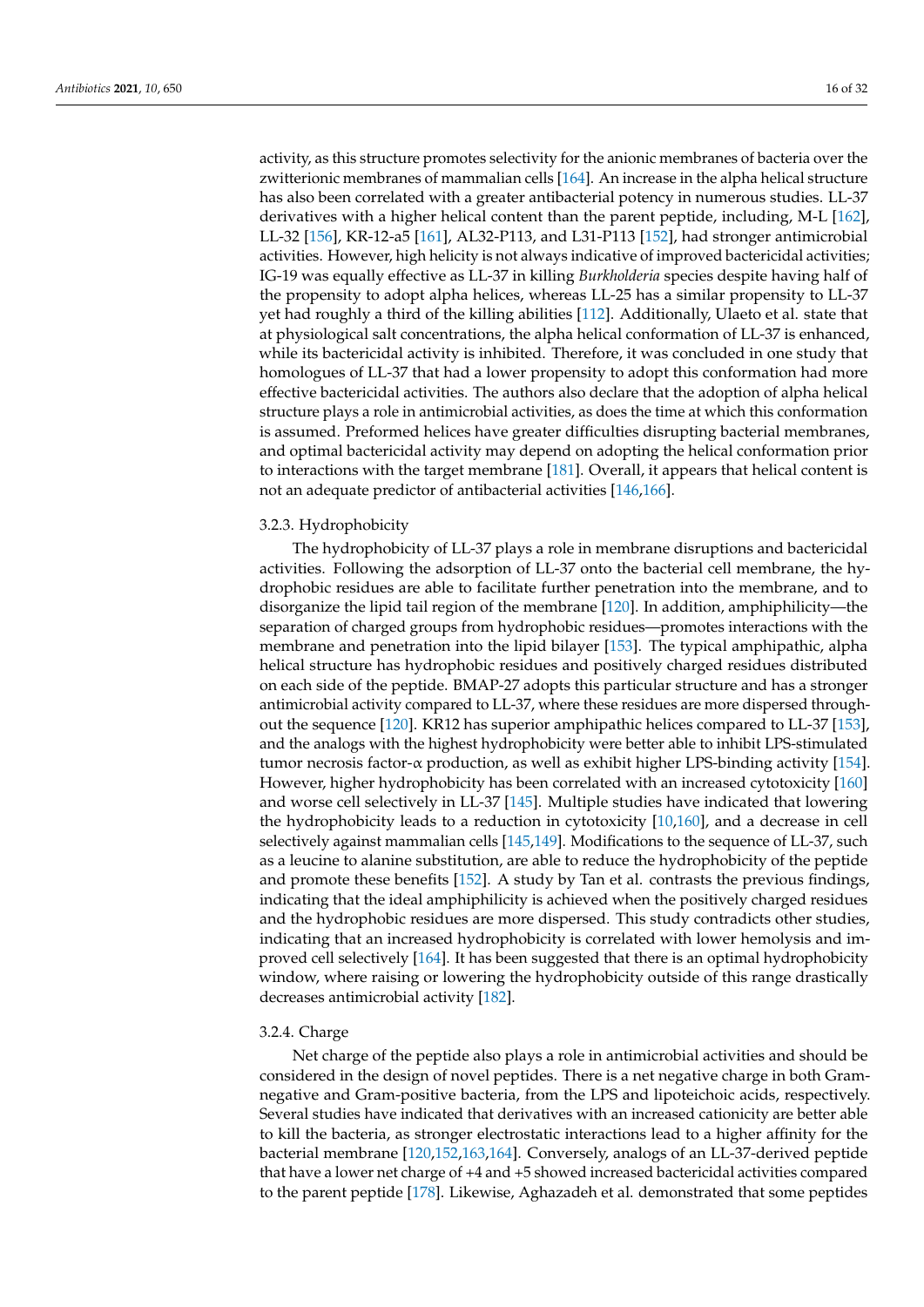with a significantly higher cationic charge, such as P22 (+10), exhibited worse bactericidal activities compared to the parent. Perhaps, the positive charge density on the peptide exceeds a critical threshold, and thus compromises the antimicrobial activity. Another consideration is that there needs to be a balance between the charge and hydrophobicity of the peptide. In addition to a high charge, P22 has a low number of hydrophobic residues, which may contribute to its low bactericidal activities [\[166\]](#page-29-0). A study by Jacob et al. found that antimicrobial activity is not dependent on charge, although a certain ratio between hydrophobicity and charge of the peptides was found to increase the antimicrobial activity, as well as LPS neutralization effects [\[154\]](#page-28-13). The balance may need to be carefully considered, as peptides with a high cationicity and hydrophobicity exhibited a greater affinity for the zwitterionic membranes of human red blood cells, causing larger hemolytic activities [\[152\]](#page-28-11). A study by Caiaffa et al. suggests that absolute positive charge is not correlated with antimicrobial activity, yet there is an association with the percentage of positive charge in the peptide [\[161\]](#page-28-20). Overall, the correlation between charge and antimicrobial activities is complex, and it is suggested that alpha helicity and amphiphilicity may play a more important role in the design of peptides [\[164\]](#page-28-23).

## 3.2.5. Configuration

The configurational stereochemistry of a peptide can alter its antimicrobial effects. LL-37 is naturally in an L-configuration, although the D-enantiomer also displays antimicrobial activities. Studies have looked at the change in bactericidal effects after the incorporation of d-amino acids, and they found that the activities are relatively similar [\[124,](#page-27-6)[127\]](#page-27-18). In fact, some have witnessed improved antibacterial abilities compared to L-LL-37 [\[121,](#page-27-4)[157,](#page-28-16)[171\]](#page-29-5). D-LL-37 may promote more wound healing effects, as it has been reported to induce IL-8 in keratinocytes and stimulate the proliferation of fibroblasts [\[121\]](#page-27-4). Furthermore, many studies have reported that D-LL-37 is also able to effectively combat biofilm infections. The killing abilities of D-peptides against *Burkholderia thailandensis* [\[127\]](#page-27-18), *S. aureus* [\[121\]](#page-27-4), and *P. aeruginosa* [\[124\]](#page-27-6) biofilms were comparable to L-LL-37, while certain studies have found that D-peptides exhibited improved activities against *B. pseudomallei* [\[171\]](#page-29-5), *Mycobacterium avium* [\[183\]](#page-29-16), and *P. aeruginosa* [\[184\]](#page-29-17) biofilms. Similar to LL-37, D-LL-37 is capable of inhibiting the attachment of bacteria, disrupting pre-formed biofilms, and promoting twitching motility by downregulating the expression of certain genes, such as *rhlA* and *rhlB* [\[124\]](#page-27-6). In addition, multiple studies report that the D-configuration of peptides may be more resistant to proteolytic degradation than the L-configuration. This is seen as D-LL-37 is resistant to degradation from trypsin, whereas L-LL-37 is not resistant, and thus experiences a loss of function [\[121,](#page-27-4)[124,](#page-27-6)[127\]](#page-27-18). The incorporation of d-amino acids into the peptide sequence results in a similar hemolytic activity [\[171\]](#page-29-5), yet these amino acids were also attributed with a significant improvement in cell selectively [\[160\]](#page-28-19). While most studies observed benefits in using the D-configuration, one study concluded that the EC50 value of the D-peptide was higher for *S. aureus* than LL-37. This decrease in potency may be due to a reduced ability of the D-enantiomer to interact with the Gram-positive membrane, or perhaps it is due from lower helicity compared to the L-enantiomer [\[121\]](#page-27-4). Moreover, an additional study concluded that LL-37 enantiomers exhibited negligible activity compared to *de-novo* designed alpha helical AMPs [\[182\]](#page-29-15).

#### *3.3. Synergy*

There are several reasons for using more than one antimicrobial agent against a pathogenic species, such as targeting drug-resistant bacteria and reducing the level of toxicity towards human cells [\[185\]](#page-29-18). Zharkova et al. state that in many cases, synergistic pairs were effective even when the bacteria showed a moderate to high level of resistance against one of the antimicrobial substances. Therefore, if a bacterium develops resistance against a particular antimicrobial agent, finding synergism is a method to allow for the continued effective treatment of that bacterium. In addition, using multiple antimicrobial substances reduces the quantity of each drug needed to kill the bacteria, potentially reducing the toxic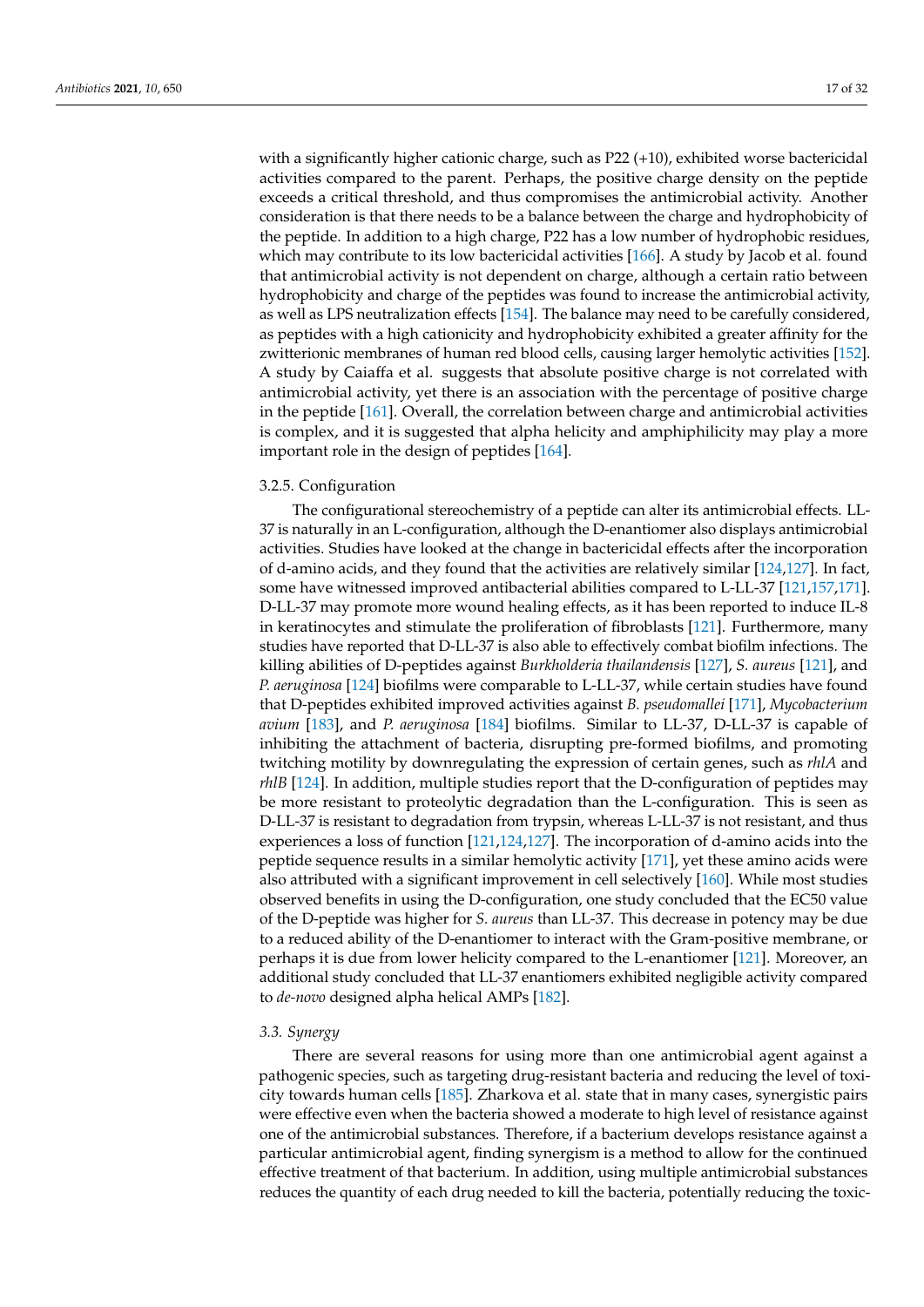ity against eukaryotic cells [\[185\]](#page-29-18). Nevertheless, there are several challenges associated with the co-formulation of antimicrobial agents; Chauhan et al. outline the current analytical, technical, regulatory, and economical barriers, including adverse interactions between the drugs, and lower product shelf life than the monotherapies. Despite the challenges, there are in fact several co-formulated drugs that are currently available for clinical use, such as co-amoxiclav, a combination of amoxicillin and clavulanic acid. Chauhan et al. state that the coformulation of antimicrobial agents is a useful tool so long as the clinical benefits outweigh the associated obstacles [\[186\]](#page-29-19).

In this section, we will focus on the synergistic combinations that enhance LL-37's ability to kill bacteria, including those that are effective at killing and preventing biofilms. Synergism may result from combining LL-37 with another antimicrobial agent, or two different antimicrobial agents can synergistically combine to indirectly enhance the antibacterial potency of LL-37. A large portion of the literature describes synergy between LL-37 and antibiotics, which has been summarized in Table [3.](#page-17-0) It is important to note that the strains of bacteria that were susceptible to these combinations were included in this table, as the synergistic effects are highly strain specific. The same combination may show either indifferent, additive, or antagonistic effects against a different strain of the same bacterium. While combinations with antibiotics comprise a great quantity of the research, combinations with other antimicrobial agents are also described in this review.

<span id="page-17-0"></span>

| <b>Bacteria</b> | Antibiotic Paired with LL-37     | Isolate                                                                | Reference  |  |
|-----------------|----------------------------------|------------------------------------------------------------------------|------------|--|
|                 | Colistin                         | AS1, MDRPA1, MDRPA2; 2 CIs                                             | [126, 187] |  |
| Pseudomonas     | Imipenem                         | MDRPA1                                                                 | $[187]$    |  |
| aeruginosa      | Azithromycin                     | <b>PA01</b>                                                            | $[188]$    |  |
|                 | Ciprofloxacin                    | 2 CIs                                                                  | $[126]$    |  |
|                 | Tobramycin                       | 1 CI                                                                   | $[189]$    |  |
|                 | Tazobactam                       | Sanger 252, VISA D712, hVISA D592                                      | $[190]$    |  |
|                 | Tobramycin                       | 4 CIs                                                                  | $[189]$    |  |
| Staphylococcus  | Teicoplanin                      | JAR060131, ATCC 49230, AMC201,<br>LUH15101                             | [38]       |  |
| aureus          | Vancomycin                       | <b>ATCC 25923</b>                                                      | $[150]$    |  |
|                 | Amoxicillin with clavulanic acid | ATCC 29213, 3 MSSA CIs, 2 MRSA CIs                                     | $[177]$    |  |
|                 | Amikacin                         | <b>MSSA CI</b>                                                         | $[177]$    |  |
|                 | Nafcillin                        | <b>MSSA CIs</b>                                                        | $[191]$    |  |
|                 | Ceftaroline                      | DAP-susceptible parent strain, R6370, 8019                             | $[192]$    |  |
| Enterococcus    | Ampicillin                       | DAP-susceptible parent strain, 8019; AMP-<br>and VAN-resistant isolate | [192, 193] |  |
| faecium         | Ertapenem                        | DAP-susceptible parent strain, R6370, 8019                             | $[192]$    |  |
|                 | Oritavancin                      | VAN-resistant CI                                                       | $[194]$    |  |
|                 | Oritavancin + Ampicillin         |                                                                        |            |  |
| Enterococcus    | Ceftaroline                      | R6981                                                                  | $[192]$    |  |
| faecalis        | Ertapenem                        | R6981                                                                  | $[192]$    |  |
|                 | Moxifloxacin                     |                                                                        | $[195]$    |  |
| Clostridioides  | Tigecycline                      | 9 toxinogenic and 10 non-toxinogenic CIs,                              |            |  |
| difficile       | Piperacillin-tazobactam          | <b>DSM 1296</b>                                                        |            |  |
|                 | Meropenem                        |                                                                        |            |  |

**Table 3.** Combinations of LL-37 and antibiotics that show synergistic effects against specific pathogens.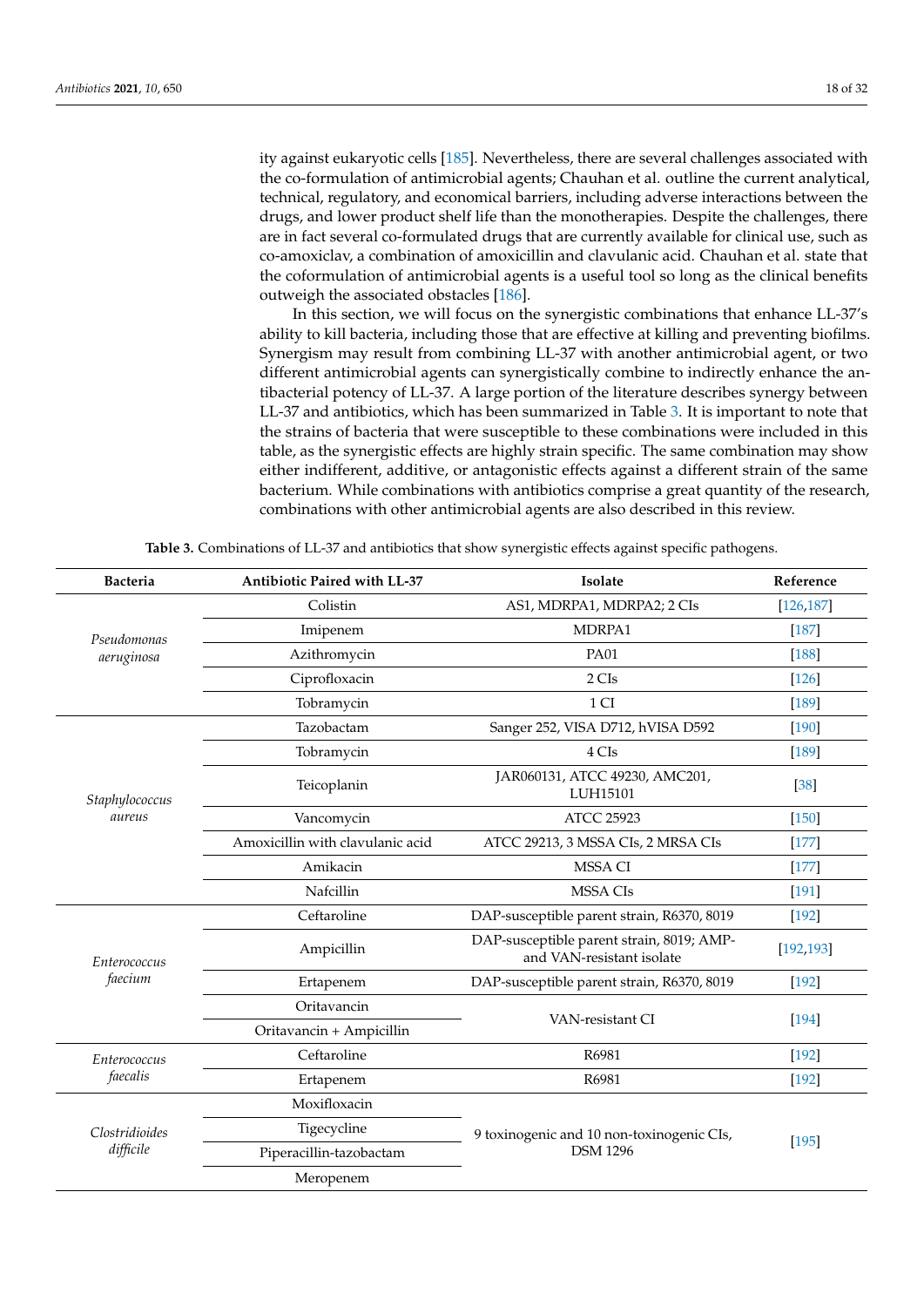| <b>Bacteria</b>                             | <b>Antibiotic Paired with LL-37</b> | <b>Isolate</b>                | Reference |
|---------------------------------------------|-------------------------------------|-------------------------------|-----------|
|                                             | Azithromycin                        | K700603                       | $[188]$   |
| Klebsiella<br>pneumonaie                    | Avibactam                           | CDC1100192, KP1088 and KP1004 | $[196]$   |
|                                             | Zidebactam                          | CDC1100192                    | $[196]$   |
| Acinetobacter                               | Tazobactam                          | AB5075, AB1 AB2, AB3, AB4     | $[190]$   |
| baumannii                                   | Azithromycin                        | Ab19606                       | $[188]$   |
| Stenotrophomonas<br>Colistin<br>maltophilia |                                     | K279a (ATCC BAA-2423)         | $[197]$   |
| Micrococcus luteus                          | Gentamicin                          | $CIP$ A270                    | $[185]$   |
| Streptococcus spp.                          | Tobramycin                          | 2 CIs                         | $[189]$   |

**Table 3.** *Cont.*

AS, antibiotic susceptible; MDRPA, multi-drug resistant *Pseudomonas aeruginosa*; CI, clinical isolate; MSSA, methicillin-susceptible *Staphylococcus aureus*; VISA, vancomycin intermediate *Staphylococcus aureus*; DAP, daptomycin; VAN, vancomycin.

3.3.1. Combinations with LL-37

Synergy is commonly found in combinations with AMPs that target the bacterial membrane and antibiotics that target the biosynthesis of nucleic acids and proteins [\[185\]](#page-29-18). AMPs, in this case, LL-37, would increase the permeability of the bacterial membrane and facilitate the entry of the antibiotics into the cell where they can exert their antimicrobial effects [\[177](#page-29-21)[,185,](#page-29-18)[195,](#page-30-7)[198\]](#page-30-10). Furthermore, many studies have proposed that the ability of an antimicrobial agent to synergize with LL-37 depends on whether it is a bactericidal or a bacteriostatic substance. It has been suggested that synergism results when bactericidal agents are paired together, or when bacteriostatic agents are paired; the combination of bacteriostatic and bactericidal substances will lead to an antagonistic interaction [\[177](#page-29-21)[,191\]](#page-30-3). Leszczyńska et al. also suggest that the synergistic effects between LL-37 and the bactericidal substance are enhanced if the antibiotic targets the bacterial wall structure. A possible mechanism to explain the antagonistic effect between LL-37 and bacteriostatic antibiotics is that the bacteriostatic substance triggers the bacterial stress response. Bacteriostatic antibiotics may lead to an increase in the expression of multidrug resistance efflux pumps, which will expel LL-37 into the extracellular environment, and will therefore decreases its susceptibility to the peptide [\[177\]](#page-29-21). Conversely, a study by Nuding et al. suggests that the synergistic effects with LL-37 is not dependent on whether the other antimicrobial agent is bacteriostatic or bactericidal. The same study also indicated that the ability of LL-37 to synergize with antibiotics is not dependent on the mode of action of the antibiotic either [\[195\]](#page-30-7). LL-37 has shown synergistic effects with antimicrobial agents that target the cell wall, the nucleic acid synthesis, and the protein synthesis of bacteria.

# Cell Wall Inhibitors

LL-37 produces synergistic effects upon pairing with antimicrobial agents that target the cell membrane of bacteria, including beta-lactams [\[199\]](#page-30-11), peptide antibiotics [\[13,](#page-22-12)[197\]](#page-30-9), glycopeptides [\[38,](#page-23-19)[150\]](#page-28-8), and ceragenins [\[113\]](#page-26-21). LL-37 synergizes with beta lactams, such as nafcillin [\[199\]](#page-30-11) and meropenem [\[195\]](#page-30-7), as well as beta lactam/beta lactamase inhibitor (BLI) combinations, including piperacillin/tazobactam [\[195\]](#page-30-7). The exact mechanism for the enhanced activity is unknown, although it appears to do less with protecting beta lactams from beta-lactamase enzymes, and more to do with the how the compounds bind to penicillin-binding proteins (PBPs) in order to disrupt the cell wall synthesis and metabolism of bacteria [\[190\]](#page-30-2). Avibactam, a non–beta-lactam BLI, interacts with the penicillin-binding protein 2, which interferes with the cell wall dynamics of multidrug-resistant *K. pneumoniae,* thus sensitizing the bacteria to subsequent LL-37 exposure [\[196\]](#page-30-8). In addition, LL-37 is able to synergize with peptide antibiotics, including colistin [\[197\]](#page-30-9) and SMAP-29 [\[13\]](#page-22-12). Colistin, paired with LL-37, was shown to potentiate the ability of azithromycin to kill Stenotrophomonas maltophilia by increasing the drug entry, facilitating access to its riboso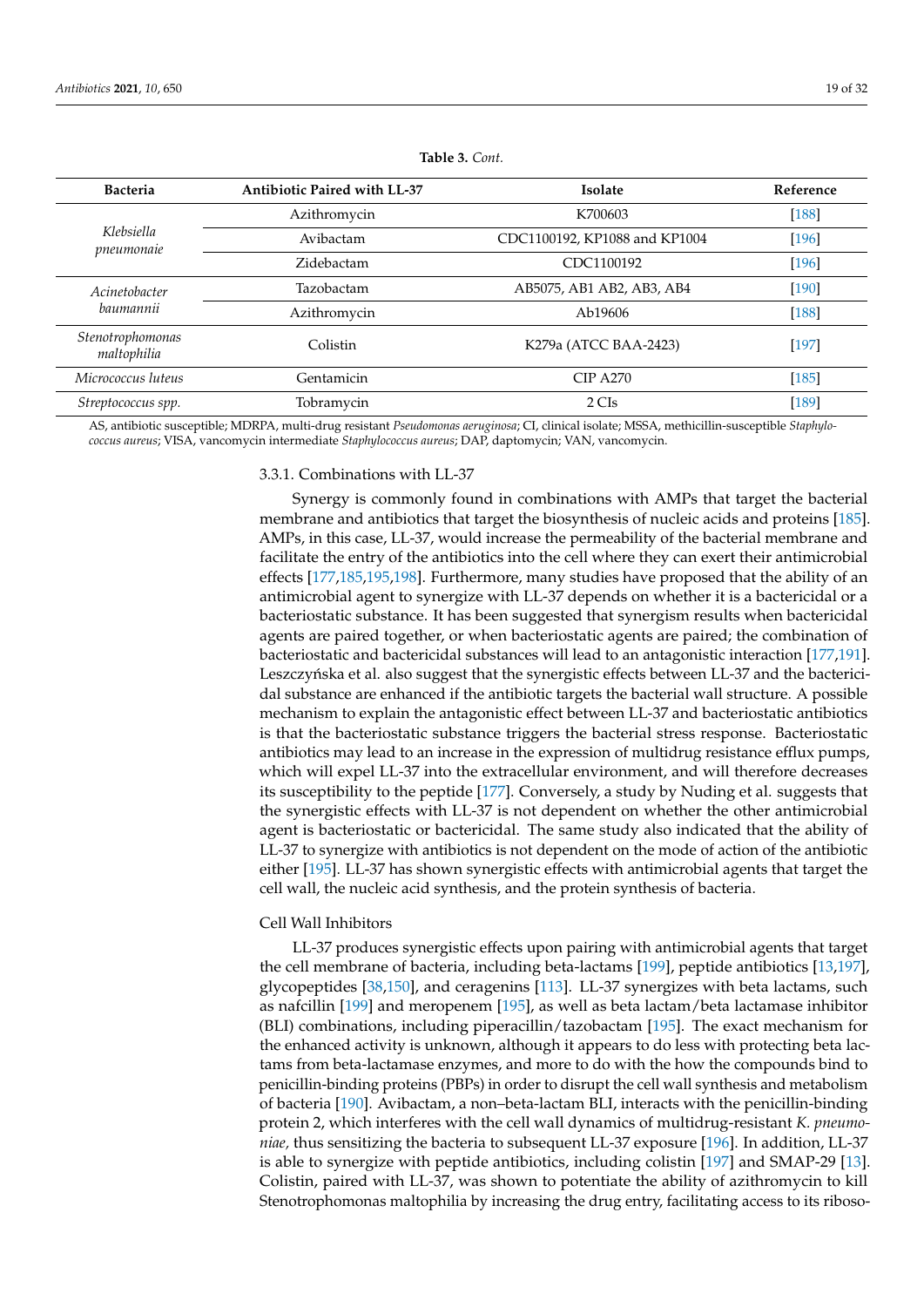mal target, and potentially sensitizing the bacteria to neutrophils [\[197\]](#page-30-9). A study by Chung et al. reported that when LL-37 is paired with the sheep cathelicidin SMAP-29, there is an increased binding of LL-37 to AcpP, which is a cofactor for bacterial fatty acid biosynthesis. This cofactor plays an important role in bacterial growth, and the overexpression of this gene leads to an increased susceptibility of *Francisella novicida* to LL-37. LL-37-AcpP binding may be a broad mechanism of action, as LL-37 has shown to bind to the AcpP in *E. coli* and *B. anthracis* as well [\[13\]](#page-22-12). Moreover, LL-37 has shown synergism with several glycopeptides, including teicoplanin [\[38\]](#page-23-19) and vancomycin [\[150\]](#page-28-8). It has been proposed that teicoplanin binds to, and masks the D-alanyl residues to increase the affinity of LL-37 to the bacterial membrane [\[38\]](#page-23-19). Vancomycin can synergize with AMPs that disrupt cell walls, including LL-37; the synergy likely results from the increased drug exposure at the division septum of the cell, where vancomycin exerts its antimicrobial activity [\[150\]](#page-28-8). As discussed by Wnorowska et al., one problem of current commonly used antimicrobial agents is that they are effective at eradicating extracellular pathogens, yet they display poor retention when inside of the host cells. The synergistic pair of LL-37 with ceragenins were effective at eradicating intracellular *E. coli*, most likely because both compounds use electrostatic forces to bind to the bacterial membrane in order to cause bacterial cell death [\[113\]](#page-26-21).

### Nucleic Acid Synthesis Inhibitors

LL-37 has shown the potential to synergize with antimicrobial agents that target the bacterial nucleic acid synthesis, such as moxifloxacin [\[195\]](#page-30-7). That being said, Zharkova et al. reported that AMPs are more likely to synergize with inhibitors of protein synthesis than with inhibitors of nucleic acid synthesis. It has been suggested that the inhibitors of nucleic acid synthesis act against the bacteria at slower rates in comparison to inhibitors of protein synthesis. Another potential reason for the decrease in synergy is that nucleic acid inhibitors, including ofloxacin and rifampicin, have rigid structure of fused aromatic rings that restrict the ability to penetrate through the pores that the AMP form in the bacterial membrane [\[185\]](#page-29-18).

### Protein Synthesis Inhibitors

LL-37 is reported to have synergistic effects when paired with antibiotics that affect protein synthesis of bacteria, including tigecycline [\[195\]](#page-30-7), gentamicin [\[185\]](#page-29-18), and azithromycin [\[188\]](#page-30-0). The combination of LL-37 and azithromycin was shown to increase the permeability of multidrug resistant Gram-negative rods; the pair may also initiate a positive feedback loop that increases the active intracellular levels of azithromycin [\[188\]](#page-30-0). While many of the reported synergistic combinations include LL-37 paired with an antibiotic, LL-37 has also been shown to synergize with other antimicrobial agents that target the protein synthesis of bacteria. Fumakia and Ho found that when LL-37 is combined with serpin A1, an elastase inhibitor, the LPS is neutralized and the permeability of the epithelial cell barrier is increased. Serpin A1 primarily enhances the antimicrobial activities of LL-37 through the protection against endotoxins, and aiding in the suppression of bacterial proliferation [\[138\]](#page-27-19). KKL-40, a small-molecule inhibitor of trans-translation, causes a maladapted stress response in the bacteria to LL-37, thus increasing the bacteria's vulnerability to the peptide [\[200\]](#page-30-12).

### Other Combinations

Other synergistic combinations include LL-37 with nanoparticles and bacteriocins. When paired with gold-coated nanoparticles, there was an increased antimicrobial activity against *P. aeruginosa* and *S. aureus* [\[201\]](#page-30-13). Likewise, it appears that LL-37 facilitates the entry of gold nanoparticles (AuNPs) into the cell, resulting in an increased angiogenesis and improved wound healing [\[202\]](#page-30-14). When pairing LL-37 with double hydroxide nanoparticles, it is important to consider the size of the particle; smaller sized particles are more capable of binding to, and disrupting the anionic membrane of bacteria [\[203\]](#page-30-15). Furthermore, as described by Bitschar et al., LL-37 can synergize with the lanthionine-containing bacteriocins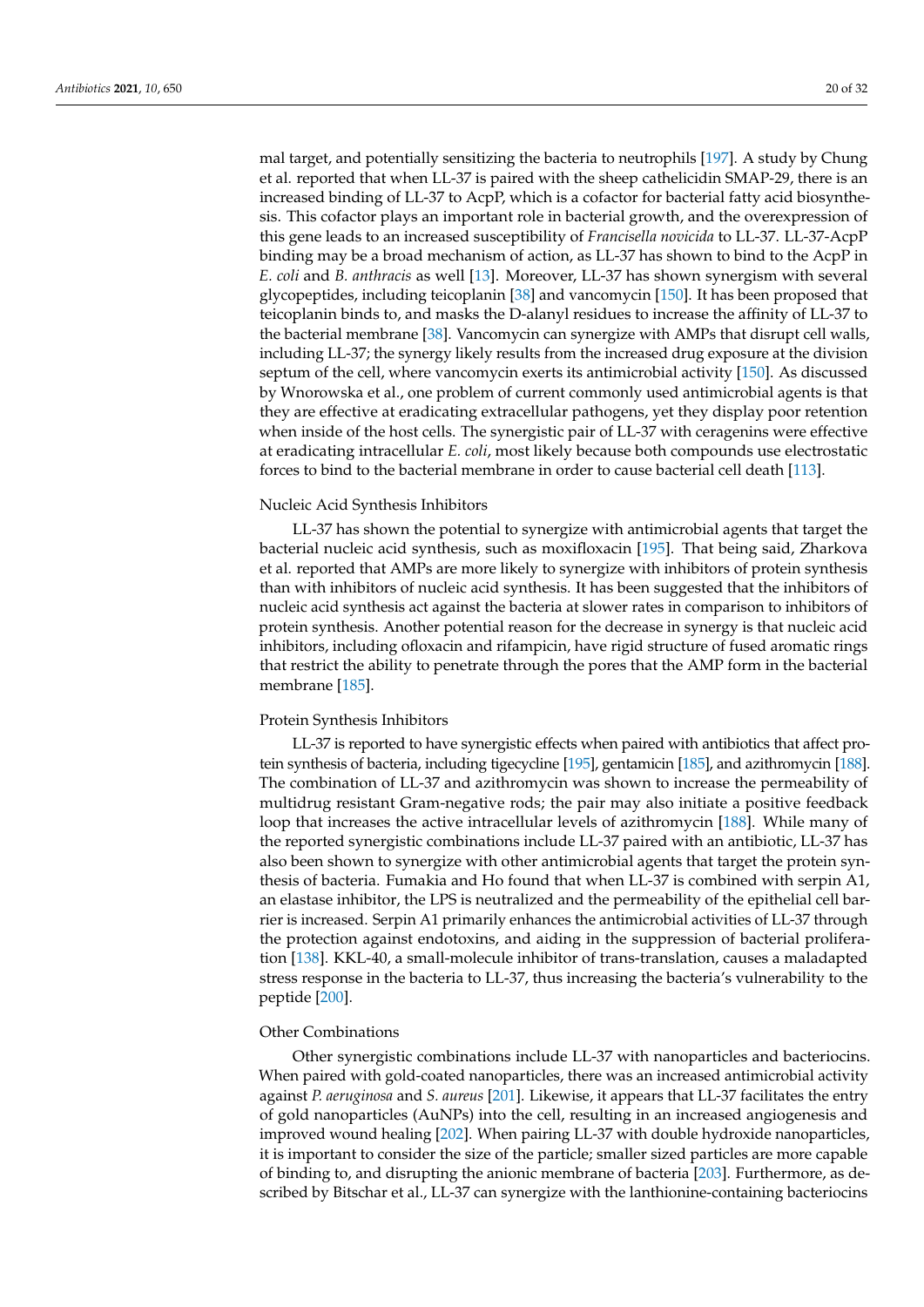(lantibiotics) that are produced by commensal bacteria on the human skin. This shows that bacterial AMPs can potentially act in synergy with human AMPs to defend against pathogenic bacteria [\[204\]](#page-30-16). The commensal coagulase-negative staphylococci, *Staphylococcus hominis* [\[205\]](#page-30-17), *Staphylococcus simulans* [\[139\]](#page-27-20), and *Staphylococcus lugdunensis* [\[204\]](#page-30-16) have shown to synergize with LL-37 to protect against epithelial colonization of pathogenic species, including *S. aureus*. Lugdunin, which is a peptide isolated from *S. lugdunensis*, was reported to promote the expression and release of LL-37 in keratinocytes [\[204\]](#page-30-16). The mechanism of lysostaphin, a metallo-endopeptidase produced by *S. simulans*, is unknown, although it is likely that it causes cell wall degradation and makes the cell membrane more accessible to LL-37 [\[139\]](#page-27-20).

## 3.3.2. Synergy with LL-37 Derivatives

As described above, numerous LL-37-derived peptides have been reported to be more effective in the killing of pathogenic bacteria. Likewise, LL-37 derivatives have been reported to work in synergy with several antibiotics to more efficiently kill bacteria. A summary of these results can be seen in Table [4,](#page-20-0) where both the LL-37 derivatives and antibiotics that comprise the synergistic pair are listed, as well as the genus and strain of bacteria that were found to be vulnerable to this combination.

<span id="page-20-0"></span>

| Table 4. Combinations of LL-37-derived peptides and antibiotics that show synergistic effects against specific pathogens. |  |  |  |  |
|---------------------------------------------------------------------------------------------------------------------------|--|--|--|--|
|                                                                                                                           |  |  |  |  |

| <b>Bacteria</b>              | Antibiotic                                                                              | <b>LL-37 Derivative</b>                                     | <b>Strain</b>                                | Reference       |
|------------------------------|-----------------------------------------------------------------------------------------|-------------------------------------------------------------|----------------------------------------------|-----------------|
|                              | Ciprofloxacin                                                                           | KR-12-a5, KR-12-a5(6- <sup>D</sup> L),<br>$KR-12-a5(7-D_L)$ | MDRPA (CCARM 2095)                           | [160]           |
| Pseudomonas                  | Rifampicin                                                                              | B1                                                          | ATCC BAA-2114                                | $[148]$         |
| aeruginosa                   | Oxacillin                                                                               | KR-12-a5, KR-12-a5(5- <sup>D</sup> K),<br>$KR-12-a5(7-D_L)$ | MDRPA (CCARM 2095)                           | $[160]$         |
|                              | FK13; KR-12-a5,<br>KR-12-a5(5- <sup>D</sup> K),<br>Chloramphenicol<br>$KR-12-a5(6-D_L)$ |                                                             | MDRPA (CCARM 2095)                           | [145, 160]      |
|                              | Ampicillin                                                                              | <b>B1</b>                                                   | $BAA-41$                                     | $[148]$         |
|                              | Levofloxacin                                                                            | B1                                                          | ATCC 33591, ATCC BAA-41                      | $[148]$         |
| Staphylococcus               | Chloramphenicol                                                                         | B1; FK13-a1, FK13-a7; C-L                                   | ATCC 43300; MRSA (CCARM<br>3095); ATCC 25923 | [145, 148, 163] |
| aureus                       | Erythromycin                                                                            | B1                                                          | <b>ATCC 33591</b>                            | $[148]$         |
|                              | Thiamphenicol                                                                           | $C-L$                                                       | <b>ATCC 25923</b>                            | $[163]$         |
|                              | Neomycin sulfate                                                                        | $C-L$                                                       | <b>ATCC 25923</b>                            | $[163]$         |
|                              | Rifampicin                                                                              | B1                                                          | ATCC 33591, BAA-41                           | $[148]$         |
| Burkholderia<br>pseudomallei | Ceftazidime                                                                             | $D$ -LL-31                                                  | 1026b, H777, M10                             | $[171]$         |
| Escherichia coli             | Neomycin sulfate                                                                        | $C-L$                                                       | <b>ATCC 25923</b>                            | $[163]$         |

MDRPA1 multi-drug resistant *Pseudomonas aeruginosa*.

### 3.3.3. Synergy against Biofilms

LL-37 is capable of synergizing with several antimicrobial agents, including ceragenins [\[113\]](#page-26-21), ciprofloxacin [\[126\]](#page-27-9), and nanoparticles [\[201,](#page-30-13)[206\]](#page-30-18) in order to more effectively prevent and eradicate biofilms. For instance, the combination of LL-37 and ciprofloxacin decreased the minimum biofilm eradicating concentration (MBEC) values up to eightfold [\[126\]](#page-27-9). A study conducted by Mishra and Wang found that antibiotics and peptides alone could disperse biofilms when the growth time was less than eight hours, and all peptides tested are able to combat initial attachment and biofilm formation. However, all peptides except for 17BIPHE2 required combinations with antibiotics in order to kill mature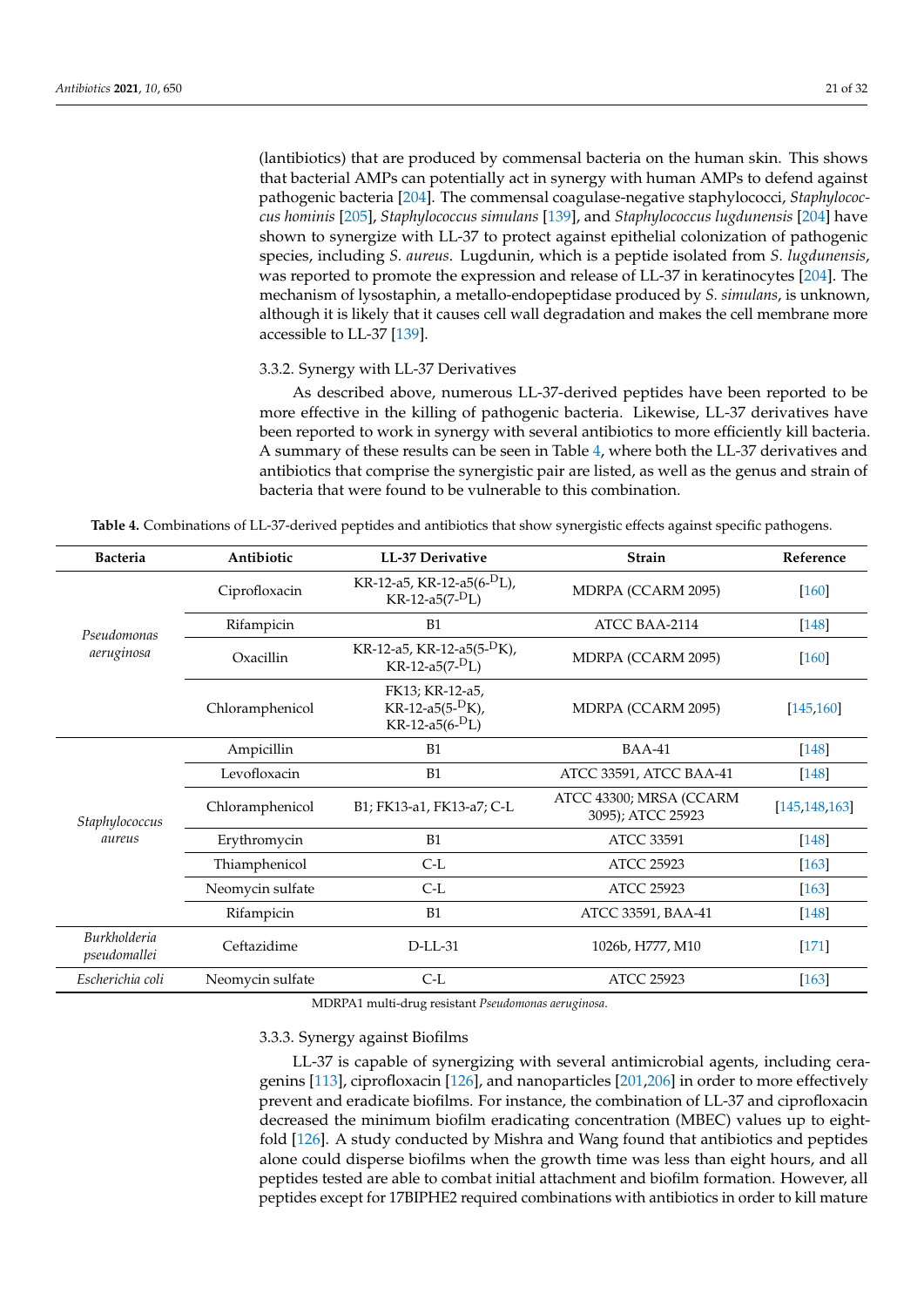biofilms [\[134\]](#page-27-14). A study by Mishra et al. supports these findings, as they reported 17BIPHE2 and GF-17 could disrupt attachment, growth and established biofilms, while LL-37 could neither inhibit attachment nor disrupt pre-formed biofilms [\[168\]](#page-29-2). Other combinations involving LL-37-derived peptides, including D-LL-31 [\[171](#page-29-5)[,172\]](#page-29-6), IG-13-1, IG-13-2 [\[159\]](#page-28-18), SAAP-148, and SAAP-276 [\[38\]](#page-23-19) show enhancements in the anti-biofilm activities compared to the individual responses.

### 3.3.4. Combinations That Enhance LL-37

The combination of daptomycin (DAP) and ceftaroline (CPT) have been reported to potentiate the antimicrobial activities of LL-37. CPT is a broad-spectrum, cephalosporin antibiotic that binds to PBPs in order to inhibit the cell wall synthesis of bacteria [\[207\]](#page-30-19), and DAP is a lipopeptide that targets bacteria through the disruption of cell membrane integrity [\[208\]](#page-31-0). DAP exhibits antibacterial effects against heterogeneous VAN-intermediate *S. aureus (hVISA)*, *VISA* [\[208\]](#page-31-0), MRSA and vancomycin-resistant enterococci (VRE) [\[207\]](#page-30-19). CPT displays activity against hVISA, VISA, VAN-resistant *S. aureus* (VRSA) and DAPnonsusceptible (DNS) *S. aureus* [\[207\]](#page-30-19). One study found that the combination of DAP and CPT increased the amount of LL-37 binding to the surface of VRE, and therefore sensitizes the bacteria to LL-37 [\[209\]](#page-31-1). The combination has also been shown to sensitize *Enterococcus faecalis* to LL-37 [\[210\]](#page-31-2). Another study examined the combination of DAP and CPT against 26 staphylococcal bacteremia, which included 20 MRSA cases. This synergistic combination was reported to enhance the ability of LL-37 to kill the MRSA bacteria [\[211\]](#page-31-3). It has been proposed that the enhanced activity of LL-37 that results from the combination of DAP and CPT is mediated by an increase in negativity of the bacterial membrane, leading to stronger electrostatic interactions [\[207\]](#page-30-19). In addition, ampicillin is a penicillin antibiotic that targets the cell wall synthesis of bacteria. Combination of ampicillin with DAP also displayed synergistic effects, which led to an enhanced ability of LL-37 to kill AMP- and VAN- resistant *E. faecium* clinical isolates [\[193\]](#page-30-5).

#### **4. Final Remarks**

It has previously been assumed that AMPs would be less prone to bacterial resistance in comparison to conventional antibiotics. Indeed, LL-37 has multiple bactericidal targets and may be less likely to induce resistance, although the full extent of AMP bacterial tolerance is largely unknown. Recent research has confirmed the induction of resistance following the use of sub-inhibitory concentrations of LL-37, as well as ability of LL-37 to function as a mutagen. Several mechanisms of resistance have been proven to be effective in the evasion of LL-37 defenses, including charge modifications, cell envelope alterations, efflux transporters, proteases, and metabolic changes. In response to LL-37, bacteria can also upregulate the expression of multiple virulence factors and can undergo phenotypic changes to become more invasive. Moreover, there is enhanced resistance seen in biofilm cell populations, and the potential for cross-resistance to develop between LL-37 and other antimicrobial agents. Additionally, since AMPs are a component of the innate immune system, there is added concern that the use of synthetic AMPs in a clinical setting will promote bacterial tolerance to effectors of the human innate immune response. If this is the case, the human's natural defenses against invading pathogens would be compromised [\[91\]](#page-25-22).

In addition to the challenges associated with bacterial resistance, there are several undesirable properties of LL-37, such as toxicity to mammalian cells and the inability to retain antimicrobial activity in physiological environments. The implementations of immobilization techniques and delivery systems, the development of LL-37 derivatives, and the discovery of synergistic combinations may eliminate the undesirable effects, while also improving the antibacterial and anti-biofilm properties of the peptide. Alterations to LL-37, including changes to the amino acid sequence, charge, helicity, hydrophobicity, configuration and synergistic pair are among the strategies that have been identified to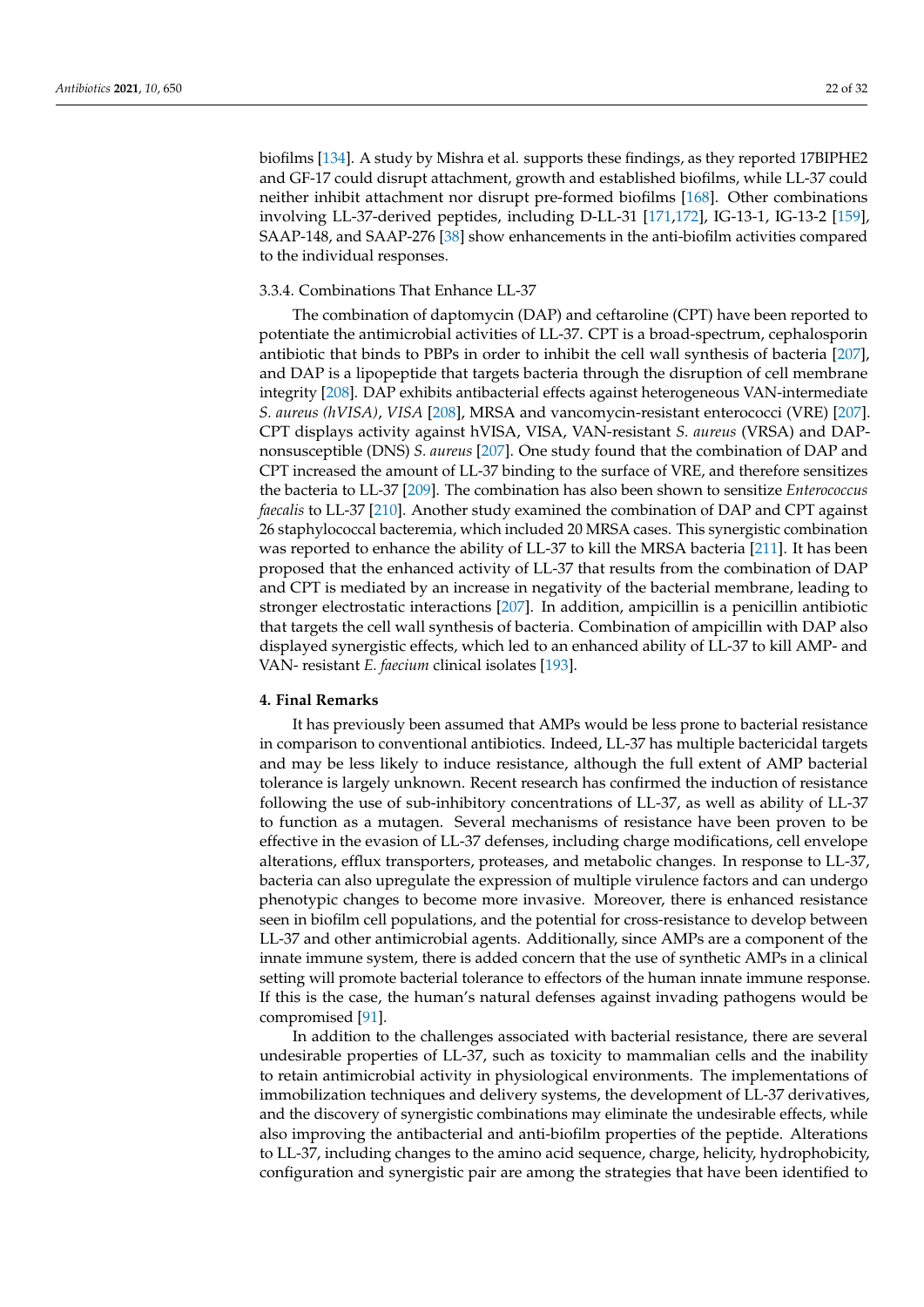improve LL-37's antimicrobial activities. The modifications to the structure and the method of administration may also allow for LL-37 to better combat resistant strains of bacteria.

There are many factors currently hindering the success of LL-37 as a novel therapeutic agent. Future research may focus on understanding the extent to which bacteria can become resistance to LL-37, and how to enhance its antimicrobial and anti-biofilm capabilities. Once there is clear insight regarding the resistance development against LL-37, the strategies listed above can be exploited to create a peptide capable of circumventing such bacterial resistance. Several strategies have proven to be effective in isolation, although a combination of these methods may prove to be the most successful in optimizing LL-37 in the treatment of bacterial infections.

**Author Contributions:** K.E.R. and J.O. designed, wrote, and revised the manuscript. All authors have read and agreed to the published version of the manuscript.

**Funding:** This research was funded by the I-CUREUS program at Carleton University and the Natural Sciences and Engineering Research Council of Canada (NSERC).

**Acknowledgments:** All figures were created with [BioRender.com.](BioRender.com)

**Conflicts of Interest:** The authors declare that there are no conflicts of interest associated with the manuscript.

#### **References**

- <span id="page-22-0"></span>1. IACG. No Time to Wait: Infections from Drug-Resistant Securing the Future from Drug-Resistant Infections. 2019. Available online: [https://www.who.int/docs/default-source/documents/no-time-to-wait-securing-the-future-from-drug-resistant](https://www.who.int/docs/default-source/documents/no-time-to-wait-securing-the-future-from-drug-resistant-infections-en.pdf?sfvrsn=5b424d7_6)[infections-en.pdf?sfvrsn=5b424d7\\_6](https://www.who.int/docs/default-source/documents/no-time-to-wait-securing-the-future-from-drug-resistant-infections-en.pdf?sfvrsn=5b424d7_6) (accessed on 1 October 2020).
- <span id="page-22-1"></span>2. Mobarki, N.; Almerabi, B.; Hattan, A. Antibiotic Resistance Crisis. *Int. J. Med. Dev. Ctries.* **2019**, *40*, 561–564. [\[CrossRef\]](http://doi.org/10.24911/IJMDC.51-1549060699)
- <span id="page-22-2"></span>3. Haney, E.F.; Straus, S.K.; Hancock, R.E.W. Reassessing the host defense peptide landscape. *Front. Chem.* **2019**, *7*, 43. [\[CrossRef\]](http://doi.org/10.3389/fchem.2019.00043) [\[PubMed\]](http://www.ncbi.nlm.nih.gov/pubmed/30778385)
- <span id="page-22-3"></span>4. Zhao, X.; Fotina, H.; Wang, L.; Hu, J. Antimicrobial peptides as novel alternatives to antibiotics. *Sci. Messenger LNU Vet. Med. Biotechnol.* **2020**, *22*. [\[CrossRef\]](http://doi.org/10.32718/nvlvet9813)
- <span id="page-22-4"></span>5. Lei, J.; Sun, L.C.; Huang, S.; Zhu, C.; Li, P.; He, J.; Mackey, V.; Coy, D.H.; He, Q.Y. The antimicrobial peptides and their potential clinical applications. *Am. J. Transl. Res.* **2019**, *11*, 3919. [\[PubMed\]](http://www.ncbi.nlm.nih.gov/pubmed/31396309)
- <span id="page-22-5"></span>6. Joo, H.S.; Fu, C.I.; Otto, M. Bacterial strategies of resistance to antimicrobial peptides. *Philos. Trans. R. Soc. B Biol. Sci.* **2016**, *371*, 20150292. [\[CrossRef\]](http://doi.org/10.1098/rstb.2015.0292)
- <span id="page-22-6"></span>7. Iacob, S.A.; Iacob, D.G. Antibacterial function of the human cathelicidin-18 peptide (LL-37) between theory and practice. *Protein Pept. Lett.* **2014**, *21*, 1247–1256. [\[CrossRef\]](http://doi.org/10.2174/0929866521666140805124855) [\[PubMed\]](http://www.ncbi.nlm.nih.gov/pubmed/25101632)
- <span id="page-22-7"></span>8. Bandurska, K.; Berdowska, A.; Barczyńska-Felusiak, R.; Krupa, P. Unique features of human cathelicidin LL-37. *BioFactors* 2015, *41*, 289–300. [\[CrossRef\]](http://doi.org/10.1002/biof.1225)
- <span id="page-22-8"></span>9. Malhotra, S.; Hayes, D.; Wozniak, D.J. Cystic fibrosis and pseudomonas aeruginosa: The host-microbe interface. *Clin. Microbiol. Rev.* **2019**, *32*. [\[CrossRef\]](http://doi.org/10.1128/CMR.00138-18)
- <span id="page-22-9"></span>10. Wang, G. Human antimicrobial peptides and proteins. *Pharmaceuticals* **2014**, *7*, 545–594. [\[CrossRef\]](http://doi.org/10.3390/ph7050545)
- <span id="page-22-10"></span>11. Neshani, A.; Zare, H.; Akbari Eidgahi, M.R.; Kamali Kakhki, R.; Safdari, H.; Khaledi, A.; Ghazvini, K. LL-37: Review of antimicrobial profile against sensitive and antibiotic-resistant human bacterial pathogens. *Gene Rep.* **2019**, *17*, 100519. [\[CrossRef\]](http://doi.org/10.1016/j.genrep.2019.100519)
- <span id="page-22-11"></span>12. Bruce, K.E.; Rued, B.E.; Tsui, H.C.T.; Winkler, M.E. The Opp (AmiACDEF) oligopeptide transporter mediates resistance of serotype 2 Streptococcus pneumoniae D39 to killing by chemokine CXCL10 and other antimicrobial peptides. *J. Bacteriol.* **2018**, *200*. [\[CrossRef\]](http://doi.org/10.1128/JB.00745-17)
- <span id="page-22-12"></span>13. Chung, M.C.; Dean, S.N.; Van Hoek, M.L. Acyl carrier protein is a bacterial cytoplasmic target of cationic antimicrobial peptide LL-37. *Biochem. J.* **2015**, *470*, 243–253. [\[CrossRef\]](http://doi.org/10.1042/BJ20150432)
- <span id="page-22-13"></span>14. Yang, B.; Good, D.; Mosaiab, T.; Liu, W.; Ni, G.; Kaur, J.; Liu, X.; Jessop, C.; Yang, L.; Fadhil, R.; et al. Significance of LL-37 on Immunomodulation and Disease Outcome. *Biomed. Res. Int.* **2020**, *2020*, 8349712. [\[CrossRef\]](http://doi.org/10.1155/2020/8349712)
- 15. Mookherjee, N.; Anderson, M.A.; Haagsman, H.P.; Davidson, D.J. Antimicrobial host defence peptides: Functions and clinical potential. *Nat. Rev. Drug Discov.* **2020**, *19*, 311–332. [\[CrossRef\]](http://doi.org/10.1038/s41573-019-0058-8)
- 16. Hilchie, A.L.; Wuerth, K.; Hancock, R.E.W. Immune modulation by multifaceted cationic host defense (antimicrobial) peptides. *Nat. Chem. Biol.* **2013**, *9*, 761. [\[CrossRef\]](http://doi.org/10.1038/nchembio.1393)
- <span id="page-22-14"></span>17. Van der Does, A.M.; Hiemstra, P.S.; Mookherjee, N. Antimicrobial host defence peptides: Immunomodulatory functions and translational prospects. *Adv. Exp. Med. Biol.* **2019**, *1117*, 149–171.
- <span id="page-22-15"></span>18. Maria-Neto, S.; De Almeida, K.C.; Macedo, M.L.R.; Franco, O.L. Understanding bacterial resistance to antimicrobial peptides: From the surface to deep inside. *Biochim. Biophys. Acta Biomembr.* **2015**, *1848*, 3078–3088. [\[CrossRef\]](http://doi.org/10.1016/j.bbamem.2015.02.017)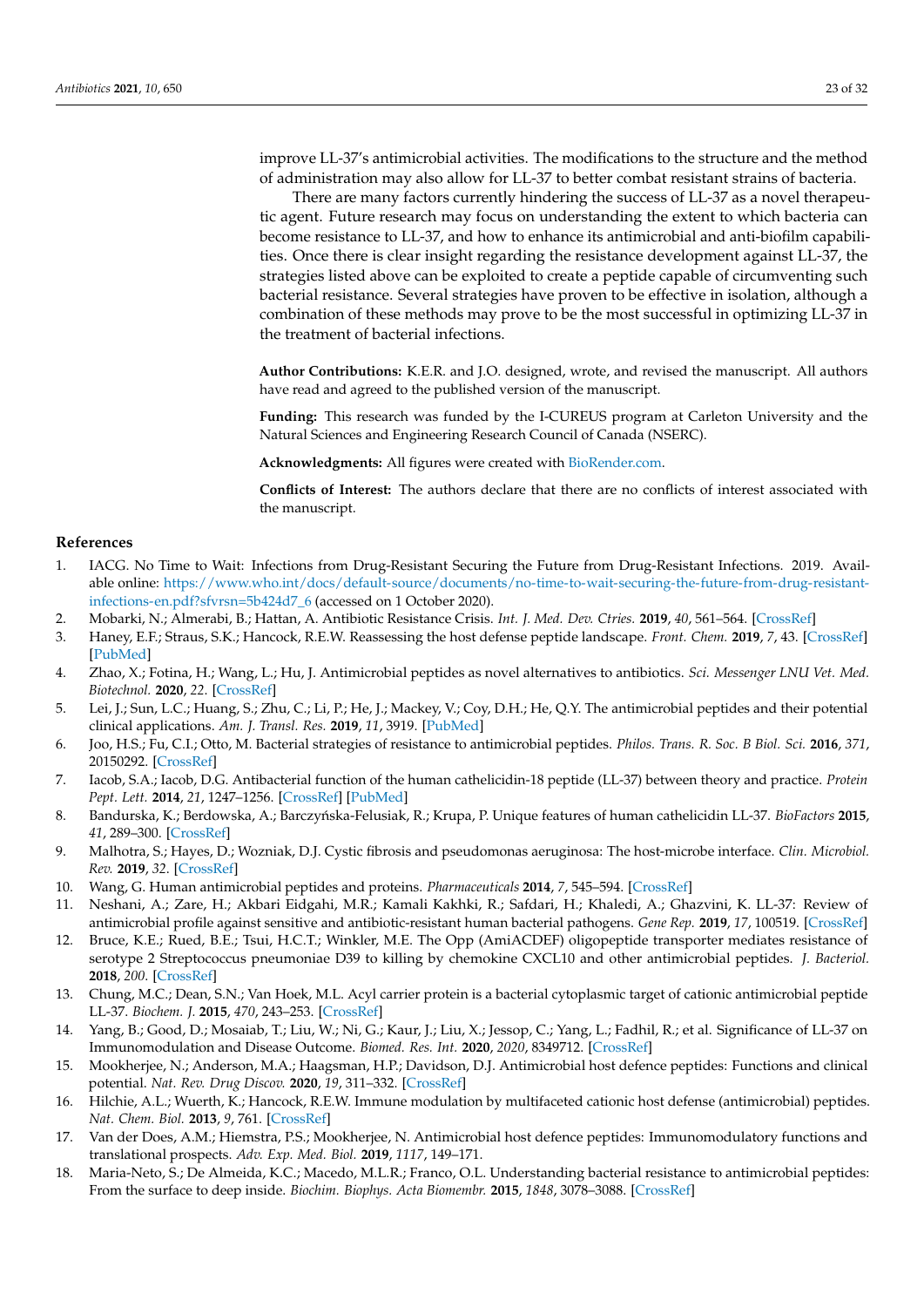- <span id="page-23-0"></span>19. Kubicek-Sutherland, J.Z.; Lofton, H.; Vestergaard, M.; Hjort, K.; Ingmer, H.; Andersson, D.I. Antimicrobial peptide exposure selects for Staphylococcus aureus resistance to human defence peptides. *J. Antimicrob. Chemother.* **2017**, *72*, 115–127. [\[CrossRef\]](http://doi.org/10.1093/jac/dkw381)
- <span id="page-23-5"></span>20. Kang, J.; Dietz, M.J.; Li, B. Antimicrobial peptide LL-37 is bactericidal against Staphylococcus aureus biofilms. *PLoS ONE* **2019**, *14*, e0216676. [\[CrossRef\]](http://doi.org/10.1371/journal.pone.0216676)
- <span id="page-23-3"></span>21. McQuade, R.; Roxas, B.; Viswanathan, V.K.; Vedantam, G. Clostridium difficile clinical isolates exhibit variable susceptibility and proteome alterations upon exposure to mammalian cationic antimicrobial peptides. *Anaerobe* **2012**, *18*, 614–620. [\[CrossRef\]](http://doi.org/10.1016/j.anaerobe.2012.09.004)
- <span id="page-23-1"></span>22. Leszczyńska, K.; Namiot, D.; Byfield, F.J.; Cruz, K.; Zendzian-Piotrowska, M.; Fein, D.E.; Savage, P.B.; Diamond, S.; Mcculloch, C.A.; Janmey, P.A.; et al. Antibacterial activity of the human host defence peptide LL-37 and selected synthetic cationic lipids against bacteria associated with oral and upper respiratory tract infections. *J. Antimicrob. Chemother.* **2013**, *68*, 610–618. [\[CrossRef\]](http://doi.org/10.1093/jac/dks434)
- <span id="page-23-2"></span>23. Lofton, H.; Pränting, M.; Thulin, E.; Andersson, D.I. Mechanisms and Fitness Costs of Resistance to Antimicrobial Peptides LL-37, CNY100HL and Wheat Germ Histones. *PLoS ONE* **2013**, *8*, e68875. [\[CrossRef\]](http://doi.org/10.1371/journal.pone.0068875) [\[PubMed\]](http://www.ncbi.nlm.nih.gov/pubmed/23894360)
- <span id="page-23-4"></span>24. Cheung, G.Y.; Otto, M. Do antimicrobial peptides and antimicrobial-peptide resistance play important roles during bacterial infection? *Future Microbiol.* **2018**, *13*, 1073–1075. [\[CrossRef\]](http://doi.org/10.2217/fmb-2018-0138)
- <span id="page-23-6"></span>25. Brannon, J.R.; Thomassin, J.L.; Desloges, I.; Gruenheid, S.; Le Moual, H. Role of uropathogenic Escherichia coli OmpT in the resistance against human cathelicidin LL-37. *FEMS Microbiol. Lett.* **2013**, *345*, 64–71. [\[CrossRef\]](http://doi.org/10.1111/1574-6968.12185) [\[PubMed\]](http://www.ncbi.nlm.nih.gov/pubmed/23710656)
- <span id="page-23-7"></span>26. Martynowycz, M.W.; Rice, A.; Andreev, K.; Nobre, T.M.; Kuzmenko, I.; Wereszczynski, J.; Gidalevitz, D. Salmonella Membrane Structural Remodeling Increases Resistance to Antimicrobial Peptide LL-37. *ACS Infect. Dis.* **2019**, *5*, 1214–1222. [\[CrossRef\]](http://doi.org/10.1021/acsinfecdis.9b00066)
- <span id="page-23-8"></span>27. Duperthuy, M.; Sjöström, A.E.; Sabharwal, D.; Damghani, F.; Uhlin, B.E.; Wai, S.N. Role of the Vibrio cholerae Matrix Protein Bap1 in Cross-Resistance to Antimicrobial Peptides. *PLoS Pathog.* **2013**, *9*, e1003620. [\[CrossRef\]](http://doi.org/10.1371/journal.ppat.1003620)
- <span id="page-23-9"></span>28. Uhlmann, J.; Rohde, M.; Siemens, N.; Kreikemeyer, B.; Bergman, P.; Johansson, L.; Norrby-Teglund, A. LL-37 triggers formation of streptococcus pyogenes extracellular vesicle-like structures with immune stimulatory properties. *J. Innate Immun.* **2016**, *8*, 243–257. [\[CrossRef\]](http://doi.org/10.1159/000441896)
- <span id="page-23-10"></span>29. Thwaite, J.E.; Hibbs, S.; Titball, R.W.; Atkins, T.P. Proteolytic degradation of human antimicrobial peptide LL-37 by Bacillus anthracis may contribute to virulence. *Antimicrob. Agents Chemother.* **2006**, *50*, 2316–2322. [\[CrossRef\]](http://doi.org/10.1128/AAC.01488-05)
- <span id="page-23-11"></span>30. Khan, A.; Davlieva, M.; Panesso, D.; Rincon, S.; Miller, W.R.; Diaz, L.; Reyes, J.; Cruz, M.R.; Pemberton, O.; Nguyen, A.H.; et al. Antimicrobial sensing coupled with cell membrane remodeling mediates antibiotic resistance and virulence in Enterococcus faecalis. *Proc. Natl. Acad. Sci. USA* **2019**, *116*, 26925–26932. [\[CrossRef\]](http://doi.org/10.1073/pnas.1916037116)
- <span id="page-23-12"></span>31. Zhu, Y.; Mohapatra, S.; Weisshaar, J.C. Rigidification of the Escherichia coli cytoplasm by the human antimicrobial peptide LL-37 revealed by superresolution fluorescence microscopy. *Proc. Natl. Acad. Sci. USA* **2019**, *116*, 1017–1026. [\[CrossRef\]](http://doi.org/10.1073/pnas.1814924116)
- <span id="page-23-14"></span>32. LaRock, C.N.; Nizet, V. Cationic antimicrobial peptide resistance mechanisms of streptococcal pathogens. *Biochim. Biophys. Acta Biomembr.* **2015**, *1848*, 3047–3054. [\[CrossRef\]](http://doi.org/10.1016/j.bbamem.2015.02.010)
- <span id="page-23-13"></span>33. Golla, R.M.; Mishra, B.; Dang, X.; Lakshmaiah Narayana, J.; Li, A.; Xu, L.; Wang, G. Resistome of Staphylococcus aureus in Response to Human Cathelicidin LL-37 and Its Engineered Antimicrobial Peptides. *ACS Infect. Dis.* **2020**, *6*, 1866–1881. [\[CrossRef\]](http://doi.org/10.1021/acsinfecdis.0c00112) [\[PubMed\]](http://www.ncbi.nlm.nih.gov/pubmed/32343547)
- <span id="page-23-15"></span>34. Motamedi, N.; Danelishvili, L.; Bermudez, L.E. Identification of Mycobacterium avium genes associated with resistance to host antimicrobial peptides. *J. Med. Microbiol.* **2014**, *63*, 923. [\[CrossRef\]](http://doi.org/10.1099/jmm.0.072744-0)
- <span id="page-23-16"></span>35. Mücke, P.A.; Maaß, S.; Kohler, T.P.; Hammerschmidt, S.; Becher, D. Proteomic adaptation of streptococcus pneumoniae to the human antimicrobial peptide LL-37. *Microorganisms* **2020**, *8*, 413. [\[CrossRef\]](http://doi.org/10.3390/microorganisms8030413) [\[PubMed\]](http://www.ncbi.nlm.nih.gov/pubmed/32183275)
- <span id="page-23-17"></span>36. Papasergi, S.; Brega, S.; Mistou, M.Y.; Firon, A.; Oxaran, V.; Dover, R.; Teti, G.; Shai, Y.; Trieu-Cuot, P.; Dramsi, S. The gbs pi-2a pilus is required for virulence in mice neonates. *PLoS ONE* **2011**, *6*, e18747. [\[CrossRef\]](http://doi.org/10.1371/journal.pone.0018747)
- <span id="page-23-18"></span>37. Mazda, Y.; Kawada-Matsuo, M.; Kanbara, K.; Oogai, Y.; Shibata, Y.; Yamashita, Y.; Miyawaki, S.; Komatsuzawa, H. Association of CiaRH with resistance of Streptococcus mutans to antimicrobial peptides in biofilms. *Mol. Oral Microbiol.* **2012**, *27*, 124–135. [\[CrossRef\]](http://doi.org/10.1111/j.2041-1014.2012.00637.x)
- <span id="page-23-19"></span>38. Koppen, B.C.; Mulder, P.P.G.; de Boer, L.; Riool, M.; Drijfhout, J.W.; Zaat, S.A.J. Synergistic microbicidal effect of cationic antimicrobial peptides and teicoplanin against planktonic and biofilm-encased Staphylococcus aureus. *Int. J. Antimicrob. Agents* **2019**, *53*, 143–151. [\[CrossRef\]](http://doi.org/10.1016/j.ijantimicag.2018.10.002) [\[PubMed\]](http://www.ncbi.nlm.nih.gov/pubmed/30315918)
- <span id="page-23-20"></span>39. Van Sorge, N.M.; Cole, J.N.; Kuipers, K.; Henningham, A.; Aziz, R.K.; Kasirer-Friede, A.; Lin, L.; Berends, E.T.M.; Davies, M.R.; Dougan, G.; et al. The classical lancefield antigen of group A Streptococcus is a virulence determinant with implications for vaccine design. *Cell Host Microbe* **2014**, *15*, 729–740. [\[CrossRef\]](http://doi.org/10.1016/j.chom.2014.05.009) [\[PubMed\]](http://www.ncbi.nlm.nih.gov/pubmed/24922575)
- <span id="page-23-21"></span>40. Cullen, T.W.; Giles, D.K.; Wolf, L.N.; Ecobichon, C.; Boneca, I.G.; Trent, M.S. Helicobacter pylori versus the host: Remodeling of the bacterial outer membrane is required for survival in the gastric mucosa. *PLoS Pathog.* **2011**, *7*, e1002454. [\[CrossRef\]](http://doi.org/10.1371/journal.ppat.1002454)
- <span id="page-23-22"></span>41. Gooderham, W.J.; Gellatly, S.L.; Sanschagrin, F.; McPhee, J.B.; Bains, M.; Cosseau, C.; Levesque, R.C.; Hancock, R.E.W. The sensor kinase PhoQ mediates virulence in Pseudomonas aeruginosa. *Microbiology* **2009**, *155*, 699–711. [\[CrossRef\]](http://doi.org/10.1099/mic.0.024554-0) [\[PubMed\]](http://www.ncbi.nlm.nih.gov/pubmed/19246741)
- <span id="page-23-23"></span>42. Shah, N.R.; Hancock, R.E.W.; Fernandez, R.C. Bordetella pertussis lipid a glucosamine modification confers resistance to cationic antimicrobial peptides and increases resistance to outer membrane perturbation. *Antimicrob. Agents Chemother.* **2014**, *58*, 4931–4934. [\[CrossRef\]](http://doi.org/10.1128/AAC.02590-14)
- <span id="page-23-24"></span>43. De Majumdar, S.; Yu, J.; Fookes, M.; McAteer, S.P.; Llobet, E.; Finn, S.; Spence, S.; Monahan, A.; Kissenpfennig, A.; Ingram, R.J.; et al. Elucidation of the RamA Regulon in Klebsiella pneumoniae Reveals a Role in LPS Regulation. *PLoS Pathog.* **2015**, *11*, e1004627. [\[CrossRef\]](http://doi.org/10.1371/journal.ppat.1004627)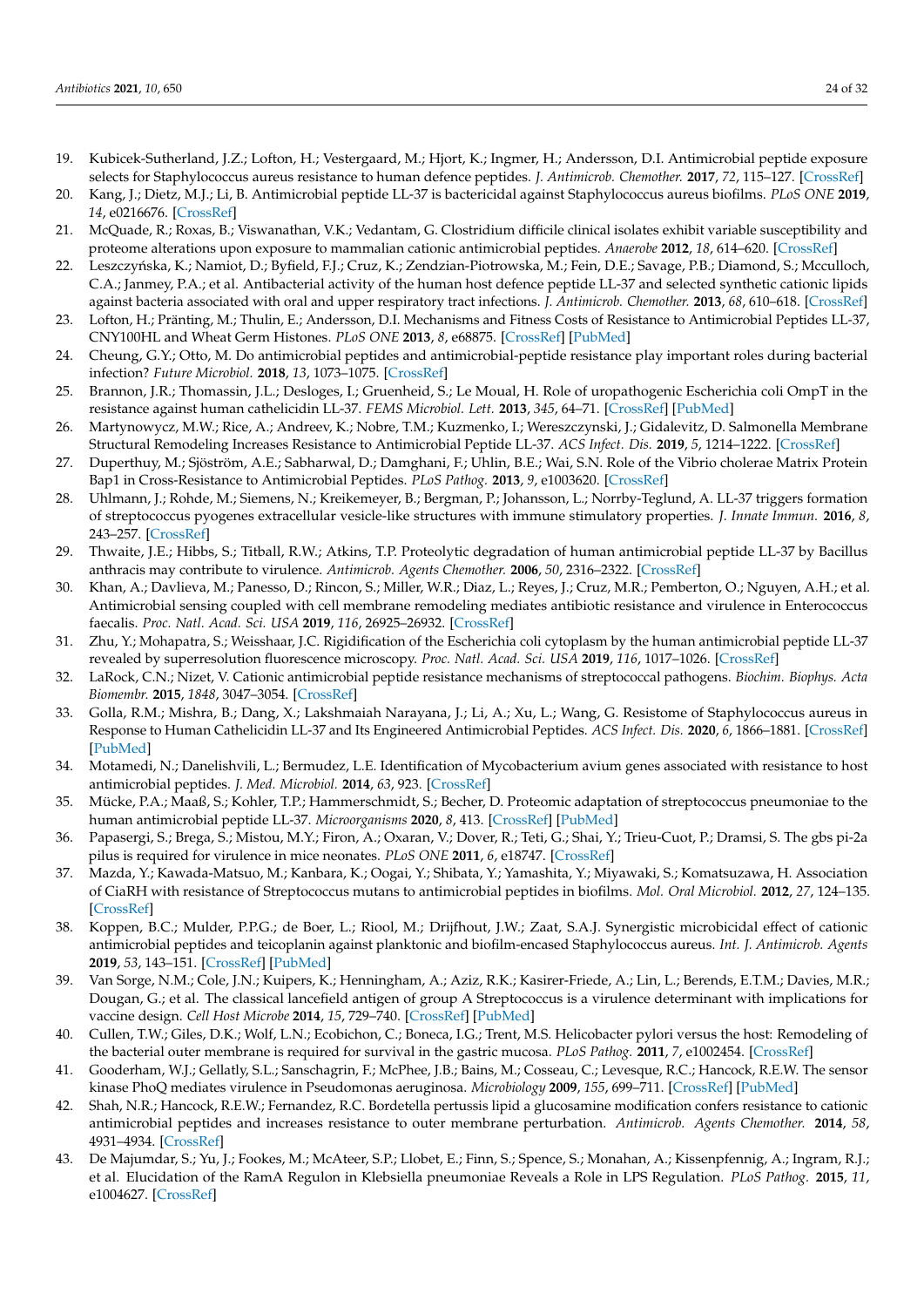- <span id="page-24-0"></span>44. Bociek, K.; Ferluga, S.; Mardirossian, M.; Benincasa, M.; Tossi, A.; Gennaro, R.; Scocchi, M. Lipopolysaccharide phosphorylation by the WaaY kinase affects the susceptibility of Escherichia coli to the human antimicrobial peptide LL-37. *J. Biol. Chem.* **2015**, *290*, 19933–19941. [\[CrossRef\]](http://doi.org/10.1074/jbc.M114.634758)
- <span id="page-24-1"></span>45. Trombley, M.P.; Post, D.M.B.; Rinker, S.D.; Reinders, L.M.; Fortney, K.R.; Zwickl, B.W.; Janowicz, D.M.; Baye, F.M.; Katz, B.P.; Spinola, S.M.; et al. Phosphoethanolamine transferase LptA in haemophilus ducreyi modifies lipid a and contributes to human defensin resistance in vitro. *PLoS ONE* **2015**, *10*, e124373. [\[CrossRef\]](http://doi.org/10.1371/journal.pone.0124373)
- <span id="page-24-2"></span>46. Webber, M.A.; Piddock, L.J.V. The importance of efflux pumps in bacterial antibiotic resistance. *J. Antimicrob. Chemother.* **2003**, *51*, 9–11. [\[CrossRef\]](http://doi.org/10.1093/jac/dkg050)
- <span id="page-24-3"></span>47. Peschel, A.; Sahl, H.G. The co-evolution of host cationic antimicrobial peptides and microbial resistance. *Nat. Rev. Microbiol.* **2006**, *4*, 529–536. [\[CrossRef\]](http://doi.org/10.1038/nrmicro1441) [\[PubMed\]](http://www.ncbi.nlm.nih.gov/pubmed/16778838)
- <span id="page-24-4"></span>48. Staroń, A.; Finkeisen, D.E.; Mascher, T. Peptide antibiotic sensing and detoxification modules of Bacillus subtilis. *Antimicrob. Agents Chemother.* **2011**, *55*, 515–525. [\[CrossRef\]](http://doi.org/10.1128/AAC.00352-10)
- <span id="page-24-6"></span>49. Yang, Y.; Luo, M.; Zhou, H.; Li, C.; Luk, A.; Zhao, G.P.; Fung, K.; Ip, M. Role of two-component system response regulator bceR in the antimicrobial resistance, virulence, biofilm formation, and stress response of Group B Streptococcus. *Front. Microbiol.* **2019**, *10*, 10. [\[CrossRef\]](http://doi.org/10.3389/fmicb.2019.00010)
- <span id="page-24-5"></span>50. Tian, X.L.; Salim, H.; Dong, G.; Parcells, M.; Li, Y.H. The BceABRS four-component system that is essential for cell envelope stress response is involved in sensing and response to host defence peptides and is required for the biofilm formation and fitness of streptococcus mutans. *J. Med. Microbiol.* **2018**, *67*, 874–883. [\[CrossRef\]](http://doi.org/10.1099/jmm.0.000733) [\[PubMed\]](http://www.ncbi.nlm.nih.gov/pubmed/29671721)
- <span id="page-24-7"></span>51. Mount, K.L.B.; Townsend, C.A.; Rinker, S.D.; Gu, X.; Fortney, K.R.; Zwickl, B.W.; Janowicz, D.M.; Spinola, S.M.; Katz, B.P.; Bauer, M.E. Haemophilus ducreyi SapA contributes to cathelicidin resistance and virulence in humans. *Infect. Immun.* **2010**, *78*, 1176–1184. [\[CrossRef\]](http://doi.org/10.1128/IAI.01014-09) [\[PubMed\]](http://www.ncbi.nlm.nih.gov/pubmed/20086092)
- <span id="page-24-9"></span>52. Rinker, S.D.; Gu, X.; Fortney, K.R.; Zwickl, B.W.; Katz, B.P.; Janowicz, D.M.; Spinola, S.M.; Bauer, M.E. Permeases of the sap transporter are required for cathelicidin resistance and virulence of haemophilus ducreyi in humans. *J. Infect. Dis.* **2012**, *206*, 1407–1414. [\[CrossRef\]](http://doi.org/10.1093/infdis/jis525) [\[PubMed\]](http://www.ncbi.nlm.nih.gov/pubmed/22930807)
- <span id="page-24-10"></span>53. Rinker, S.D.; Trombley, M.P.; Gu, X.; Fortney, K.R.; Bauer, M.E. Deletion of mtrC in Haemophilus ducreyi increases sensitivity to human antimicrobial peptides and activates the CpxRA regulon. *Infect. Immun.* **2011**, *79*, 2324–2334. [\[CrossRef\]](http://doi.org/10.1128/IAI.01316-10) [\[PubMed\]](http://www.ncbi.nlm.nih.gov/pubmed/21444663)
- <span id="page-24-8"></span>54. Shelton, C.L.; Raffel, F.K.; Beatty, W.L.; Johnson, S.M.; Mason, K.M. Sap transporter mediated import and subsequent degradation of antimicrobial peptides in Haemophilus. *PLoS Pathog.* **2011**, *7*, e1002360. [\[CrossRef\]](http://doi.org/10.1371/journal.ppat.1002360)
- <span id="page-24-11"></span>55. Blodkamp, S.; Kadlec, K.; Gutsmann, T.; Quiblier, C.; Naim, H.Y.; Schwarz, S.; von Köckritz-Blickwede, M. Effects of SecDF on the antimicrobial functions of cathelicidins against Staphylococcus aureus. *Vet. Microbiol.* **2017**, *200*, 52–58. [\[CrossRef\]](http://doi.org/10.1016/j.vetmic.2016.03.021)
- <span id="page-24-12"></span>56. Geörg, M.; Maudsdotter, L.; Tavares, R.; Jonsson, A.B. Meningococcal resistance to antimicrobial peptides is mediated by bacterial adhesion and host cell RhoA and Cdc42 signalling. *Cell. Microbiol.* **2013**, *15*, 1938–1954. [\[CrossRef\]](http://doi.org/10.1111/cmi.12163)
- <span id="page-24-13"></span>57. Zähner, D.; Zhou, X.; Chancey, S.T.; Pohl, J.; Shafer, W.M.; Stephens, D.S. Human antimicrobial peptide LL-37 induces MefE/Melmediated macrolide resistance in Streptococcus pneumoniae. *Antimicrob. Agents Chemother.* **2010**, *54*, 3516–3519. [\[CrossRef\]](http://doi.org/10.1128/AAC.01756-09)
- <span id="page-24-14"></span>58. McGee, D.J.; George, A.E.; Trainor, E.A.; Horton, K.E.; Hildebrandt, E.; Testerman, T.L. Cholesterol enhances Helicobacter pylori resistance to antibiotics and LL-37. *Antimicrob. Agents Chemother.* **2011**, *55*, 2897–2904. [\[CrossRef\]](http://doi.org/10.1128/AAC.00016-11) [\[PubMed\]](http://www.ncbi.nlm.nih.gov/pubmed/21464244)
- <span id="page-24-15"></span>59. Goytia, M.; Shafer, W.M. Polyamines can increase resistance of Neisseria gonorrhoeae to mediators of the innate human host defense. *Infect. Immun.* **2010**, *78*, 3187–3195. [\[CrossRef\]](http://doi.org/10.1128/IAI.01301-09)
- <span id="page-24-16"></span>60. Rompikuntal, P.K.; Vdovikova, S.; Duperthuy, M.; Johnson, T.L.; Åhlund, M.; Lundmark, R.; Oscarsson, J.; Sandkvist, M.; Uhlin, B.E.; Wai, S.N. Outer membrane vesicle-mediated export of processed PrtV protease from Vibrio cholerae. *PLoS ONE* **2015**, *10*, e134098. [\[CrossRef\]](http://doi.org/10.1371/journal.pone.0134098) [\[PubMed\]](http://www.ncbi.nlm.nih.gov/pubmed/26222047)
- <span id="page-24-17"></span>61. Urashima, A.; Sanou, A.; Yen, H.; Tobe, T. Enterohaemorrhagic Escherichia coli produces outer membrane vesicles as an active defence system against antimicrobial peptide LL-37. *Cell. Microbiol.* **2017**, *19*, e12758. [\[CrossRef\]](http://doi.org/10.1111/cmi.12758)
- <span id="page-24-18"></span>62. Jan, A.T. Outer Membrane Vesicles (OMVs) of gram-negative bacteria: A perspective update. *Front. Microbiol.* **2017**, *8*, 1053. [\[CrossRef\]](http://doi.org/10.3389/fmicb.2017.01053)
- <span id="page-24-19"></span>63. Lin, M.F.; Tsai, P.W.; Chen, J.Y.; Lin, Y.Y.; Lan, C.Y. OmpA binding mediates the effect of antimicrobial peptide LL-37 on Acinetobacter baumannii. *PLoS ONE* **2015**, *10*, e141107. [\[CrossRef\]](http://doi.org/10.1371/journal.pone.0141107)
- <span id="page-24-20"></span>64. Horie, T.; Inomata, M.; Into, T. OmpA-Like Proteins of Porphyromonas gingivalis Mediate Resistance to the Antimicrobial Peptide LL-37. *J. Pathog.* **2018**, *2018*, 2068435. [\[CrossRef\]](http://doi.org/10.1155/2018/2068435)
- <span id="page-24-21"></span>65. Thomassin, J.L.; Brannon, J.R.; Gibbs, B.F.; Gruenheid, S.; Le Moual, H. OmpT outer membrane proteases of enterohemorrhagic and enteropathogenic Escherichia coli contribute differently to the degradation of human LL-37. *Infect. Immun.* **2012**, *80*, 483–492. [\[CrossRef\]](http://doi.org/10.1128/IAI.05674-11)
- <span id="page-24-22"></span>66. Desloges, I.; Taylor, J.A.; Leclerc, J.M.; Brannon, J.R.; Portt, A.; Spencer, J.D.; Dewar, K.; Marczynski, G.T.; Manges, A.; Gruenheid, S.; et al. Identification and characterization of OmpT-like proteases in uropathogenic Escherichia coli clinical isolates. *Microbiologyopen* **2019**, *8*, e915. [\[CrossRef\]](http://doi.org/10.1002/mbo3.915) [\[PubMed\]](http://www.ncbi.nlm.nih.gov/pubmed/31496120)
- <span id="page-24-23"></span>67. McPhee, J.B.; Small, C.L.; Reid-Yu, S.A.; Brannon, J.R.; Le Moual, H.; Coombes, B.K. Host defense peptide resistance contributes to colonization and maximal intestinal pathology by Crohn's disease-associated adherent-invasive Escherichia coli. *Infect. Immun.* **2014**, *82*, 3383–3393. [\[CrossRef\]](http://doi.org/10.1128/IAI.01888-14)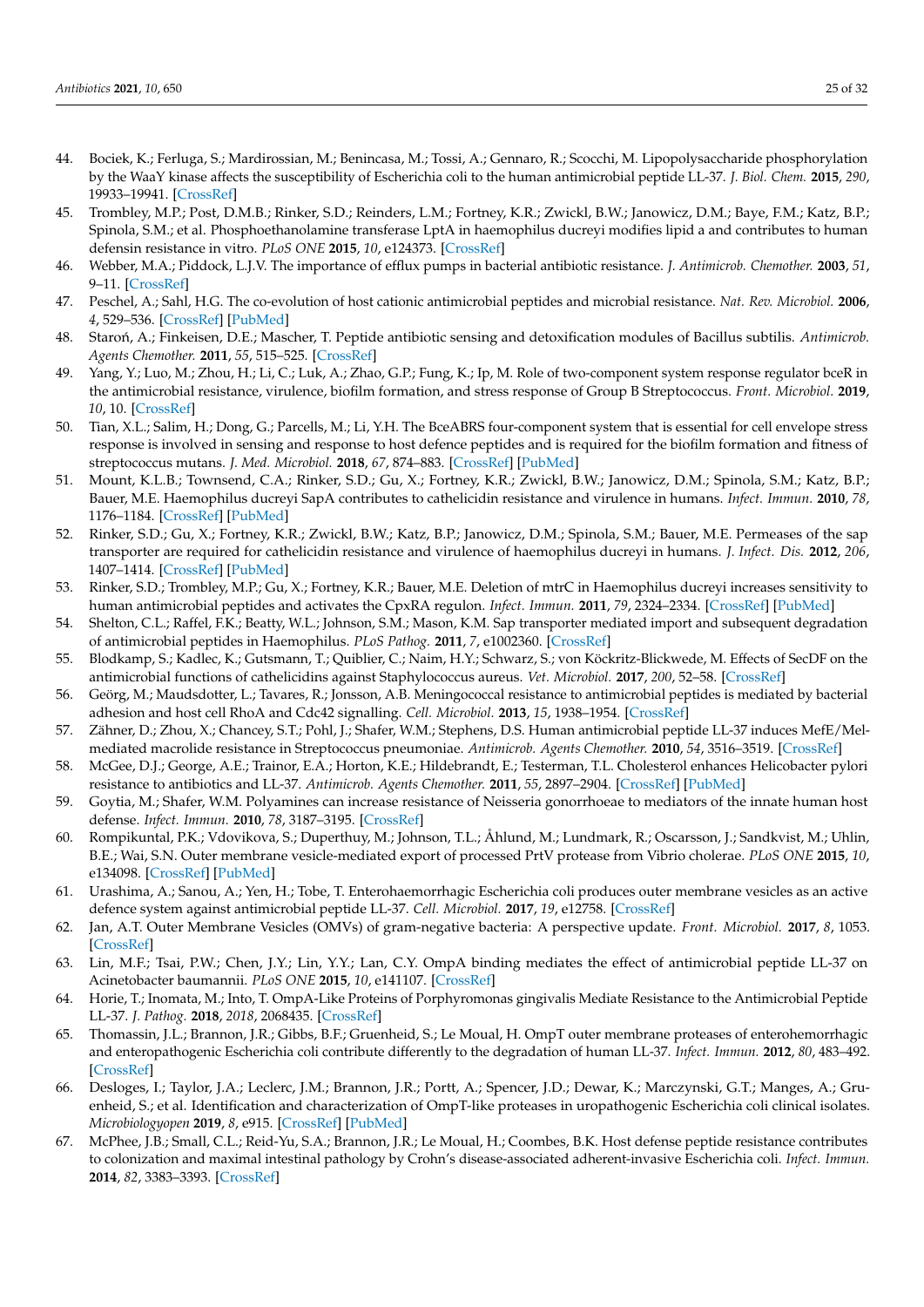- <span id="page-25-0"></span>68. Chang, T.W.; Lin, Y.M.; Wang, C.F.; Liaos, Y. Di Outer membrane lipoprotein Lpp is gram-negative bacterial cell surface receptor for cationic antimicrobial peptides. *J. Biol. Chem.* **2012**, *287*, 418–428. [\[CrossRef\]](http://doi.org/10.1074/jbc.M111.290361)
- <span id="page-25-1"></span>69. Lin, Y.M.; Wu, S.J.; Chang, T.W.; Wang, C.F.; Suen, C.S.; Hwang, M.J.; Chang, M.D.T.; Chen, Y.T.; Liao, Y. Di Outer membrane protein I of pseudomonas aeruginosa is a target of cationic antimicrobial peptide/protein. *J. Biol. Chem.* **2010**, *285*, 8985–8994. [\[CrossRef\]](http://doi.org/10.1074/jbc.M109.078725)
- <span id="page-25-2"></span>70. Culp, E.; Wright, G.D. Bacterial proteases, untapped antimicrobial drug targets. *J. Antibiot.* **2017**, *70*, 366–377. [\[CrossRef\]](http://doi.org/10.1038/ja.2016.138)
- <span id="page-25-3"></span>71. Hollands, A.; Gonzalez, D.; Leire, E.; Donald, C.; Gallo, R.L.; Sanderson-Smith, M.; Dorrestein, P.C.; Nizet, V. A bacterial pathogen co-opts host plasmin to resist killing by cathelicidin antimicrobial peptides. *J. Biol. Chem.* **2012**, *287*, 40891–40897. [\[CrossRef\]](http://doi.org/10.1074/jbc.M112.404582)
- <span id="page-25-4"></span>72. Kany, A.M.; Sikandar, A.; Yahiaoui, S.; Haupenthal, J.; Walter, I.; Empting, M.; Köhnke, J.; Hartmann, R.W. Tackling Pseudomonas aeruginosa Virulence by a Hydroxamic Acid-Based LasB Inhibitor. *ACS Chem. Biol.* **2018**, *13*, 2449–2455. [\[CrossRef\]](http://doi.org/10.1021/acschembio.8b00257) [\[PubMed\]](http://www.ncbi.nlm.nih.gov/pubmed/30088919)
- <span id="page-25-5"></span>73. Koziel, J.; Karim, A.Y.; Przybyszewska, K.; Ksiazek, M.; Rapala-Kozik, M.; Nguyen, K.A.; Potempa, J. Proteolytic inactivation of LL-37 by karilysin, a novel virulence mechanism of Tannerella forsythia. *J. Innate Immun.* **2010**, *2*, 288–293. [\[CrossRef\]](http://doi.org/10.1159/000281881)
- <span id="page-25-6"></span>74. Claunch, K.M.; Bush, M.; Evans, C.R.; Malmquist, J.A.; Hale, M.C.; McGillivray, S.M. Transcriptional profiling of the clpX mutant in Bacillus anthracis reveals regulatory connection with the lrgAB operon. *Microbiology* **2018**, *164*, 659–669. [\[CrossRef\]](http://doi.org/10.1099/mic.0.000628)
- <span id="page-25-7"></span>75. Sonesson, A.; Przybyszewska, K.; Eriksson, S.; Mörgelin, M.; Kjellström, S.; Davies, J.; Potempa, J.; Schmidtchen, A. Identification of bacterial biofilm and the Staphylococcus aureus derived protease, staphopain, on the skin surface of patients with atopic dermatitis. *Sci. Rep.* **2017**, *7*, 8689. [\[CrossRef\]](http://doi.org/10.1038/s41598-017-08046-2)
- <span id="page-25-8"></span>76. Strempe, N.; Neidig, A.; Nusser, M.; Geffers, R.; Vieillard, J.; Lesouhaitier, O.; Brenner-Weiss, G.; Overhage, J. Human host defense peptide LL-37 Stimulates virulence factor production and adaptive resistance in Pseudomonas aeruginosa. *PLoS ONE* **2013**, *8*, e82240. [\[CrossRef\]](http://doi.org/10.1371/journal.pone.0082240)
- <span id="page-25-9"></span>77. Velarde, J.J.; Ashbaugh, M.; Wessels, M.R. The human antimicrobial peptide LL-37 binds directly to CsrS, a sensor histidine kinase of group a streptococcus, to activate expression of virulence factors. *J. Biol. Chem.* **2014**, *289*, 36315–36324. [\[CrossRef\]](http://doi.org/10.1074/jbc.M114.605394)
- <span id="page-25-10"></span>78. Tran-Winkler, H.J.; Love, J.F.; Gryllos, I.; Wessels, M.R. Signal transduction through CsrRS confers an invasive phenotype in group a Streptococcus. *PLoS Pathog.* **2011**, *7*, e1002361. [\[CrossRef\]](http://doi.org/10.1371/journal.ppat.1002361) [\[PubMed\]](http://www.ncbi.nlm.nih.gov/pubmed/22046138)
- <span id="page-25-11"></span>79. Wessels, M.R.; Love, J.F.; Tran-Winkler, H.J. Vitamin D and the human antimicrobial peptide LL-37 enhance group a streptococcus resistance to killing by human cells. *MBio* **2012**, *3*. [\[CrossRef\]](http://doi.org/10.1128/mBio.00394-12)
- <span id="page-25-12"></span>80. Cole, J.N.; Pence, M.A.; von Köckritz-Blickwede, M.; Hollands, A.; Gallo, R.L.; Walker, M.J.; Nizeta, V. M protein and hyaluronic acid capsule are essential for in vivo selection of covRS mutations characteristic of invasive serotype M1T1 group A Streptococcus. *MBio* **2010**, *1*. [\[CrossRef\]](http://doi.org/10.1128/mBio.00191-10)
- <span id="page-25-13"></span>81. Mairpady Shambat, S.; Siemens, N.; Monk, I.R.; Mohan, D.B.; Mukundan, S.; Krishnan, K.C.; Prabhakara, S.; Snäll, J.; Kearns, A.; Vandenesch, F.; et al. A point mutation in AgrC determines cytotoxic or colonizing properties associated with phenotypic variants of ST22 MRSA strains. *Sci. Rep.* **2016**, *6*, 31360. [\[CrossRef\]](http://doi.org/10.1038/srep31360)
- <span id="page-25-14"></span>82. LaRock, C.N.; Döhrmann, S.; Todd, J.; Corriden, R.; Olson, J.; Johannssen, T.; Lepenies, B.; Gallo, R.L.; Ghosh, P.; Nizet, V. Group A Streptococcal M1 Protein Sequesters Cathelicidin to Evade Innate Immune Killing. *Cell Host Microbe* **2015**, *18*, 471–477. [\[CrossRef\]](http://doi.org/10.1016/j.chom.2015.09.004) [\[PubMed\]](http://www.ncbi.nlm.nih.gov/pubmed/26468750)
- <span id="page-25-15"></span>83. Tandhavanant, S.; Thanwisai, A.; Limmathurotsakul, D.; Korbsrisate, S.; Day, N.P.; Peacock, S.J.; Chantratita, N. Effect of colony morphology variation of Burkholderia pseudomallei on intracellular survival and resistance to antimicrobial environments in human macrophages in vitro. *BMC Microbiol.* **2010**, *10*, 303. [\[CrossRef\]](http://doi.org/10.1186/1471-2180-10-303) [\[PubMed\]](http://www.ncbi.nlm.nih.gov/pubmed/21114871)
- <span id="page-25-16"></span>84. Wuersching, S.N.; Huth, K.C.; Hickel, R.; Kollmuss, M. Inhibitory effect of LL-37 and human lactoferricin on growth and biofilm formation of anaerobes associated with oral diseases. *Anaerobe* **2021**, *67*, 102301. [\[CrossRef\]](http://doi.org/10.1016/j.anaerobe.2020.102301)
- <span id="page-25-17"></span>85. Eini, A.; Sol, A.; Coppenhagen-Glazer, S.; Skvirsky, Y.; Zini, A.; Bachrach, G. Oxygen deprivation affects the antimicrobial action of LL-37 as determined by microplate real-time kinetic measurements under anaerobic conditions. *Anaerobe* **2013**, *22*, 20–24. [\[CrossRef\]](http://doi.org/10.1016/j.anaerobe.2013.04.014) [\[PubMed\]](http://www.ncbi.nlm.nih.gov/pubmed/23664904)
- <span id="page-25-18"></span>86. Al-Farsi, H.M.; Al-Adwani, S.; Ahmed, S.; Vogt, C.; Ambikan, A.T.; Leber, A.; Al-Jardani, A.; Al-Azri, S.; Al-Muharmi, Z.; Toprak, M.S.; et al. Effects of the Antimicrobial Peptide LL-37 and Innate Effector Mechanisms in Colistin-Resistant Klebsiella pneumoniae with mgrB Insertions. *Front. Microbiol.* **2019**, *10*, 2632. [\[CrossRef\]](http://doi.org/10.3389/fmicb.2019.02632)
- <span id="page-25-23"></span>87. Crémieux, A.C.; Dinh, A.; Nordmann, P.; Mouton, W.; Tattevin, P.; Ghout, I.; Jayol, A.; Aimer, O.; Gatin, L.; Verdier, M.C.; et al. Efficacy of colistin alone and in various combinations for the treatment of experimental osteomyelitis due to carbapenemaseproducing Klebsiella pneumoniae. *J. Antimicrob. Chemother.* **2019**, *74*, 2666–2675. [\[CrossRef\]](http://doi.org/10.1093/jac/dkz257)
- <span id="page-25-19"></span>88. Napier, B.A.; Burd, E.M.; Satola, S.W.; Cagle, S.M.; Ray, S.M.; Mcgann, P.; Pohl, J.; Lesho, E.P.; Weiss, D.S. Clinical use of colistin induces cross-resistance to host antimicrobials in Acinetobacter baumannii. *MBio* **2013**, *4*. [\[CrossRef\]](http://doi.org/10.1128/mBio.00021-13)
- <span id="page-25-20"></span>89. Tzeng, Y.L.; Berman, Z.; Toh, E.; Bazan, J.A.; Turner, A.N.; Retchless, A.C.; Wang, X.; Nelson, D.E.; Stephens, D.S. Heteroresistance to the model antimicrobial peptide polymyxin B in the emerging Neisseria meningitidis lineage 11.2 urethritis clade: Mutations in the pilMNOPQ operon. *Mol. Microbiol.* **2019**, *111*, 254–268. [\[CrossRef\]](http://doi.org/10.1111/mmi.14153)
- <span id="page-25-21"></span>90. Andersson, D.I.; Hughes, D.; Kubicek-Sutherland, J.Z. Mechanisms and consequences of bacterial resistance to antimicrobial peptides. *Drug Resist. Updates* **2016**, *26*, 43–57. [\[CrossRef\]](http://doi.org/10.1016/j.drup.2016.04.002)
- <span id="page-25-22"></span>91. Fleitas, O.; Franco, O.L. Induced bacterial cross-resistance toward host antimicrobial peptides: A worrying phenomenon. *Front. Microbiol.* **2016**, *7*, 381. [\[CrossRef\]](http://doi.org/10.3389/fmicb.2016.00381) [\[PubMed\]](http://www.ncbi.nlm.nih.gov/pubmed/27047486)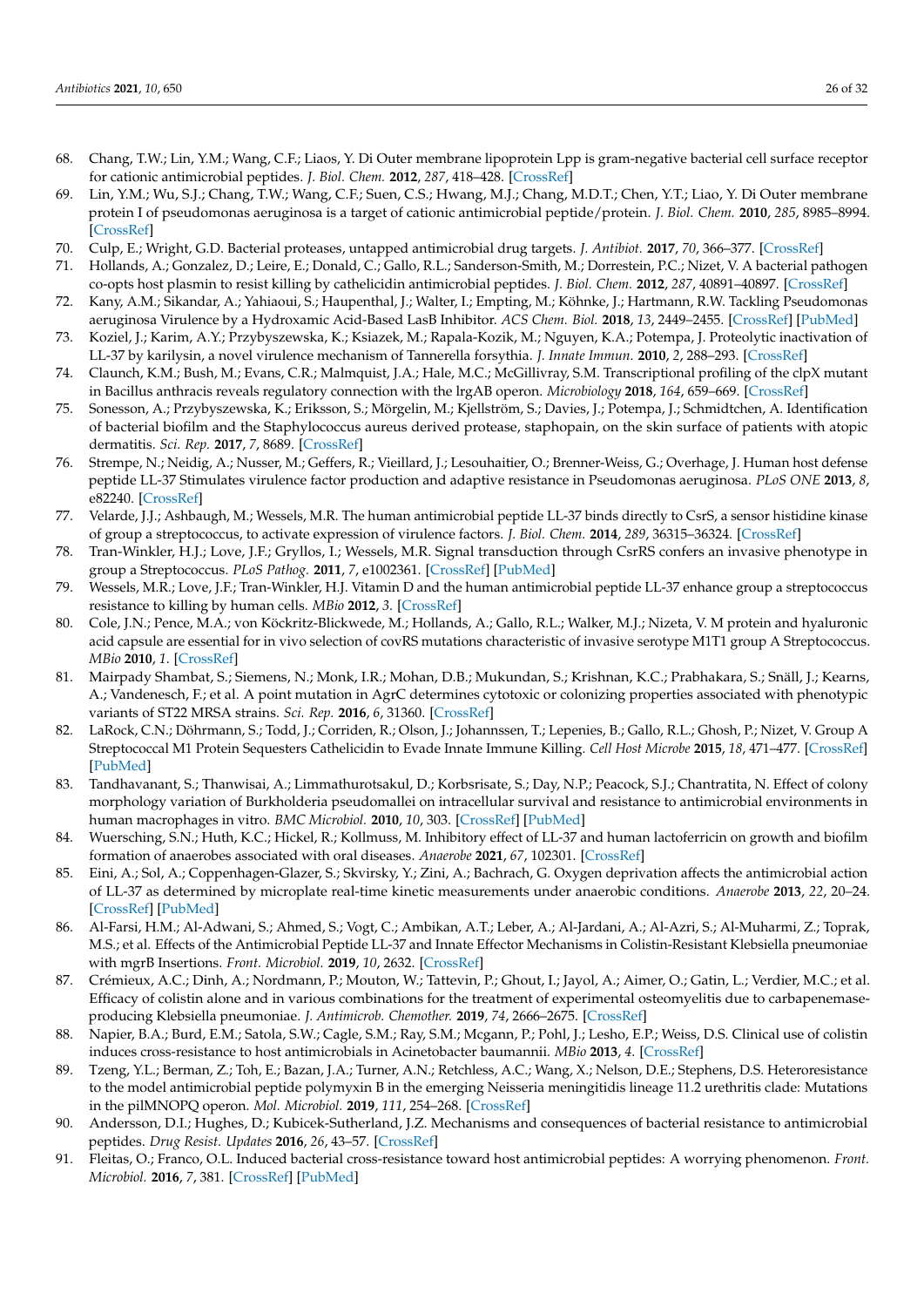- <span id="page-26-0"></span>92. Jayol, A.; Poirel, L.; Brink, A.; Villegas, M.V.; Yilmaz, M.; Nordmann, P. Resistance to colistin associated with a single amino acid change in protein PmrB among Klebsiella pneumoniae isolates of worldwide origin. *Antimicrob. Agents Chemother.* **2014**, *58*, 4762–4766. [\[CrossRef\]](http://doi.org/10.1128/AAC.00084-14)
- <span id="page-26-1"></span>93. García-Quintanilla, M.; Pulido, M.R.; Moreno-Martínez, P.; Martín-Peña, R.; López-Rojas, R.; Pachón, J.; McConnell, M.J. Activity of host antimicrobials against multidrug-resistant acinetobacter baumannii acquiring colistin resistance through loss of lipopolysaccharide. *Antimicrob. Agents Chemother.* **2014**, *58*, 2972–2975. [\[CrossRef\]](http://doi.org/10.1128/AAC.02642-13)
- <span id="page-26-2"></span>94. Dobias, J.; Poirel, L.; Nordmann, P. Cross-resistance to human cationic antimicrobial peptides and to polymyxins mediated by the plasmid-encoded MCR-1? *Clin. Microbiol. Infect.* **2017**, *23*, 676.e1–676.e5. [\[CrossRef\]](http://doi.org/10.1016/j.cmi.2017.03.015) [\[PubMed\]](http://www.ncbi.nlm.nih.gov/pubmed/28344161)
- <span id="page-26-3"></span>95. Poirel, L.; Jayol, A.; Nordmanna, P. Polymyxins: Antibacterial activity, susceptibility testing, and resistance mechanisms encoded by plasmids or chromosomes. *Clin. Microbiol. Rev.* **2017**, *30*, 557–596. [\[CrossRef\]](http://doi.org/10.1128/CMR.00064-16) [\[PubMed\]](http://www.ncbi.nlm.nih.gov/pubmed/28275006)
- <span id="page-26-4"></span>96. Wand, M.E.; Bock, L.J.; Bonney, L.C.; Sutton, J.M. Mechanisms of increased resistance to chlorhexidine and cross-resistance to colistin following exposure of Klebsiella pneumoniae clinical isolates to chlorhexidine. *Antimicrob. Agents Chemother.* **2017**, *61*. [\[CrossRef\]](http://doi.org/10.1128/AAC.01162-16)
- <span id="page-26-5"></span>97. Hashemi, M.M.; Holden, B.S.; Coburn, J.; Taylor, M.F.; Weber, S.; Hilton, B.; Zaugg, A.L.; McEwan, C.; Carson, R.; Andersen, J.L.; et al. Proteomic analysis of resistance of gram-negative bacteria to chlorhexidine and impacts on susceptibility to colistin, antimicrobial peptides, and ceragenins. *Front. Microbiol.* **2019**, *10*, 210. [\[CrossRef\]](http://doi.org/10.3389/fmicb.2019.00210) [\[PubMed\]](http://www.ncbi.nlm.nih.gov/pubmed/30833936)
- <span id="page-26-6"></span>98. Rodríguez-Rojas, A.; Makarova, O.; Müller, U.; Rolff, J. Cationic Peptides Facilitate Iron-induced Mutagenesis in Bacteria. *PLoS Genet.* **2015**, *11*, 5546. [\[CrossRef\]](http://doi.org/10.1371/journal.pgen.1005546)
- <span id="page-26-7"></span>99. Limoli, D.H.; Wozniak, D.J. Mutagenesis by host antimicrobial peptides: Insights into microbial evolution during chronic infections. *Microb. Cell* **2014**, *1*, 247. [\[CrossRef\]](http://doi.org/10.15698/mic2014.07.157)
- <span id="page-26-13"></span>100. Limoli, D.H.; Rockel, A.B.; Host, K.M.; Jha, A.; Kopp, B.T.; Hollis, T.; Wozniak, D.J. Cationic Antimicrobial Peptides Promote Microbial Mutagenesis and Pathoadaptation in Chronic Infections. *PLoS Pathog.* **2014**, *10*, e1004083. [\[CrossRef\]](http://doi.org/10.1371/journal.ppat.1004083)
- <span id="page-26-8"></span>101. Malhotra, S.; Limoli, D.H.; English, A.E.; Parsek, M.R.; Wozniak, D.J. Mixed communities of mucoid and nonmucoid Pseudomonas aeruginosa exhibit enhanced resistance to host antimicrobials. *MBio* **2018**, *9*. [\[CrossRef\]](http://doi.org/10.1128/mBio.00275-18)
- <span id="page-26-9"></span>102. Pence, M.A.; Haste, N.M.; Meharena, H.S.; Olson, J.; Gallo, R.L.; Nizet, V.; Kristian, S.A. Beta-lactamase repressor blai modulates staphylococcus aureus cathelicidin antimicrobial peptide resistance and virulence. *PLoS ONE* **2015**, *10*, e136605. [\[CrossRef\]](http://doi.org/10.1371/journal.pone.0136605)
- <span id="page-26-10"></span>103. Matson, J.S.; Yoo, H.J.; Hakansson, K.; Dirita, V.J. Polymyxin B resistance in el tor vibrio cholerae requires lipid acylation catalyzed by MsbB. *J. Bacteriol.* **2010**, *192*, 2044–2052. [\[CrossRef\]](http://doi.org/10.1128/JB.00023-10) [\[PubMed\]](http://www.ncbi.nlm.nih.gov/pubmed/20154134)
- <span id="page-26-11"></span>104. Nhu, N.T.K.; Phan, M.D.; Peters, K.M.; Lo, A.W.; Forde, B.M.; Chong, T.M.; Yin, W.F.; Chan, K.G.; Chromek, M.; Brauner, A.; et al. Discovery of new genes involved in curli production by a uropathogenic Escherichia coli strain from the highly virulent O45:K1:H7 lineage. *MBio* **2018**, *9*. [\[CrossRef\]](http://doi.org/10.1128/mBio.01462-18) [\[PubMed\]](http://www.ncbi.nlm.nih.gov/pubmed/30131362)
- <span id="page-26-12"></span>105. Woods, E.C.; Edwards, A.N.; Childress, K.O.; Jones, J.B.; McBride, S.M. The C. difficile clnRAB operon initiates adaptations to the host environment in response to LL-37. *PLoS Pathog.* **2018**, *14*, e1007153. [\[CrossRef\]](http://doi.org/10.1371/journal.ppat.1007153) [\[PubMed\]](http://www.ncbi.nlm.nih.gov/pubmed/30125334)
- <span id="page-26-14"></span>106. Stohl, E.A.; Dale, E.M.; Criss, A.K.; Seifert, H.S. Neisseria gonorrhoeae metalloprotease NGO1686 is required for full piliation, and piliation is required for resistance to H2O2- and neutrophil-mediated killing. *MBio* **2013**, *4*. [\[CrossRef\]](http://doi.org/10.1128/mBio.00399-13) [\[PubMed\]](http://www.ncbi.nlm.nih.gov/pubmed/23839218)
- <span id="page-26-15"></span>107. Oguri, T.; Yeo, W.S.; Bae, T.; Lee, H. Identification of envC and its cognate amidases as novel determinants of intrinsic resistance to Cationic antimicrobial peptides. *Antimicrob. Agents Chemother.* **2016**, *60*, 2222–2231. [\[CrossRef\]](http://doi.org/10.1128/AAC.02699-15) [\[PubMed\]](http://www.ncbi.nlm.nih.gov/pubmed/26810659)
- <span id="page-26-16"></span>108. Munguia, J.; LaRock, D.L.; Tsunemoto, H.; Olson, J.; Cornax, I.; Pogliano, J.; Nizet, V. The Mla pathway is critical for Pseudomonas aeruginosa resistance to outer membrane permeabilization and host innate immune clearance. *J. Mol. Med.* **2017**, *95*, 1127–1136. [\[CrossRef\]](http://doi.org/10.1007/s00109-017-1579-4) [\[PubMed\]](http://www.ncbi.nlm.nih.gov/pubmed/28844103)
- <span id="page-26-17"></span>109. Lin, W.; De Sessions, P.F.; Teoh, G.H.K.; Mohamed, A.N.N.; Zhu, Y.O.; Koh, V.H.Q.; Ang, M.L.T.; Dedon, P.C.; Hibberd, M.L.; Alonsoa, S. Transcriptional profiling of Mycobacterium tuberculosis exposed to in vitro lysosomal stress. *Infect. Immun.* **2016**, *84*, 2505–2523. [\[CrossRef\]](http://doi.org/10.1128/IAI.00072-16)
- <span id="page-26-18"></span>110. Jamal, M.; Ahmad, W.; Andleeb, S.; Jalil, F.; Imran, M.; Nawaz, M.A.; Hussain, T.; Ali, M.; Rafiq, M.; Kamil, M.A. Bacterial biofilm and associated infections. *J. Chin. Med. Assoc.* **2018**, *81*, 7–11. [\[CrossRef\]](http://doi.org/10.1016/j.jcma.2017.07.012)
- <span id="page-26-19"></span>111. Duplantier, A.J.; van Hoek, M.L. The human cathelicidin antimicrobial peptide LL-37 as a potential treatment for polymicrobial infected wounds. *Front. Immunol.* **2013**, *4*, 143. [\[CrossRef\]](http://doi.org/10.3389/fimmu.2013.00143)
- <span id="page-26-20"></span>112. Kanthawong, S.; Bolscher, J.G.M.; Veerman, E.C.I.; Van Marle, J.; De Soet, H.J.J.; Nazmi, K.; Wongratanacheewin, S.; Taweechaisupapong, S. Antimicrobial and antibiofilm activity of LL-37 and its truncated variants against Burkholderia pseudomallei. *Int. J. Antimicrob. Agents* **2012**, *39*, 39–44. [\[CrossRef\]](http://doi.org/10.1016/j.ijantimicag.2011.09.010) [\[PubMed\]](http://www.ncbi.nlm.nih.gov/pubmed/22005071)
- <span id="page-26-21"></span>113. Wnorowska, U.; Piktel, E.; Durnaś, B.; Fiedoruk, K.; Savage, P.B.; Bucki, R. Use of ceragenins as a potential treatment for urinary tract infections. *BMC Infect. Dis.* **2019**, *19*, 369. [\[CrossRef\]](http://doi.org/10.1186/s12879-019-3994-3)
- <span id="page-26-22"></span>114. Kai-Larsen, Y.; Lüthje, P.; Chromek, M.; Peters, V.; Wang, X.; Holm, Å.; Kádas, L.; Hedlund, K.O.; Johansson, J.; Chapman, M.R.; et al. Uropathogenic Escherichia coli modulates immune responses and its curli fimbriae interact with the antimicrobial peptide LL-37. *PLoS Pathog.* **2010**, *6*, e1001010. [\[CrossRef\]](http://doi.org/10.1371/journal.ppat.1001010) [\[PubMed\]](http://www.ncbi.nlm.nih.gov/pubmed/20661475)
- <span id="page-26-23"></span>115. Li, W.; Li, Y.; Wu, Y.; Cui, Y.; Liu, Y.; Shi, X.; Zhang, Q.; Chen, Q.; Sun, Q.; Hu, Q. Phenotypic and genetic changes in the life cycle of small colony variants of Salmonella enterica serotype Typhimurium induced by streptomycin. *Ann. Clin. Microbiol. Antimicrob.* **2016**, *15*, 37. [\[CrossRef\]](http://doi.org/10.1186/s12941-016-0151-3)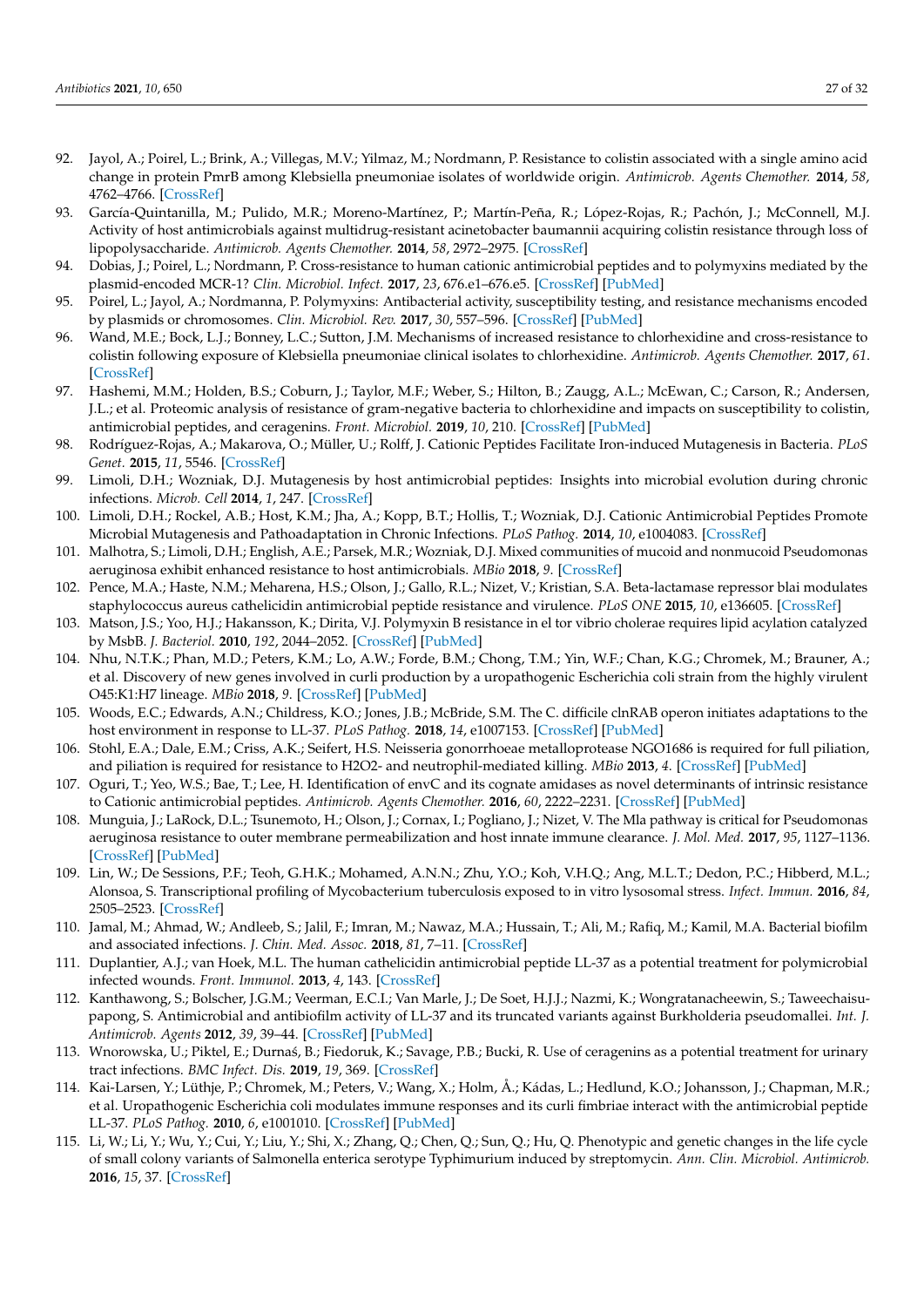- <span id="page-27-0"></span>116. De Breij, A.; Riool, M.; Kwakman, P.H.S.; De Boer, L.; Cordfunke, R.A.; Drijfhout, J.W.; Cohen, O.; Emanuel, N.; Zaat, S.A.J.; Nibbering, P.H.; et al. Prevention of Staphylococcus aureus biomaterial-associated infections using a polymer-lipid coating containing the antimicrobial peptide OP-145. *J. Control. Release* **2016**, *222*, 1–8. [\[CrossRef\]](http://doi.org/10.1016/j.jconrel.2015.12.003)
- <span id="page-27-1"></span>117. Pestrak, M.J.; Chaney, S.B.; Eggleston, H.C.; Dellos-Nolan, S.; Dixit, S.; Mathew-Steiner, S.S.; Roy, S.; Parsek, M.R.; Sen, C.K.; Wozniak, D.J. Pseudomonas aeruginosa rugose small-colony variants evade host clearance, are hyper-inflammatory, and persist in multiple host environments. *PLoS Pathog.* **2018**, *14*, e1006842. [\[CrossRef\]](http://doi.org/10.1371/journal.ppat.1006842)
- <span id="page-27-2"></span>118. Lin, Q.; Deslouches, B.; Montelaro, R.C.; Di, Y.P. Prevention of ESKAPE pathogen biofilm formation by antimicrobial peptides WLBU2 and LL37. *Int. J. Antimicrob. Agents* **2018**, *52*, 667–672. [\[CrossRef\]](http://doi.org/10.1016/j.ijantimicag.2018.04.019)
- 119. Amer, L.S.; Bishop, B.M.; van Hoek, M.L. Antimicrobial and antibiofilm activity of cathelicidins and short, synthetic peptides against Francisella. *Biochem. Biophys. Res. Commun.* **2010**, *396*. [\[CrossRef\]](http://doi.org/10.1016/j.bbrc.2010.04.073)
- <span id="page-27-3"></span>120. Xie, F.; Zan, Y.; Zhang, X.; Zhang, H.; Jin, M.; Zhang, W.; Zhang, Y.; Liu, S. Differential abilities of Mammalian cathelicidins to inhibit bacterial biofilm formation and promote multifaceted immune functions of neutrophils. *Int. J. Mol. Sci.* **2020**, *21*, 1871. [\[CrossRef\]](http://doi.org/10.3390/ijms21051871)
- <span id="page-27-4"></span>121. Dean, S.N.; Bishop, B.M.; van Hoek, M.L. Natural and synthetic cathelicidin peptides with anti-microbial and anti-biofilm activity against Staphylococcus aureus. *BMC Microbiol.* **2011**, *11*, 114. [\[CrossRef\]](http://doi.org/10.1186/1471-2180-11-114)
- <span id="page-27-8"></span>122. Overhage, J.; Campisano, A.; Bains, M.; Torfs, E.C.W.; Rehm, B.H.A.; Hancock, R.E.W. Human host defense peptide LL-37 prevents bacterial biofilm formation. *Infect. Immun.* **2008**, *76*, 4176–7182. [\[CrossRef\]](http://doi.org/10.1128/IAI.00318-08)
- <span id="page-27-5"></span>123. Sol, A.; Ginesin, O.; Chaushu, S.; Karra, L.; Coppenhagen-Glazer, S.; Ginsburg, I.; Bachracha, G. LL-37 Opsonizes and inhibits biofilm formation of aggregatibacter actinomycetemcomitans at subbactericidal concentrations. *Infect. Immun.* **2013**, *81*, 3577–3585. [\[CrossRef\]](http://doi.org/10.1128/IAI.01288-12)
- <span id="page-27-6"></span>124. Dean, S.N.; Bishop, B.M.; Van Hoek, M.L. Susceptibility of Pseudomonas aeruginosa biofilm to alpha-helical peptides: Denantiomer of LL-37. *Front. Microbiol.* **2011**, *2*, 128. [\[CrossRef\]](http://doi.org/10.3389/fmicb.2011.00128)
- <span id="page-27-7"></span>125. Hell, É.; Giske, C.G.; Nelson, A.; Römling, U.; Marchini, G. Human cathelicidin peptide LL37 inhibits both attachment capability and biofilm formation of Staphylococcus epidermidis. *Lett. Appl. Microbiol.* **2010**, *50*, 211–215. [\[CrossRef\]](http://doi.org/10.1111/j.1472-765X.2009.02778.x)
- <span id="page-27-9"></span>126. Dosler, S.; Karaaslan, E. Inhibition and destruction of Pseudomonas aeruginosa biofilms by antibiotics and antimicrobial peptides. *Peptides* **2014**, *62*, 32–37. [\[CrossRef\]](http://doi.org/10.1016/j.peptides.2014.09.021)
- <span id="page-27-18"></span>127. Blower, R.J.; Barksdale, S.M.; van Hoek, M.L. Snake cathelicidin NA-CATH and smaller helical antimicrobial peptides are effective against burkholderia thailandensis. *PLoS Negl. Trop. Dis.* **2015**, *9*, e3862. [\[CrossRef\]](http://doi.org/10.1371/journal.pntd.0003862)
- <span id="page-27-10"></span>128. Dean, S.N.; Walsh, C.; Goodman, H.; Van Hoek, M.L. Analysis of mixed biofilm (Staphylococcus aureus and Pseudomonas aeruginosa) by laser ablation electrospray ionization mass spectrometry. *Biofouling* **2015**, *31*. [\[CrossRef\]](http://doi.org/10.1080/08927014.2015.1011067)
- <span id="page-27-11"></span>129. Wang, G.; Narayana, J.L.; Mishra, B.; Zhang, Y.; Wang, F.; Wang, C.; Zarena, D.; Lushnikova, T.; Wang, X. Design of antimicrobial peptides: Progress made with human cathelicidin LL-37. *Adv. Exp. Med. Biol.* **2019**, *1117*, 215–240.
- <span id="page-27-12"></span>130. Ja´skiewicz, M.; Neubauer, D.; Kazor, K.; Bartoszewska, S.; Kamysz, W. Antimicrobial Activity of Selected Antimicrobial Peptides Against Planktonic Culture and Biofilm of Acinetobacter baumannii. *Probiotics Antimicrob. Proteins* **2019**, *11*, 317–324. [\[CrossRef\]](http://doi.org/10.1007/s12602-018-9444-5) [\[PubMed\]](http://www.ncbi.nlm.nih.gov/pubmed/30043322)
- <span id="page-27-13"></span>131. Song, D.W.; Kim, S.H.; Kim, H.H.; Lee, K.H.; Ki, C.S.; Park, Y.H. Multi-biofunction of antimicrobial peptide-immobilized silk fibroin nanofiber membrane: Implications for wound healing. *Acta Biomater.* **2016**, *39*, 146–155. [\[CrossRef\]](http://doi.org/10.1016/j.actbio.2016.05.008) [\[PubMed\]](http://www.ncbi.nlm.nih.gov/pubmed/27163404)
- <span id="page-27-15"></span>132. Mishra, B.; Wang, G. Titanium surfaces immobilized with the major antimicrobial fragment FK-16 of human cathelicidin LL-37 are potent against multiple antibiotic-resistant bacteria. *Biofouling* **2017**, *33*, 544–555. [\[CrossRef\]](http://doi.org/10.1080/08927014.2017.1332186)
- 133. Sorrentino, I.; Gargano, M.; Ricciardelli, A.; Parrilli, E.; Buonocore, C.; de Pascale, D.; Giardina, P.; Piscitelli, A. Development of anti-bacterial surfaces using a hydrophobin chimeric protein. *Int. J. Biol. Macromol.* **2020**, *164*, 2293–2300. [\[CrossRef\]](http://doi.org/10.1016/j.ijbiomac.2020.07.301)
- <span id="page-27-14"></span>134. Mishra, B.; Wang, G. Individual and combined effects of engineered peptides and antibiotics on Pseudomonas aeruginosa biofilms. *Pharmaceuticals* **2017**, *10*, 58. [\[CrossRef\]](http://doi.org/10.3390/ph10030058)
- <span id="page-27-16"></span>135. De Breij, A.; Riool, M.; Cordfunke, R.A.; Malanovic, N.; De Boer, L.; Koning, R.I.; Ravensbergen, E.; Franken, M.; Van Der Heijde, T.; Boekema, B.K.; et al. The antimicrobial peptide SAAP-148 combats drug-resistant bacteria and biofilms. *Sci. Transl. Med.* **2018**, *10*, eaan4044. [\[CrossRef\]](http://doi.org/10.1126/scitranslmed.aan4044)
- 136. Lozeau, L.D.; Grosha, J.; Kole, D.; Prifti, F.; Dominko, T.; Camesano, T.A.; Rolle, M.W. Collagen tethering of synthetic human antimicrobial peptides cathelicidin LL37 and its effects on antimicrobial activity and cytotoxicity. *Acta Biomater.* **2017**, *52*, 9–20. [\[CrossRef\]](http://doi.org/10.1016/j.actbio.2016.12.047)
- 137. Nordström, R.; Nyström, L.; Andrén, O.C.J.; Malkoch, M.; Umerska, A.; Davoudi, M.; Schmidtchen, A.; Malmsten, M. Membrane interactions of microgels as carriers of antimicrobial peptides. *J. Colloid Interface Sci.* **2018**, *513*, 141–150. [\[CrossRef\]](http://doi.org/10.1016/j.jcis.2017.11.014)
- <span id="page-27-19"></span>138. Fumakia, M.; Ho, E.A. Nanoparticles encapsulated with LL37 and serpin A1 promotes wound healing and synergistically enhances antibacterial activity. *Mol. Pharm.* **2016**, *13*, 2318–2331. [\[CrossRef\]](http://doi.org/10.1021/acs.molpharmaceut.6b00099)
- <span id="page-27-20"></span>139. Sadeghi, S.; Bakhshandeh, H.; Cohan, R.A.; Peirovi, A.; Ehsani, P.; Norouzian, D. Synergistic anti-staphylococcal activity of niosomal recombinant lysostaphin-LL-37. *Int. J. Nanomed.* **2019**, *14*, 9777. [\[CrossRef\]](http://doi.org/10.2147/IJN.S230269) [\[PubMed\]](http://www.ncbi.nlm.nih.gov/pubmed/31849468)
- <span id="page-27-17"></span>140. Cassin, M.E.; Ford, A.J.; Orbach, S.M.; Saverot, S.E.; Rajagopalan, P. The design of antimicrobial LL37-modified collagenhyaluronic acid detachable multilayers. *Acta Biomater.* **2016**, *40*, 119–129. [\[CrossRef\]](http://doi.org/10.1016/j.actbio.2016.04.027)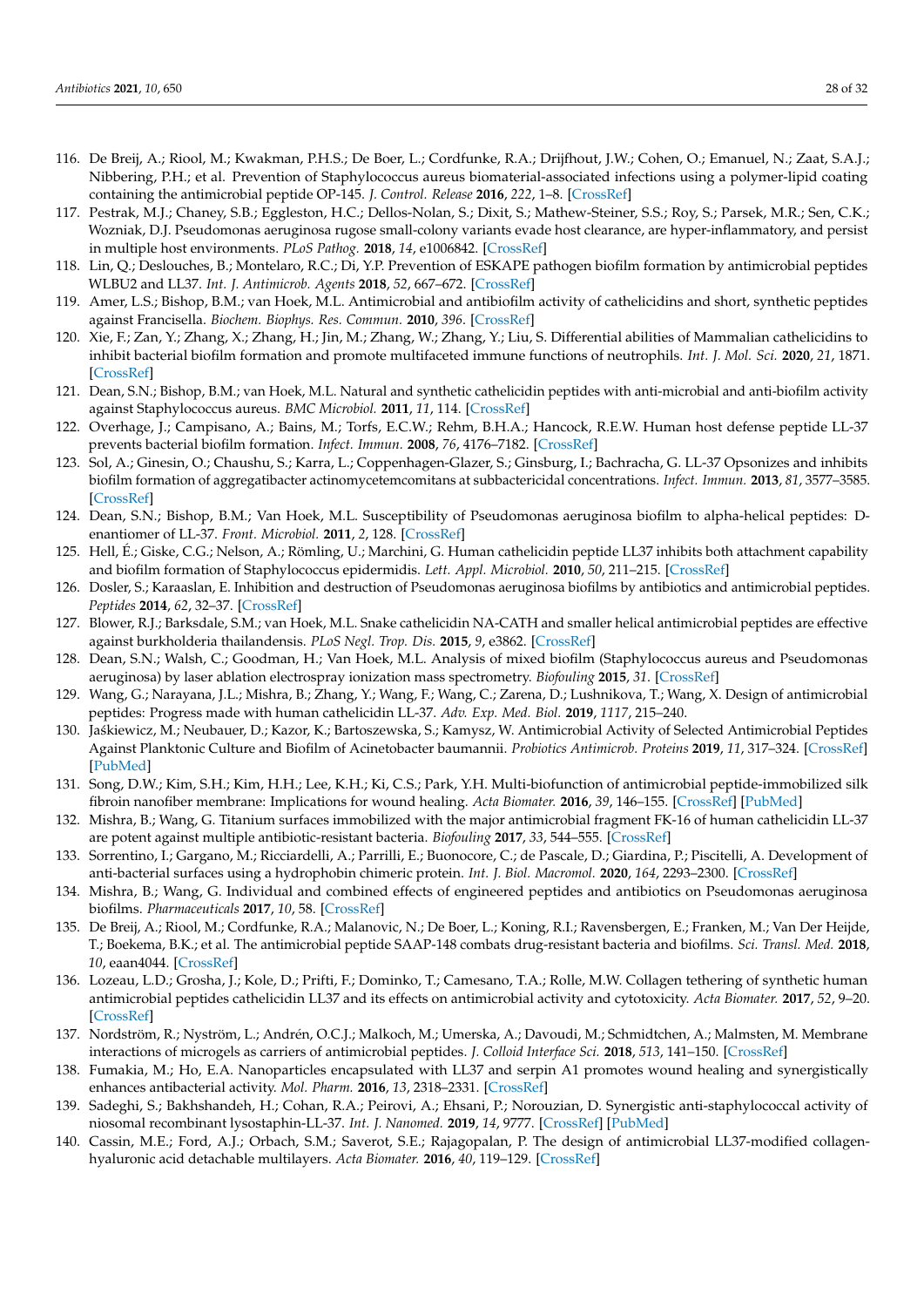- <span id="page-28-0"></span>141. Teixeira, M.C.; Carbone, C.; Sousa, M.C.; Espina, M.; Garcia, M.L.; Sanchez-Lopez, E.; Souto, E.B. Nanomedicines for the delivery of antimicrobial peptides (Amps). *Nanomaterials* **2020**, *10*, 560. [\[CrossRef\]](http://doi.org/10.3390/nano10030560)
- <span id="page-28-1"></span>142. Lin, X.; Wang, R.; Mai, S. Advances in delivery systems for the therapeutic application of LL37. *J. Drug Deliv. Sci. Technol.* **2020**, *60*, 102016. [\[CrossRef\]](http://doi.org/10.1016/j.jddst.2020.102016)
- <span id="page-28-2"></span>143. Nagant, C.; Pitts, B.; Nazmi, K.; Vandenbranden, M.; Bolscher, J.G.; Stewart, P.S.; Dehaye, J.P. Identification of peptides derived from the human antimicrobial peptide LL-37 active against biofilms formed by Pseudomonas aeruginosa using a library of truncated fragments. *Antimicrob. Agents Chemother.* **2012**, *56*, 5698–5708. [\[CrossRef\]](http://doi.org/10.1128/AAC.00918-12)
- <span id="page-28-3"></span>144. Dong, N.; Li, X.R.; Xu, X.Y.; Lv, Y.F.; Li, Z.Y.; Shan, A.S.; Wang, J.L. Characterization of bactericidal efficiency, cell selectivity, and mechanism of short interspecific hybrid peptides. *Amino Acids* **2018**, *50*, 453–468. [\[CrossRef\]](http://doi.org/10.1007/s00726-017-2531-1)
- <span id="page-28-10"></span>145. Rajasekaran, G.; Kim, E.Y.; Shin, S.Y. LL-37-derived membrane-active FK-13 analogs possessing cell selectivity, anti-biofilm activity and synergy with chloramphenicol and anti-inflammatory activity. *Biochim. Biophys. Acta Biomembr.* **2017**, *1859*, 722–733. [\[CrossRef\]](http://doi.org/10.1016/j.bbamem.2017.01.037)
- <span id="page-28-4"></span>146. Saporito, P.; Vang Mouritzen, M.; Løbner-Olesen, A.; Jenssen, H. LL-37 fragments have antimicrobial activity against Staphylococcus epidermidis biofilms and wound healing potential in HaCaT cell line. *J. Pept. Sci.* **2018**, *24*, e3080. [\[CrossRef\]](http://doi.org/10.1002/psc.3080)
- <span id="page-28-5"></span>147. Thennarasu, S.; Tan, A.; Penumatchu, R.; Shelburne, C.E.; Heyl, D.L.; Ramamoorthy, A. Antimicrobial and membrane disrupting activities of a peptide derived from the human cathelicidin antimicrobial peptide ll37. *Biophys. J.* **2010**, *98*, 248–257. [\[CrossRef\]](http://doi.org/10.1016/j.bpj.2009.09.060)
- <span id="page-28-6"></span>148. Al Tall, Y.; Abualhaijaa, A.; Alsaggar, M.; Almaaytah, A.; Masadeh, M.; Alzoubi, K.H. Design and characterization of a new hybrid peptide from LL-37 and BMAP-27. *Infect. Drug Resist.* **2019**, *12*, 1035. [\[CrossRef\]](http://doi.org/10.2147/IDR.S199473) [\[PubMed\]](http://www.ncbi.nlm.nih.gov/pubmed/31118709)
- <span id="page-28-7"></span>149. Jahangiri, S.; Jafari, M.; Arjomand, M.; Mehrnejad, F. Molecular insights into the interactions of GF-17 with the gram-negative and gram-positive bacterial lipid bilayers. *J. Cell. Biochem.* **2018**, *119*, 9205–9216. [\[CrossRef\]](http://doi.org/10.1002/jcb.27187)
- <span id="page-28-8"></span>150. Shurko, J.F.; Galega, R.S.; Li, C.; Lee, G.C. Evaluation of LL-37 antimicrobial peptide derivatives alone and in combination with vancomycin against S. aureus. *J. Antibiot.* **2018**, *71*, 971–974. [\[CrossRef\]](http://doi.org/10.1038/s41429-018-0090-7) [\[PubMed\]](http://www.ncbi.nlm.nih.gov/pubmed/30120393)
- <span id="page-28-9"></span>151. Haisma, E.M.; De Breij, A.; Chan, H.; Van Dissel, J.T.; Drijfhout, J.W.; Hiemstra, P.S.; El Ghalbzouri, A.; Nibbering, P.H. LL-37-derived peptides eradicate multidrug-resistant Staphylococcus aureus from thermally wounded human skin equivalents. *Antimicrob. Agents Chemother.* **2014**, *58*, 4411–4419. [\[CrossRef\]](http://doi.org/10.1128/AAC.02554-14)
- <span id="page-28-11"></span>152. Wanmakok, M.; Orrapin, S.; Intorasoot, A.; Intorasoot, S. Expression in Escherichia coli of novel recombinant hybrid antimicrobial peptide AL32-P113 with enhanced antimicrobial activity in vitro. *Gene* **2018**, *671*, 1–9. [\[CrossRef\]](http://doi.org/10.1016/j.gene.2018.05.106) [\[PubMed\]](http://www.ncbi.nlm.nih.gov/pubmed/29859288)
- <span id="page-28-12"></span>153. Luo, Y.; McLean, D.T.F.; Linden, G.J.; McAuley, D.F.; McMullan, R.; Lundy, F.T. The naturally occurring host defense peptide, LL-37, and its truncated mimetics KE-18 and KR-12 have selected biocidal and antibiofilm activities against Candida albicans, Staphylococcus aureus, and Escherichia coli in vitro. *Front. Microbiol.* **2017**, *8*, 544. [\[CrossRef\]](http://doi.org/10.3389/fmicb.2017.00544)
- <span id="page-28-13"></span>154. Jacob, B.; Park, I.S.; Bang, J.K.; Shin, S.Y. Short KR-12 analogs designed from human cathelicidin LL-37 possessing both antimicrobial and antiendotoxic activities without mammalian cell toxicity. *J. Pept. Sci.* **2013**, *19*, 700–707. [\[CrossRef\]](http://doi.org/10.1002/psc.2552)
- <span id="page-28-14"></span>155. National Center for Biotechnology Information. Compound Summary for CID 16198951, Cathelicidin. Available online: <https://pubchem.ncbi.nlm.nih.gov/compound/Cathelicidin> (accessed on 4 March 2021).
- <span id="page-28-15"></span>156. Dannehl, C.; Gutsmann, T.; Brezesinski, G. Surface activity and structures of two fragments of the human antimicrobial LL-37. *Colloids Surfaces B Biointerfaces* **2013**, *109*, 129–135. [\[CrossRef\]](http://doi.org/10.1016/j.colsurfb.2013.03.030) [\[PubMed\]](http://www.ncbi.nlm.nih.gov/pubmed/23624281)
- <span id="page-28-16"></span>157. Kanthawong, S.; Bolscher, J.G.M.; Veerman, E.C.I.; van Marle, J.; Nazmi, K.; Wongratanacheewin, S.; Taweechaisupapong, S. Antimicrobial activities of LL-37 and its truncated variants against Burkholderia thailandensis. *Int. J. Antimicrob. Agents* **2010**, *36*, 447–453. [\[CrossRef\]](http://doi.org/10.1016/j.ijantimicag.2010.06.031) [\[PubMed\]](http://www.ncbi.nlm.nih.gov/pubmed/20685090)
- <span id="page-28-17"></span>158. Feng, X.; Sambanthamoorthy, K.; Palys, T.; Paranavitana, C. The human antimicrobial peptide LL-37 and its fragments possess both antimicrobial and antibiofilm activities against multidrug-resistant *Acinetobacter baumannii*. *Peptides* **2013**, *49*, 131–137. [\[CrossRef\]](http://doi.org/10.1016/j.peptides.2013.09.007) [\[PubMed\]](http://www.ncbi.nlm.nih.gov/pubmed/24071034)
- <span id="page-28-18"></span>159. Chen, Z.; Yang, G.; Lu, S.; Chen, D.; Fan, S.; Xu, J.; Wu, B.; He, J. Design and antimicrobial activities of LL-37 derivatives inhibiting the formation of *Streptococcus mutans* biofilm. *Chem. Biol. Drug Des.* **2019**, *93*, 1175–1185. [\[CrossRef\]](http://doi.org/10.1111/cbdd.13419)
- <span id="page-28-19"></span>160. Kim, E.Y.; Rajasekaran, G.; Shin, S.Y. LL-37-derived short antimicrobial peptide KR-12-a5 and its D-amino acid substituted analogs with cell selectivity, anti-biofilm activity, synergistic effect with conventional antibiotics, and anti-inflammatory activity. *Eur. J. Med. Chem.* **2017**, *136*, 428–441. [\[CrossRef\]](http://doi.org/10.1016/j.ejmech.2017.05.028)
- <span id="page-28-20"></span>161. Caiaffa, K.S.; Massunari, L.; Danelon, M.; Abuna, G.F.; Bedran, T.B.L.; Santos-Filho, N.A.; Spolidorio, D.M.P.; Vizoto, N.L.; Cilli, E.M.; Duque, C. KR-12-a5 is a non-cytotoxic agent with potent antimicrobial effects against oral pathogens. *Biofouling* **2017**, *33*, 807–818. [\[CrossRef\]](http://doi.org/10.1080/08927014.2017.1370087) [\[PubMed\]](http://www.ncbi.nlm.nih.gov/pubmed/29022391)
- <span id="page-28-21"></span>162. Wu, R.; Wang, Q.; Zheng, Z.; Zhao, L.; Shang, Y.; Wei, X.; Liao, X.; Zhang, R. Design, characterization and expression of a novel hybrid peptides melittin (1-13)-LL37 (17-30). *Mol. Biol. Rep.* **2014**, *41*, 4163–4169. [\[CrossRef\]](http://doi.org/10.1007/s11033-013-2900-0) [\[PubMed\]](http://www.ncbi.nlm.nih.gov/pubmed/24871991)
- <span id="page-28-22"></span>163. Wei, X.B.; Wu, R.J.; Si, D.Y.; Liao, X.D.; Zhang, L.L.; Zhang, R.J. Novel hybrid peptide cecropin A (1-8)-LL37 (17-30) with potential antibacterial activity. *Int. J. Mol. Sci.* **2016**, *17*, 983. [\[CrossRef\]](http://doi.org/10.3390/ijms17070983) [\[PubMed\]](http://www.ncbi.nlm.nih.gov/pubmed/27367675)
- <span id="page-28-23"></span>164. Tan, T.; Wu, D.; Li, W.; Zheng, X.; Li, W.; Shan, A. High specific selectivity and membrane-active mechanism of synthetic cationic hybrid antimicrobial peptides based on the peptide FV7. *Int. J. Mol. Sci.* **2017**, *18*, 339. [\[CrossRef\]](http://doi.org/10.3390/ijms18020339) [\[PubMed\]](http://www.ncbi.nlm.nih.gov/pubmed/28178190)
- <span id="page-28-24"></span>165. Chingaté, S.; Delgado, G.; Salazar, L.M.; Soto, C.Y. The ATPase activity of the mycobacterial plasma membrane is inhibited by the LL37-analogous peptide LLAP. *Peptides* **2015**, *71*, 222–228. [\[CrossRef\]](http://doi.org/10.1016/j.peptides.2015.07.021) [\[PubMed\]](http://www.ncbi.nlm.nih.gov/pubmed/26218806)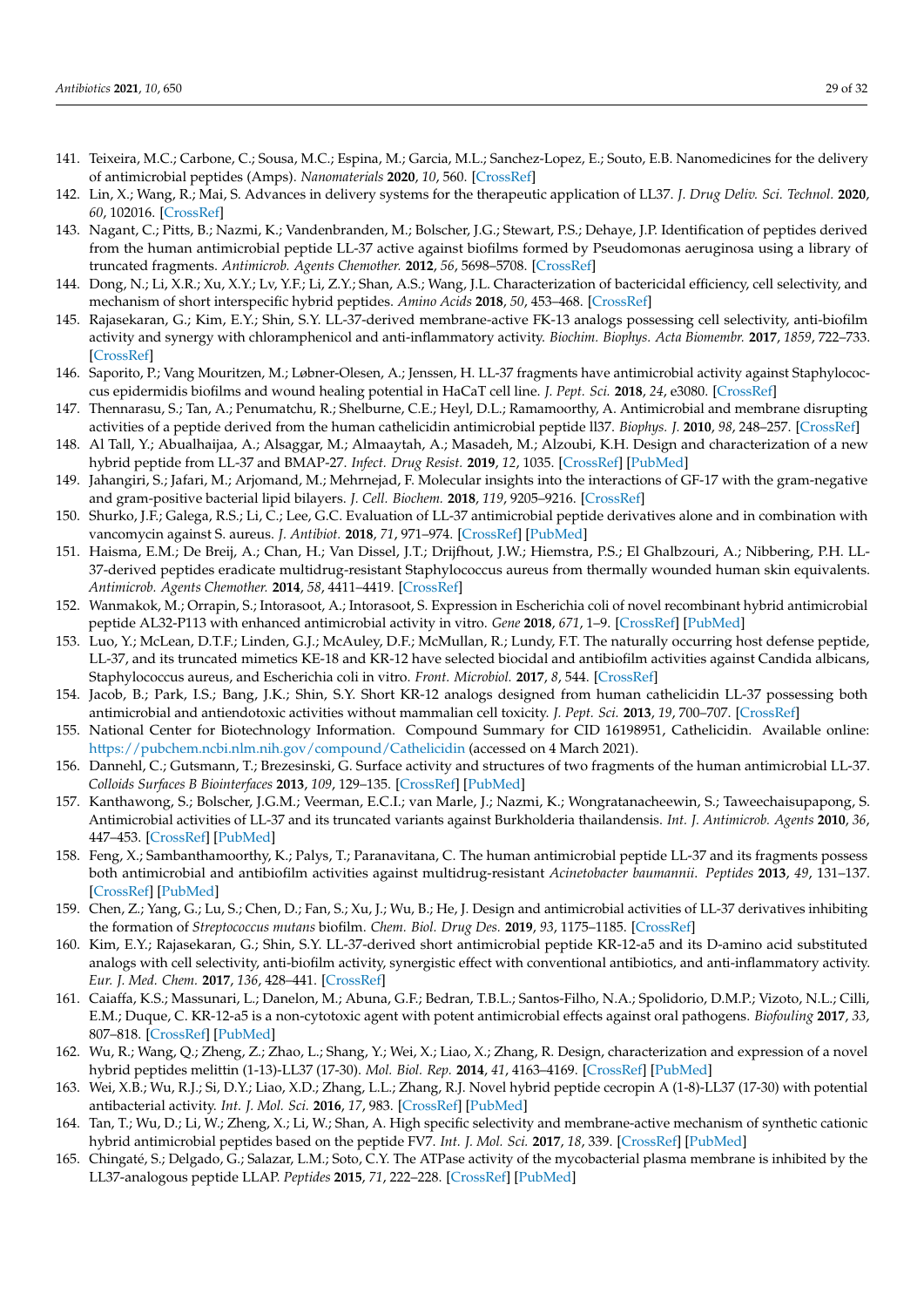- <span id="page-29-0"></span>166. Aghazadeh, H.; Memariani, H.; Ranjbar, R.; Pooshang Bagheri, K. The activity and action mechanism of novel short selective LL-37-derived anticancer peptides against clinical isolates of *Escherichia coli*. *Chem. Biol. Drug Des.* **2019**, *93*, 75–83. [\[CrossRef\]](http://doi.org/10.1111/cbdd.13381) [\[PubMed\]](http://www.ncbi.nlm.nih.gov/pubmed/30120878)
- <span id="page-29-1"></span>167. Woodburn, K.W.; Jaynes, J.M.; Clemens, L.E. Evaluation of the Antimicrobial Peptide, RP557, for the Broad-Spectrum Treatment of Wound Pathogens and Biofilm. *Front. Microbiol.* **2019**, *10*, 1688. [\[CrossRef\]](http://doi.org/10.3389/fmicb.2019.01688)
- <span id="page-29-2"></span>168. Mishra, B.; Golla, R.M.; Lau, K.; Lushnikova, T.; Wang, G. Anti-Staphylococcal Biofilm Effects of Human Cathelicidin Peptides. *ACS Med. Chem. Lett.* **2016**, *7*, 117–121. [\[CrossRef\]](http://doi.org/10.1021/acsmedchemlett.5b00433)
- <span id="page-29-3"></span>169. Ming, L.; Huang, J.A. The antibacterial effects of antimicrobial peptides OP-145 against clinically isolated multi-resistant strains. *Jpn. J. Infect. Dis.* **2017**, *70*, JJID.2017. [\[CrossRef\]](http://doi.org/10.7883/yoken.JJID.2017.090)
- <span id="page-29-4"></span>170. Scheper, H.; Wubbolts, J.M.; Verhagen, J.A.M.; de Visser, A.W.; van der Wal, R.J.P.; Visser, L.G.; de Boer, M.G.J.; Nibbering, P.H. SAAP-148 Eradicates MRSA Persisters Within Mature Biofilm Models Simulating Prosthetic Joint Infection. *Front. Microbiol.* **2021**, *12*, 99. [\[CrossRef\]](http://doi.org/10.3389/fmicb.2021.625952)
- <span id="page-29-5"></span>171. Wongkaewkhiaw, S.; Taweechaisupapong, S.; Anutrakunchai, C.; Nazmi, K.; Bolscher, J.G.M.; Wongratanacheewin, S.; Kanthawong, S. D-LL-31 in combination with ceftazidime synergistically enhances bactericidal activity and biofilm destruction in Burkholderia pseudomallei. *Biofouling* **2019**, *35*, 573–584. [\[CrossRef\]](http://doi.org/10.1080/08927014.2019.1632835)
- <span id="page-29-6"></span>172. Wongkaewkhiaw, S.; Taweechaisupapong, S.; Thanaviratananich, S.; Bolscher, J.G.M.; Nazmi, K.; Anutrakunchai, C.; Chareonsudjai, S.; Kanthawong, S. D-LL-31 enhances biofilm-eradicating effect of currently used antibiotics for chronic rhinosinusitis and its immunomodulatory activity on human lung epithelial cells. *PLoS ONE* **2020**, *15*, e243315. [\[CrossRef\]](http://doi.org/10.1371/journal.pone.0243315)
- <span id="page-29-7"></span>173. Narayana, J.L.; Mishra, B.; Lushnikova, T.; Golla, R.M.; Wang, G. Modulation of antimicrobial potency of human cathelicidin peptides against the ESKAPE pathogens and in vivo efficacy in a murine catheter-associated biofilm model. *Biochim. Biophys. Acta Biomembr.* **2019**, *1861*, 1592–1602. [\[CrossRef\]](http://doi.org/10.1016/j.bbamem.2019.07.012) [\[PubMed\]](http://www.ncbi.nlm.nih.gov/pubmed/31319057)
- <span id="page-29-8"></span>174. Wang, G.; Hanke, M.L.; Mishra, B.; Lushnikova, T.; Heim, C.E.; Thomas, V.C.; Bayles, K.W.; Kielian, T. Transformation of human cathelicidin LL-37 into selective, stable, and potent antimicrobial compounds. *ACS Chem. Biol.* **2014**, *9*, 1997–2002. [\[CrossRef\]](http://doi.org/10.1021/cb500475y)
- <span id="page-29-9"></span>175. Gunasekera, S.; Muhammad, T.; Strömstedt, A.A.; Rosengren, K.J.; Göransson, U. Backbone Cyclization and Dimerization of LL-37-Derived Peptides Enhance Antimicrobial Activity and Proteolytic Stability. *Front. Microbiol.* **2020**, *11*, 168. [\[CrossRef\]](http://doi.org/10.3389/fmicb.2020.00168)
- <span id="page-29-10"></span>176. Wang, G.; Mishra, B.; Epand, R.F.; Epand, R.M. High-quality 3D structures shine light on antibacterial, anti-biofilm and antiviral activities of human cathelicidin LL-37 and its fragments. *Biochim. Biophys. Acta Biomembr.* **2014**, *1838*, 2160–2172. [\[CrossRef\]](http://doi.org/10.1016/j.bbamem.2014.01.016)
- <span id="page-29-21"></span>177. Leszczyńska, K.; Namiot, A.; Janmey, P.A.; Bucki, R. Modulation of exogenous antibiotic activity by host cathelicidin LL-37. *Apmis* **2010**, *118*, 830–836. [\[CrossRef\]](http://doi.org/10.1111/j.1600-0463.2010.02667.x)
- <span id="page-29-11"></span>178. Kamysz, E.; Sikorska, E.; Jaśkiewicz, M.; Bauer, M.; Neubauer, D.; Bartoszewska, S.; Barańska-Rybak, W.; Kamysz, W. Lipidated analogs of the ll-37-derived peptide fragment KR12—structural analysis, surface-active properties and antimicrobial activity. *Int. J. Mol. Sci.* **2020**, *21*, 887. [\[CrossRef\]](http://doi.org/10.3390/ijms21030887)
- <span id="page-29-12"></span>179. Wang, X.; Mishra, B.; Lushnikova, T.; Narayana, J.L.; Wang, G. Amino Acid Composition Determines Peptide Activity Spectrum and Hot-Spot-Based Design of Merecidin. *Adv. Biosyst.* **2018**, *2*, 1700259. [\[CrossRef\]](http://doi.org/10.1002/adbi.201700259) [\[PubMed\]](http://www.ncbi.nlm.nih.gov/pubmed/30800727)
- <span id="page-29-13"></span>180. Shahmiri, M.; Enciso, M.; Adda, C.G.; Smith, B.J.; Perugini, M.A.; Mechler, A. Membrane Core-Specific Antimicrobial Action of Cathelicidin LL-37 Peptide Switches between Pore and Nanofibre Formation. *Sci. Rep.* **2016**, *6*, 38184. [\[CrossRef\]](http://doi.org/10.1038/srep38184) [\[PubMed\]](http://www.ncbi.nlm.nih.gov/pubmed/27901075)
- <span id="page-29-14"></span>181. Ulaeto, D.O.; Morris, C.J.; Fox, M.A.; Gumbleton, M.; Beck, K. Destabilization of α-helical structure in solution improves bactericidal activity of antimicrobial peptides: Opposite effects on bacterial and viral targets. *Antimicrob. Agents Chemother.* **2016**, *60*, 1984–1991. [\[CrossRef\]](http://doi.org/10.1128/AAC.02146-15) [\[PubMed\]](http://www.ncbi.nlm.nih.gov/pubmed/26824944)
- <span id="page-29-15"></span>182. Jiang, Z.P.; Higgins, M.; Whitehurst, J.; Kisich, K.O.; Voskuil, M.I.; Hodges, R.S. Anti-Tuberculosis Activity of α-Helical Antimicrobial Peptides: De Novo Designed L- and D-Enantiomers Versus L- and D-LL37. *Protein Pept. Lett.* **2011**, *18*, 241–252. [\[CrossRef\]](http://doi.org/10.2174/092986611794578288)
- <span id="page-29-16"></span>183. Silva, T.; Magalhães, B.; Maia, S.; Gomes, P.; Nazmi, K.; Bolscher, J.G.M.; Rodrigues, P.N.; Bastos, M.; Gomes, M.S. Killing of mycobacterium avium by lactoferricin peptides: Improved activity of arginine- and d-Amino-Acid-containing molecules. *Antimicrob. Agents Chemother.* **2014**, *58*, 2461–2467. [\[CrossRef\]](http://doi.org/10.1128/AAC.02728-13)
- <span id="page-29-17"></span>184. De La Fuente-Núñez, C.; Reffuveille, F.; Mansour, S.C.; Reckseidler-Zenteno, S.L.; Hernández, D.; Brackman, G.; Coenye, T.; Hancock, R.E.W. D-Enantiomeric Peptides that Eradicate Wild-Type and Multidrug-Resistant Biofilms and Protect against Lethal Pseudomonas aeruginosa Infections. *Chem. Biol.* **2015**, *22*, 196–205. [\[CrossRef\]](http://doi.org/10.1016/j.chembiol.2015.01.002) [\[PubMed\]](http://www.ncbi.nlm.nih.gov/pubmed/25699603)
- <span id="page-29-18"></span>185. Zharkova, M.S.; Orlov, D.S.; Golubeva, O.Y.; Chakchir, O.B.; Eliseev, I.E.; Grinchuk, T.M.; Shamova, O.V. Application of antimicrobial peptides of the innate immune system in combination with conventional antibiotics-a novel way to combat antibiotic resistance? *Front. Cell. Infect. Microbiol.* **2019**, *9*, 128. [\[CrossRef\]](http://doi.org/10.3389/fcimb.2019.00128)
- <span id="page-29-19"></span>186. Chauhan, V.M.; Zhang, H.; Dalby, P.A.; Aylott, J.W. Advancements in the co-formulation of biologic therapeutics. *J. Control. Release* **2020**, *327*, 397–405. [\[CrossRef\]](http://doi.org/10.1016/j.jconrel.2020.08.013) [\[PubMed\]](http://www.ncbi.nlm.nih.gov/pubmed/32798639)
- <span id="page-29-20"></span>187. Geitani, R.; Ayoub Moubareck, C.; Touqui, L.; Karam Sarkis, D. Cationic antimicrobial peptides: Alternatives and/or adjuvants to antibiotics active against methicillin-resistant Staphylococcus aureus and multidrug-resistant Pseudomonas aeruginosa. *BMC Microbiol.* **2019**, *19*, 54. [\[CrossRef\]](http://doi.org/10.1186/s12866-019-1416-8)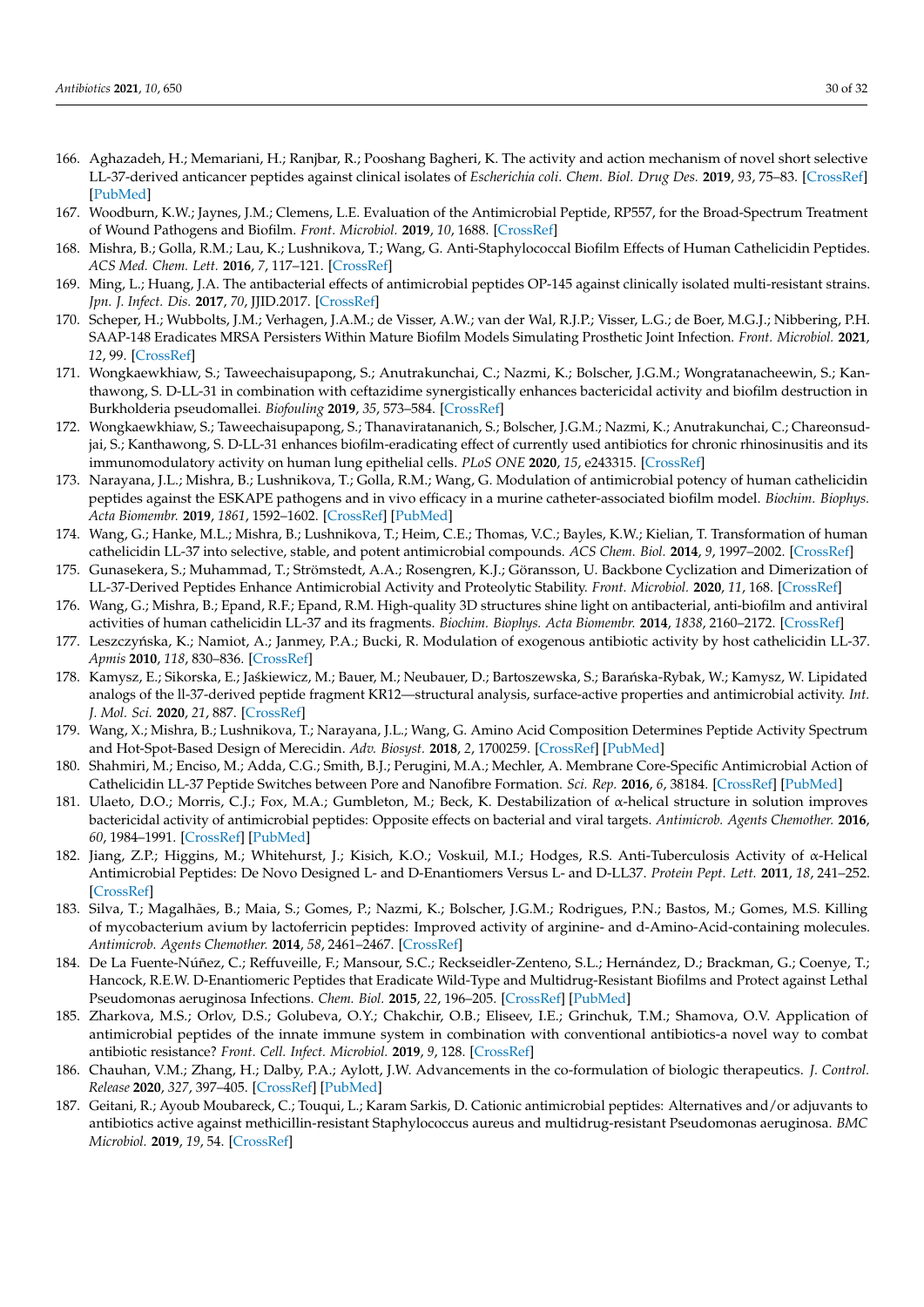- <span id="page-30-0"></span>188. Lin, L.; Nonejuie, P.; Munguia, J.; Hollands, A.; Olson, J.; Dam, Q.; Kumaraswamy, M.; Rivera, H.; Corriden, R.; Rohde, M.; et al. Azithromycin Synergizes with Cationic Antimicrobial Peptides to Exert Bactericidal and Therapeutic Activity Against Highly Multidrug-Resistant Gram-Negative Bacterial Pathogens. *EBioMedicine* **2015**, *2*, 690–698. [\[CrossRef\]](http://doi.org/10.1016/j.ebiom.2015.05.021)
- <span id="page-30-1"></span>189. Payne, J.E.; Dubois, A.V.; Ingram, R.J.; Weldon, S.; Taggart, C.C.; Elborn, J.S.; Tunney, M.M. Activity of innate antimicrobial peptides and ivacaftor against clinical cystic fibrosis respiratory pathogens. *Int. J. Antimicrob. Agents* **2017**, *50*, 427–435. [\[CrossRef\]](http://doi.org/10.1016/j.ijantimicag.2017.04.014) [\[PubMed\]](http://www.ncbi.nlm.nih.gov/pubmed/28666755)
- <span id="page-30-2"></span>190. Sakoulas, G.; Rose, W.; Berti, A.; Olson, J.; Munguia, J.; Nonejuie, P.; Sakoulas, E.; Rybak, M.J.; Pogliano, J.; Nizet, V. Classical β-lactamase inhibitors potentiate the activity of daptomycin against methicillin-resistant Staphylococcus aureus and colistin against Acinetobacter baumannii. *Antimicrob. Agents Chemother.* **2017**, *61*. [\[CrossRef\]](http://doi.org/10.1128/AAC.01745-16)
- <span id="page-30-3"></span>191. Le, J.; Dam, Q.; Schweizer, M.; Thienphrapa, W.; Nizet, V.; Sakoulas, G. Effects of vancomycin versus nafcillin in enhancing killing of methicillin-susceptible Staphylococcus aureus causing bacteremia by human cathelicidin LL-37. *Eur. J. Clin. Microbiol. Infect. Dis.* **2016**, *35*, 1441–1447. [\[CrossRef\]](http://doi.org/10.1007/s10096-016-2682-0)
- <span id="page-30-4"></span>192. Smith, J.R.; Barber, K.E.; Raut, A.; Rybak, M.J. β-Lactams enhance daptomycin activity against vancomycin-resistant Enterococcus faecalis and Enterococcus faecium in in vitro pharmacokinetic/pharmacodynamic models. *Antimicrob. Agents Chemother.* **2015**, *59*, 4748–4754. [\[CrossRef\]](http://doi.org/10.1128/AAC.00053-15)
- <span id="page-30-5"></span>193. Sakoulas, G.; Bayer, A.S.; Pogliano, J.; Tsuji, B.T.; Yang, S.J.; Mishra, N.N.; Nizet, V.; Yeaman, M.R.; Moise, P.A. Ampicillin enhances daptomycin- and cationic host defense peptide-mediated killing of ampicillin- and vancomycin-resistant Enterococcus faecium. *Antimicrob. Agents Chemother.* **2012**, *56*, 834–844. [\[CrossRef\]](http://doi.org/10.1128/AAC.05551-11) [\[PubMed\]](http://www.ncbi.nlm.nih.gov/pubmed/22123698)
- <span id="page-30-6"></span>194. Dahesh, S.; Wong, B.; Nizet, V.; Sakoulas, G.; Tran, T.T.; Aitken, S.L. Treatment of multidrug-resistant vancomycin-resistant enterococcus faecium hardware-associated vertebral osteomyelitis with oritavancin plus ampicillin. *Antimicrob. Agents Chemother.* **2019**, *63*. [\[CrossRef\]](http://doi.org/10.1128/AAC.02622-18) [\[PubMed\]](http://www.ncbi.nlm.nih.gov/pubmed/31235559)
- <span id="page-30-7"></span>195. Nuding, S.; Frasch, T.; Schaller, M.; Stange, E.F.; Zabel, L.T. Synergistic effects of antimicrobial peptides and antibiotics against clostridium difficile. *Antimicrob. Agents Chemother.* **2014**, *58*, 5719–5725. [\[CrossRef\]](http://doi.org/10.1128/AAC.02542-14) [\[PubMed\]](http://www.ncbi.nlm.nih.gov/pubmed/25022581)
- <span id="page-30-8"></span>196. Ulloa, E.R.; Dillon, N.; Tsunemoto, H.; Pogliano, J.; Sakoulas, G.; Nizet, V. Avibactam Sensitizes Carbapenem-Resistant NDM-1- Producing Klebsiella pneumoniae to Innate Immune Clearance. *J. Infect. Dis.* **2019**, *220*, 484–493. [\[CrossRef\]](http://doi.org/10.1093/infdis/jiz128) [\[PubMed\]](http://www.ncbi.nlm.nih.gov/pubmed/30923801)
- <span id="page-30-9"></span>197. Kumaraswamy, M.; Lin, L.; Olson, J.; Sun, C.F.; Nonejuie, P.; Corriden, R.; Döhrmann, S.; Ali, S.R.; Amaro, D.; Rohde, M.; et al. Standard susceptibility testing overlooks potent azithromycin activity and cationic peptide synergy against MDR Stenotrophomonas maltophilia. *J. Antimicrob. Chemother.* **2016**, *71*, 1264–1269. [\[CrossRef\]](http://doi.org/10.1093/jac/dkv487) [\[PubMed\]](http://www.ncbi.nlm.nih.gov/pubmed/26832758)
- <span id="page-30-10"></span>198. Alaiwa, M.H.A.; Reznikov, L.R.; Gansemer, N.D.; Sheets, K.A.; Horswill, A.R.; Stoltz, D.A.; Zabner, J.; Welsh, M.J. pH modulates the activity and synergism of the airway surface liquid antimicrobials β-defensin-3 and LL-37. *Proc. Natl. Acad. Sci. USA* **2014**, *111*, 18703–18709. [\[CrossRef\]](http://doi.org/10.1073/pnas.1422091112) [\[PubMed\]](http://www.ncbi.nlm.nih.gov/pubmed/25512526)
- <span id="page-30-11"></span>199. Sakoulas, G.; Okumura, C.Y.; Thienphrapa, W.; Olson, J.; Nonejuie, P.; Dam, Q.; Dhand, A.; Pogliano, J.; Yeaman, M.R.; Hensler, M.E.; et al. Nafcillin enhances innate immune-mediated killing of methicillin-resistant Staphylococcus aureus. *J. Mol. Med.* **2014**, *92*, 139–149. [\[CrossRef\]](http://doi.org/10.1007/s00109-013-1100-7)
- <span id="page-30-12"></span>200. Huang, Y.; Alumasa, J.N.; Callaghan, L.T.; Samuel Baugh, R.; Rae, C.D.; Keiler, K.C.; McGillivray, S.M. A small-molecule inhibitor of trans-translation synergistically interacts with cathelicidin antimicrobial peptides to impair survival of staphylococcus aureus. *Antimicrob. Agents Chemother.* **2019**, *63*. [\[CrossRef\]](http://doi.org/10.1128/AAC.02362-18)
- <span id="page-30-13"></span>201. Niemirowicz, K.; Piktel, E.; Wilczewska, A.Z.; Markiewicz, K.H.; Durnaś, B.; Wątek, M.; Puszkarz, I.; Wróblewska, M.; Niklińska, W.; Savage, P.B.; et al. Core–shell magnetic nanoparticles display synergistic antibacterial effects against Pseudomonas aeruginosa and Staphylococcus aureus when combined with cathelicidin LL-37 or selected ceragenins. *Int. J. Nanomed.* **2016**, *11*, 5443. [\[CrossRef\]](http://doi.org/10.2147/IJN.S113706)
- <span id="page-30-14"></span>202. Wang, S.; Yan, C.; Zhang, X.; Shi, D.; Chi, L.; Luo, G.; Deng, J. Antimicrobial peptide modification enhances the gene delivery and bactericidal efficiency of gold nanoparticles for accelerating diabetic wound healing. *Biomater. Sci.* **2018**, *6*, 5757–5772. [\[CrossRef\]](http://doi.org/10.1039/C8BM00807H)
- <span id="page-30-15"></span>203. Malekkhaiat Häffner, S.; Nyström, L.; Nordström, R.; Xu, Z.P.; Davoudi, M.; Schmidtchen, A.; Malmsten, M. Membrane interactions and antimicrobial effects of layered double hydroxide nanoparticles. *Phys. Chem. Chem. Phys.* **2017**, *19*, 23832–23842. [\[CrossRef\]](http://doi.org/10.1039/C7CP02701J) [\[PubMed\]](http://www.ncbi.nlm.nih.gov/pubmed/28682360)
- <span id="page-30-16"></span>204. Bitschar, K.; Sauer, B.; Focken, J.; Dehmer, H.; Moos, S.; Konnerth, M.; Schilling, N.A.; Grond, S.; Kalbacher, H.; Kurschus, F.C.; et al. Lugdunin amplifies innate immune responses in the skin in synergy with host- and microbiota-derived factors. *Nat. Commun.* **2019**, *10*, 2730. [\[CrossRef\]](http://doi.org/10.1038/s41467-019-10646-7)
- <span id="page-30-17"></span>205. Nakatsuji, T.; Chen, T.H.; Narala, S.; Chun, K.A.; Two, A.M.; Yun, T.; Shafiq, F.; Kotol, P.F.; Bouslimani, A.; Melnik, A.V.; et al. Antimicrobials from human skin commensal bacteria protect against Staphylococcus aureus and are deficient in atopic dermatitis. *Sci. Transl. Med.* **2017**, *9*, eaah4680. [\[CrossRef\]](http://doi.org/10.1126/scitranslmed.aah4680) [\[PubMed\]](http://www.ncbi.nlm.nih.gov/pubmed/28228596)
- <span id="page-30-18"></span>206. McLaughlin, S.; Ahumada, M.; Franco, W.; Mah, T.F.; Seymour, R.; Suuronen, E.J.; Alarcon, E.I. Sprayable peptide-modified silver nanoparticles as a barrier against bacterial colonization. *Nanoscale* **2016**, *8*, 19200–19203. [\[CrossRef\]](http://doi.org/10.1039/C6NR07976H) [\[PubMed\]](http://www.ncbi.nlm.nih.gov/pubmed/27834428)
- <span id="page-30-19"></span>207. Werth, B.J.; Sakoulas, G.; Rose, W.E.; Pogliano, J.; Tewhey, R.; Rybak, M.J. Ceftaroline increases membrane binding and enhances the activity of daptomycin against daptomycin-nonsusceptible vancomycin-intermediate Staphylococcus aureus in a pharmacokinetic/pharmacodynamic model. *Antimicrob. Agents Chemother.* **2013**, *57*, 66–73. [\[CrossRef\]](http://doi.org/10.1128/AAC.01586-12)